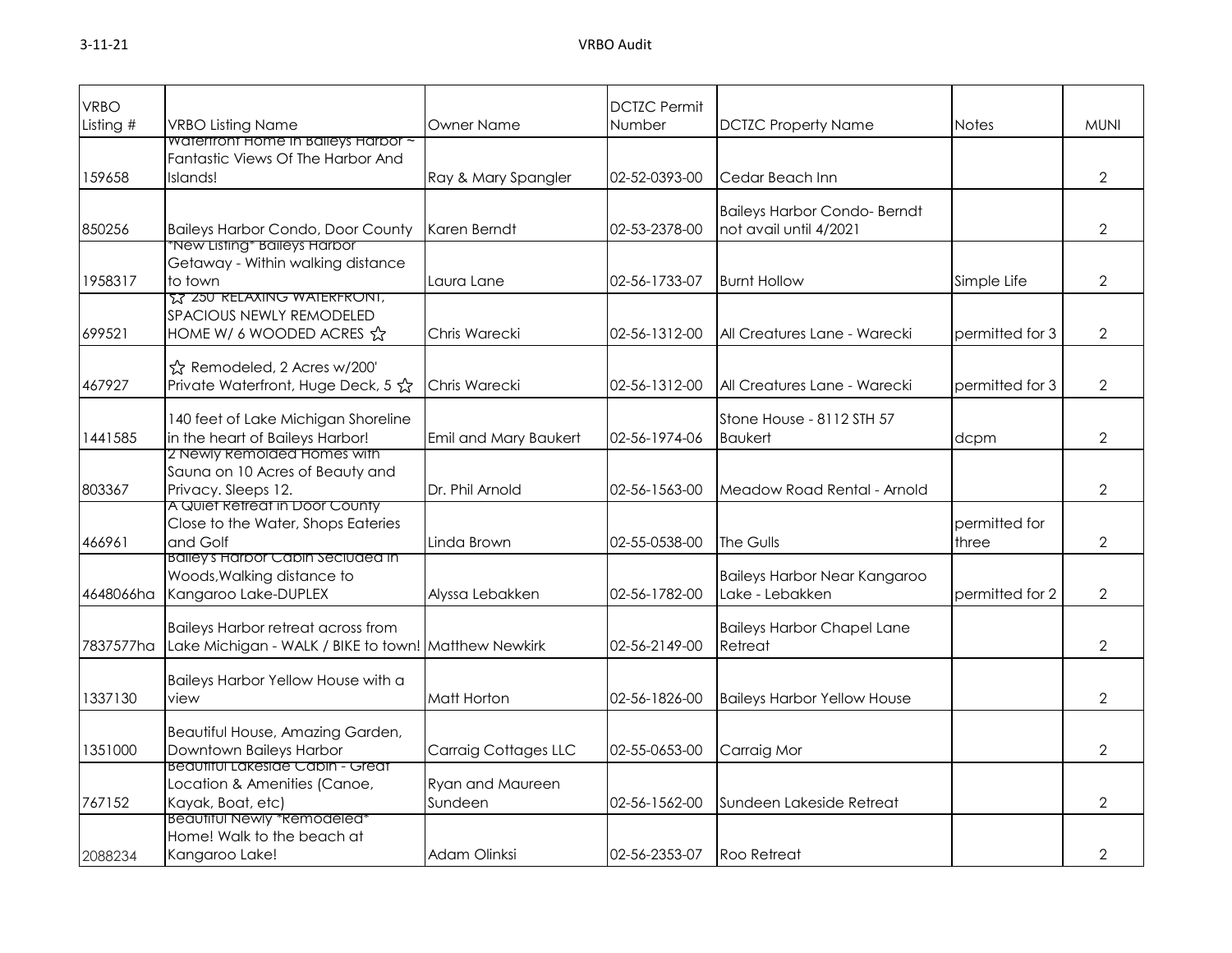| 1351022   | <b>Beautiful Three Bedroom Home</b><br>Downtown Baileys Harbor                       | <b>Carraig Cottages LLC</b>                          | 02-55-0652-00 | Carraig Beag Cottage                                      |                      | $\overline{2}$ |
|-----------|--------------------------------------------------------------------------------------|------------------------------------------------------|---------------|-----------------------------------------------------------|----------------------|----------------|
| 294539    | Century Old Door County in-Town<br>Farmhouse with Shore Access                       | Joan Holliday                                        | 02-56-0542-00 | <b>Orchard House</b>                                      |                      | $\overline{2}$ |
| 9403707ha | <b>Charming Wooded Cottage</b><br>Minutes from Downtown                              | Pam Schmitz                                          | 02-56-2178-00 | <b>Baileys Harbor on the Rocks</b>                        | Permitted for<br>two | $\overline{2}$ |
| 221533    | Comfort and Beauty tucked<br>between the Trees                                       | East Shorewood Cottage<br>Homeowners Assoc.          | 02-55-0130-00 | <b>East Shorewood Cottages</b>                            | permitted for<br>10  | $\overline{2}$ |
| 1102901   | Comfortably Elegant Laketront<br>Home On 5 Secluded Lake Frontage<br>Acres           | Deb Homan                                            | 02-56-1468-00 | Merlin's Lake House - Homan                               |                      | $\overline{2}$ |
| 824979    | Door County Cabin in the Woods,<br><b>Baileys Harbor</b>                             | Karen Berndt                                         | 02-56-1564-00 | Door County Cabin in the<br>Wooods & Tranquil Condo       | permitted for 2      | $\overline{2}$ |
| 221526    | Enjoy the Quaint Lakefront Cottage                                                   | <b>East Shorewood Cottage</b><br>Homeowners Assoc.   | 02-55-0130-00 | <b>East Shorewood Cottages</b>                            | permitted for<br>10  | 2              |
| 661048    | Enjoy the quiet side of the Door<br>County peninsula, 190' of Lake<br>Michigan shore | Janet Batzli                                         | 02-55-0557-00 | The Haven on North Bay                                    |                      | $\overline{2}$ |
| 221540    | Enjoy the True Get-Away at<br>Evergreen                                              | <b>East Shorewood Cottage</b><br>Homeowners Assoc.   | 02-55-0130-00 | <b>East Shorewood Cottages</b>                            | permitted for<br>10  | 2              |
| 1913205   | Escape to Kangaroo Lake with 300<br>feet of private shoreline!                       | 7251 HWY 57 LLC -<br>William and Heather<br>Anderson | 02-56-2259-06 | Kangaroo East Shore Lodge                                 |                      | $\overline{2}$ |
| 1046385   | Executive vacation home on<br>Kangaroo Lake                                          | Anne Tretinyak                                       | 02-56-1829-00 | Tretinyak - Blue on Roo-7571<br>South Kangaroo Lake Drive |                      | $\overline{2}$ |
| 230613    | Fabulous Log Cabin on Kangaroo<br>Lake in Door County WI                             | William Andersen                                     | 02-55-0394-00 | Log Cabin on Kangaroo Lake                                |                      | $\overline{2}$ |
| 1351028   | Fabulous New Two Bed, Two Bath<br>Cottage On Kangaroo Lake                           | <b>Carraig Cottages LLC</b>                          | 02-56-1052-00 | Carraigeen Cottage                                        |                      | $\overline{2}$ |
| 221452    | Get away at this Quaint Cottage<br><b>Tucked Behind Beautiful Fern Bed</b>           | <b>East Shorewood Cottage</b><br>Homeowners Assoc.   | 02-55-0130-00 | <b>East Shorewood Cottages</b>                            | permitted for<br>10  | $\mathbf{2}$   |
| 221542    | Get away from it all at this charming<br>updated cottage!                            | <b>East Shorewood Cottage</b><br>Homeowners Assoc.   | 02-55-0130-00 | <b>East Shorewood Cottages</b>                            | permitted for<br>10  | $\overline{2}$ |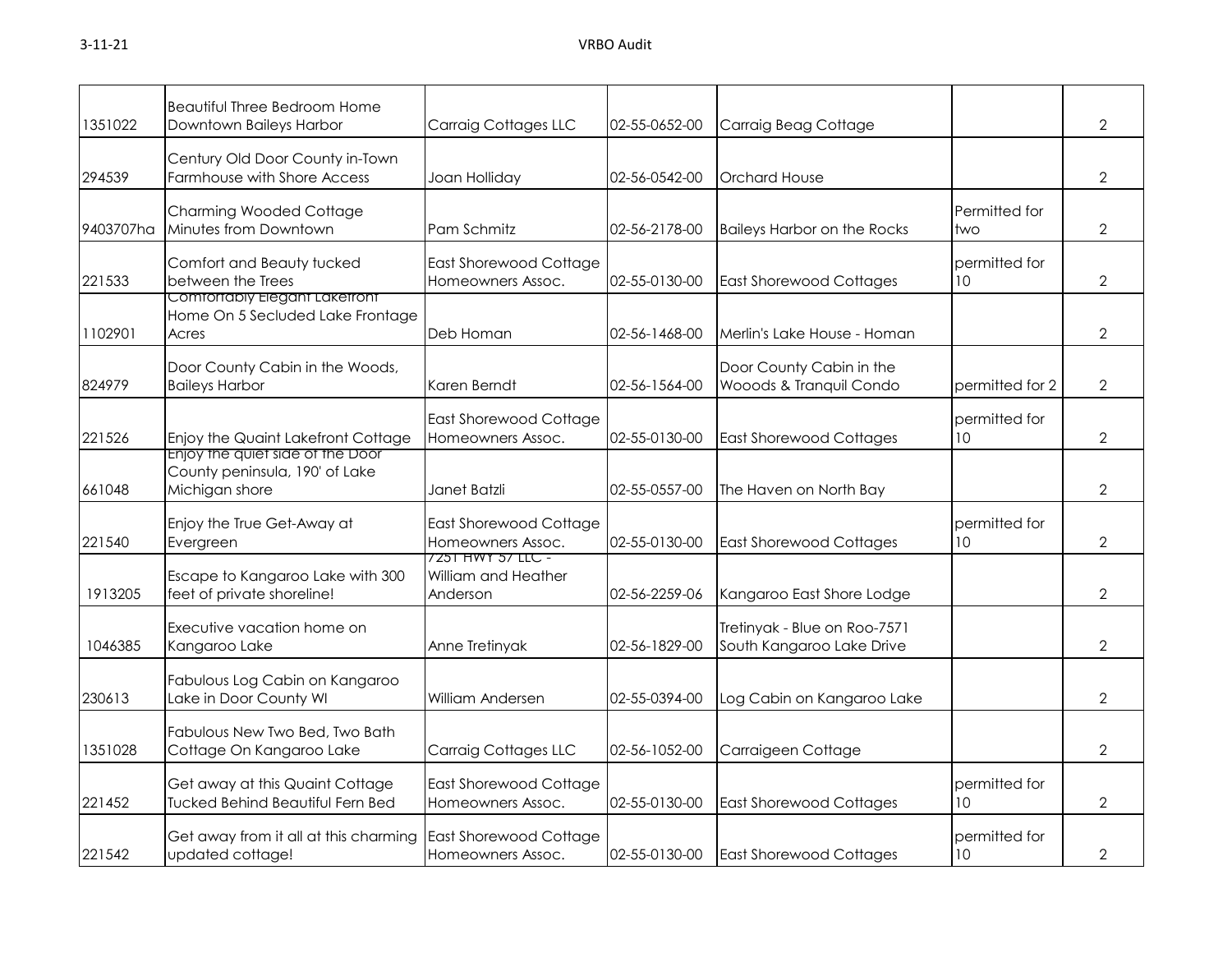|           | Havngard House- a historic and hip<br>house in the center of Door County                      |                                           |               |                                                 |                                      |                |
|-----------|-----------------------------------------------------------------------------------------------|-------------------------------------------|---------------|-------------------------------------------------|--------------------------------------|----------------|
| 1623317   | action!                                                                                       | Kurt Heggland                             | 02-56-2104-00 | <b>Havngard House</b>                           |                                      | 2              |
| 1891001   | <b>Howard House</b>                                                                           | Jacinda Dufin                             | 02-56-1935-20 | <b>Howard House</b>                             | Esposito-<br><b>DOCO</b><br>Vacation | $\overline{2}$ |
| 93251     | Lake Living at its best                                                                       | <b>Sunset Shores Resort</b><br>Condo Assn | 02-56-1950-00 | Sunset Shores Resort - Chalet Unit<br>#3        |                                      | 2              |
| 1190668   | Lake-house With The Best View Of<br>Cana Island And It's Lighthouse You<br>Can Find!          | Stephen Clemnti Jr.                       | 02-56-1820-00 | <b>Boreal Beach House</b>                       | permitted for 2                      | $\overline{2}$ |
| 4924765ha | Lakeview Cottage in Downtown<br><b>Baileys Harbor</b>                                         | Pamela Schmitz                            | 02-56-1876-00 | <b>Baileys Harbor Beach House</b>               |                                      | 2              |
| 723507    | Large Home on Kangaroo Lake                                                                   | William and Heather<br>Andersen           | 02-56-1543-06 | Kangaroo Lake Retreat                           | dcpm                                 | $\overline{2}$ |
| 1368115   | Luxury Waterfront Retreat In The<br>Boreal Forest ~ Perfect For Groups<br><b>And Families</b> | Cana Cove LLC - Kevin<br>Kleinert         | 02-56-1694-00 | Cana Cove                                       |                                      | $\mathcal{P}$  |
| 82233     | Million Dollar View, Affordable Price                                                         | <b>Judy Stang</b>                         | 02-56-1949-00 | Lakeside Cottage Sunset Shores<br>Resort        |                                      | $\overline{2}$ |
| 640511    | New Million Dollar Property, 250'<br>Private Shoreline on 3.5 Acres                           | Chris Warecki                             | 02-56-1312-00 | All Creatures Lane - Warecki                    | permitted for 3                      | $\overline{2}$ |
| 1357038   | Newly renovated with over 250 feet<br>of Shoreline!                                           | Eva McKee                                 | 02-56-1850-06 | Secluded Waterfront Home on<br>North Bay        | dcpm                                 | $\overline{2}$ |
| 4706534ha | North Unit Cabin Bailey's Harbor<br>Door County Near Kangaroo Lake                            | Alyssa Lebakken                           | 02-56-1782-00 | Baileys Harbor Near Kangaroo<br>Lake - Lebakken | permitted for 2                      | $\overline{2}$ |
| 460436    | Peace in the Pines                                                                            | Ricardo M Ochoa                           | 02-56-1297-00 | Peace in the Pines                              |                                      | $\overline{2}$ |
| 1826669   | PineSide Cottage - Just what you're<br>looking for in Door County!                            | Jean Leigh and Denise<br>Lesiak           | 02-56-2340-00 | Pine Side - Open 9/2020                         |                                      | $\overline{2}$ |
| 7968596ha | Private cottage situated on a rock<br>bluff located in downtown Baileys<br>Harbor             | Pam Schmitz                               | 02-56-2178-00 | <b>Baileys Harbor on the Rocks</b>              | Permitted for<br>two                 | $\mathbf{2}$   |
| 220857    | Private Peninsula                                                                             | Dennis & Jeff Hickey                      | 02-56-0200-06 | <b>Heggland House</b>                           |                                      | 2              |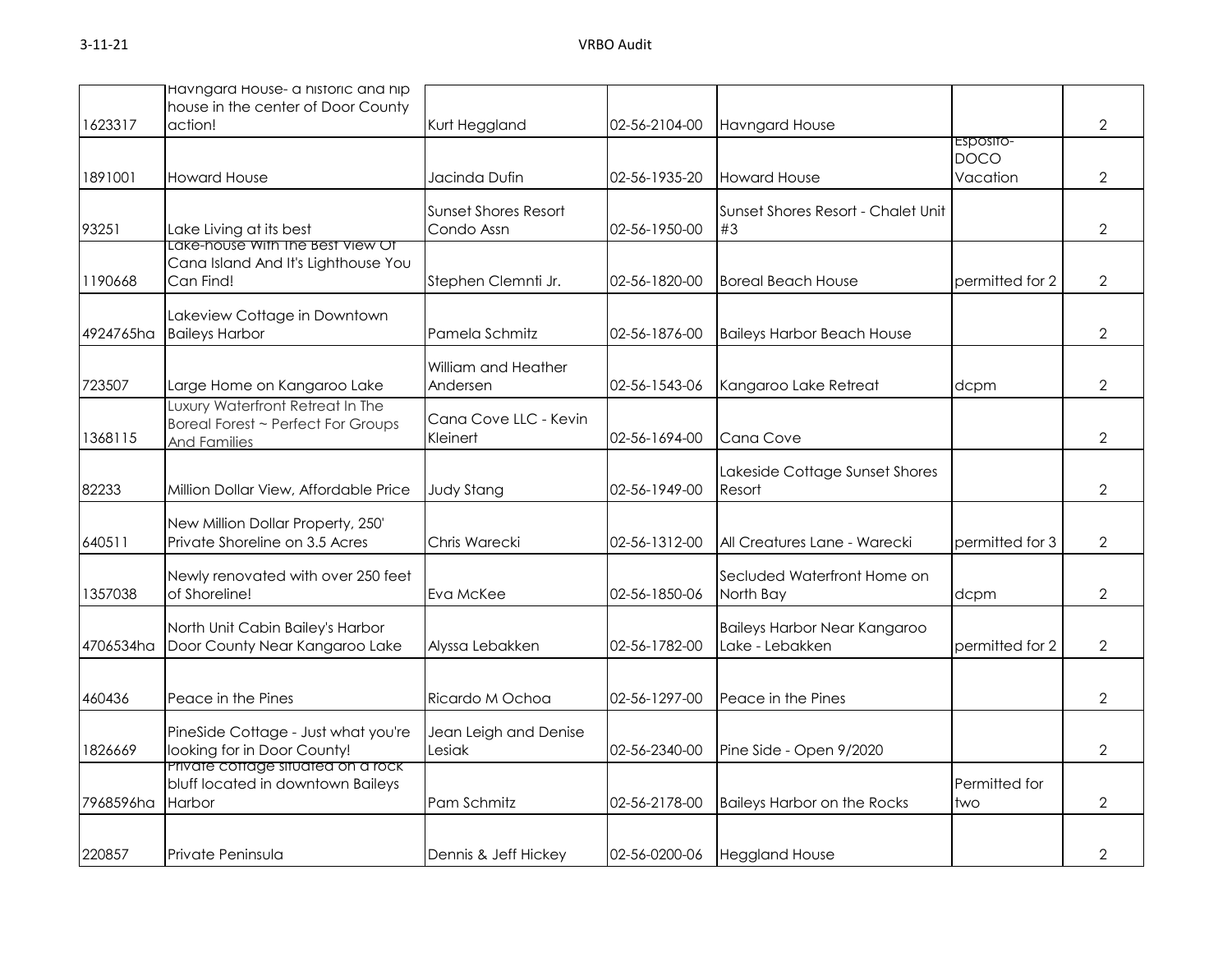| 854909    | Private Water front estate!                                                                    | Cole Family LLC                                    | 02-56-1607-06 | <b>Schook Shack</b>                | dcpm                             | $\overline{2}$ |
|-----------|------------------------------------------------------------------------------------------------|----------------------------------------------------|---------------|------------------------------------|----------------------------------|----------------|
| 1077847   | Quintessential Door County cottage<br>just steps from the water!                               | Jeffrey & Tamara Wiswell                           | 02-56-1696-06 | Kangaroo Lake Road Cottage         | dcpm                             | $\overline{2}$ |
| 1997550   | Rustic Log Home located near<br><b>Baileys Harbor</b>                                          | Linette Haleen - Todd<br>Haleen - Lisa Geobel      | 02-56-2313-00 | Lakeshore Vacation Rentals LLC     |                                  | $\overline{2}$ |
| 1596072   | South Lane Cottage #1, with a living<br>room view of Lake Michigan.                            | <b>Matt Horton</b>                                 | 02-56-1826-00 | <b>Baileys Harbor Yellow House</b> | permitted for 3                  | $\overline{2}$ |
| 221546    | Spring, Summer or Fall, Great Place<br>to Get Away from it All                                 | <b>East Shorewood Cottage</b><br>Homeowners Assoc. | 02-55-0130-00 | <b>East Shorewood Cottages</b>     | permitted for<br>10 <sup>°</sup> | $\overline{2}$ |
| 219987    | Stay at this cozy cottage perfect for<br>couples!                                              | <b>East Shorewood Cottage</b><br>Homeowners Assoc. | 02-55-0130-00 | <b>East Shorewood Cottages</b>     | permitted for<br>10              | $\overline{2}$ |
| 1209428   | Stone Cottage, Nestled In The<br>Woods in Door County - Call for rates William & Lesley O'Kane | Dennis & Tamara Zee/                               | 02-56-1824-00 | <b>Stone Cottage</b>               | charnetski                       | $\overline{2}$ |
| 791464    | stone kidge on 4.2 wooded<br>Acres/Firepit, 4 Bedrooms, 2.5 Baths,<br>Sleeps 14 & Pets         | <b>Stone Ridge</b>                                 | 02-56-0272-13 | Mel Fogel                          | dreamland                        | $\overline{2}$ |
| 1279183   | Stunning and Spectacular on Lake<br>Michigan!                                                  | Alexandra Pape                                     | 02-56-1903-00 | Lyons Woods                        |                                  | $\overline{2}$ |
| 1960481   | stunning Lake Michigan Home,<br>Sleeps 20! Close to Cave<br>Point/Whitefish Dunes!             | Dune Alright                                       | 02-56-2268-07 | Rebecca Taylor                     | Simple Life                      | $\overline{2}$ |
| 418647    | Three Bedroom Lake House with<br><b>Boat Dock</b>                                              | <b>Family Style Contractor</b><br><b>LLC</b>       | 02-56-0339-06 | Our Place on Kangaroo Lake         | dcpm                             | $\overline{2}$ |
| 1270494   | Tranquility and Serenity/Family<br>Retreat                                                     | Michael Servais                                    | 02-56-1893-00 | <b>Island View Lake House</b>      |                                  | $\overline{2}$ |
| 221528    | Watch the Amazing Door County<br>Sunsets from Hickoy's Porch                                   | <b>East Shorewood Cottage</b><br>Homeowners Assoc. | 02-55-0130-00 | <b>East Shorewood Cottages</b>     | permitted for<br>10              | $\mathbf{2}$   |
| 400026    | Waterfront 2-Story Log Cottage,<br>Decks, Beach, Canoe & Firepit                               | Donna & Peter Steffen                              | 02-56-0899-00 | Steffan Log House                  |                                  | $\overline{2}$ |
| 4840107ha | Waterfront Baileys Harbor Studio on<br>Lake Michigan!                                          | James Dillenburg                                   | 02-56-1257-00 | <b>Shalom Stone</b>                |                                  | $\overline{2}$ |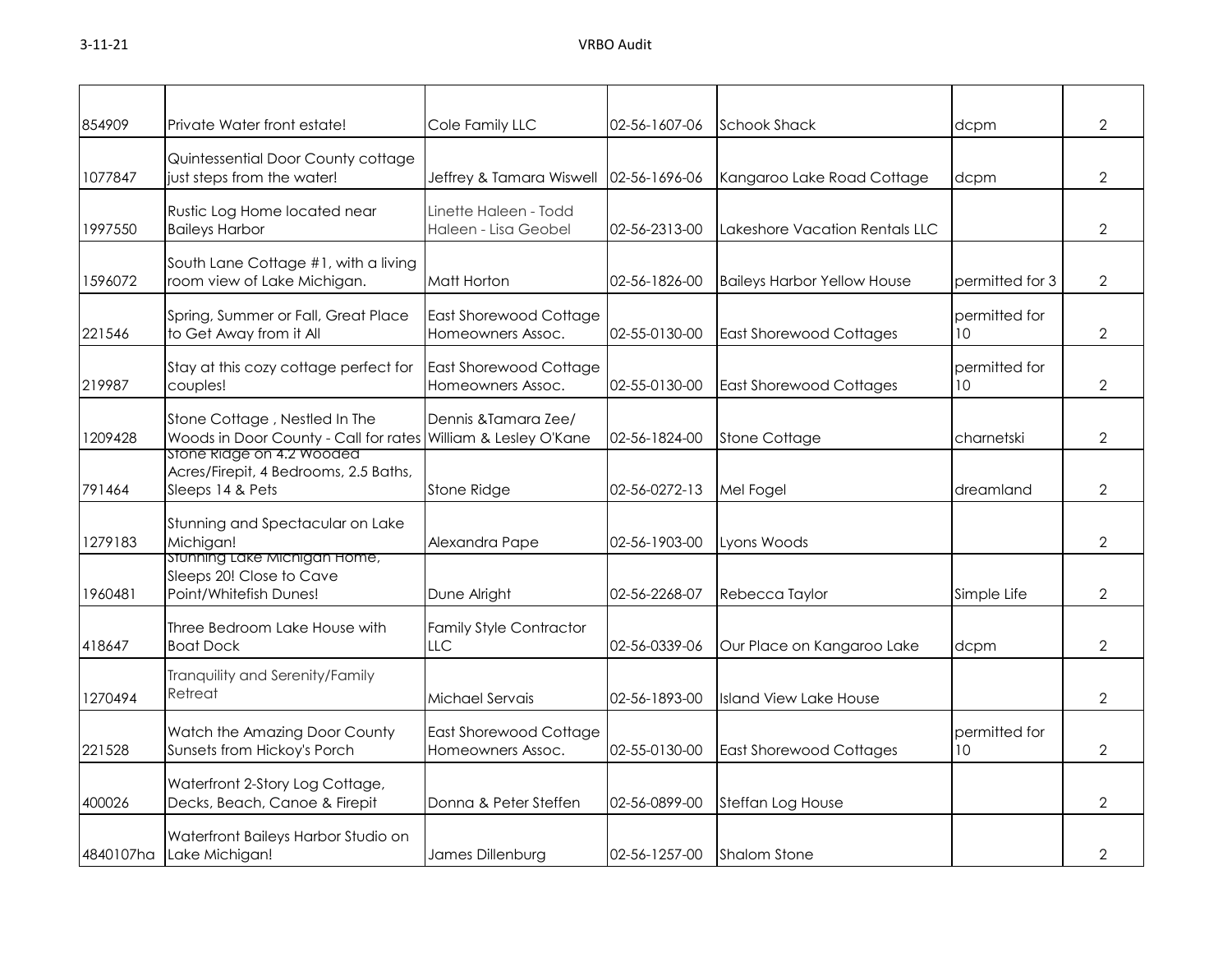|           | Waterfront Log Cabin with Boat                                                                          |                                                   |               |                                                    |                                 |                |
|-----------|---------------------------------------------------------------------------------------------------------|---------------------------------------------------|---------------|----------------------------------------------------|---------------------------------|----------------|
| 221358    | House and Pier                                                                                          | Natalie & Terry McAllister                        | 02-56-0885-06 | Rocky Bottom Ledge                                 | dcpm                            | $\overline{2}$ |
| 309037    | Water's Edge Cottage<br>weicome to Pelican Lookout as                                                   | <b>Tim Hodkiewicz</b>                             | 02-55-0497-00 | Water's Edge Cottage                               | Part of Sunset<br><b>Shores</b> | $\overline{2}$ |
| 1436478   | seen on HGTV's Lakefront Bargain<br>Hunt Renovation!                                                    | Pelican Bay LLC                                   | 02-56-2016-00 | Baileys Large Home for Families -<br>Nguyen        |                                 | $\overline{2}$ |
| 1563963   | Wild Cedars - Cana Island - Lake<br>Michigan - Distinctive New Home<br>Wildwood Beach House Has A Large | Stephen Clemnti Jr.                               | 02-56-1820-00 | <b>Boreal Beach House</b>                          | permitted for 2                 | $\overline{2}$ |
| 882335    | Private Sandy Beach On The Shore<br>Of Lake Michig<br>Your Family will Love the Beautitul               | Laura Thometz                                     | 02-56-1640-06 | Wildwood Beach Home                                | dcpm                            | $\overline{2}$ |
| 221522    | Lake View at This Comfortable<br>Cottage                                                                | East Shorewood Cottage<br>Homeowners Assoc.       | 02-55-0130-00 | <b>East Shorewood Cottages</b>                     | permitted for<br>10             | $\overline{2}$ |
|           |                                                                                                         |                                                   |               |                                                    |                                 |                |
| 1244408   | Clay Banks Retreat                                                                                      | Door County Clay Banks<br>Retreat                 | 06-56-1866-00 | Darelynn M Louscher                                |                                 | 6              |
| 2051294   | Peaceful Door County Cabin retreat<br>on the shores of Lake Michigan                                    | Andy Low                                          | 06-56-2350-00 | Lake Michigan Cabin Low                            |                                 | 6              |
|           |                                                                                                         |                                                   |               |                                                    |                                 |                |
| 2055784   | Beautiful 1 bedroom unit at resort,<br>sleeps 4                                                         |                                                   |               |                                                    |                                 | 8              |
| 1206658   | 2 Bedroom, 1 Bath Home Away<br>From Home - Overlooks the lake                                           | Jonathon Pesek - Pesek<br>Realty                  | 08-53-1856-00 | Landmark Resort - Pesek                            |                                 | 8              |
| 1457421   | <b>Bay View Escape In Door County</b>                                                                   | Zanky Properties LLC                              | 08-53-2007-00 | Ladmark Zanky                                      |                                 | 8              |
| 1684505   | Blue Skies Bungalow at the<br>Landmark Resort!                                                          | Lucille and Todd Baker                            | 08-53-2156-00 | Landmark Resort -Blue Skies<br>Bungalow #4213      |                                 | 8              |
| 9254419ha | Condo w/Resort Amenities, 1Mi to<br>Beach + Golf                                                        | Mister Kaplan<br>Investments LLC - John<br>Jordan | 08-53-2212-00 | Landmark Resort- Mister Kaplan<br>Invest Unit 1220 | evolve                          | 8              |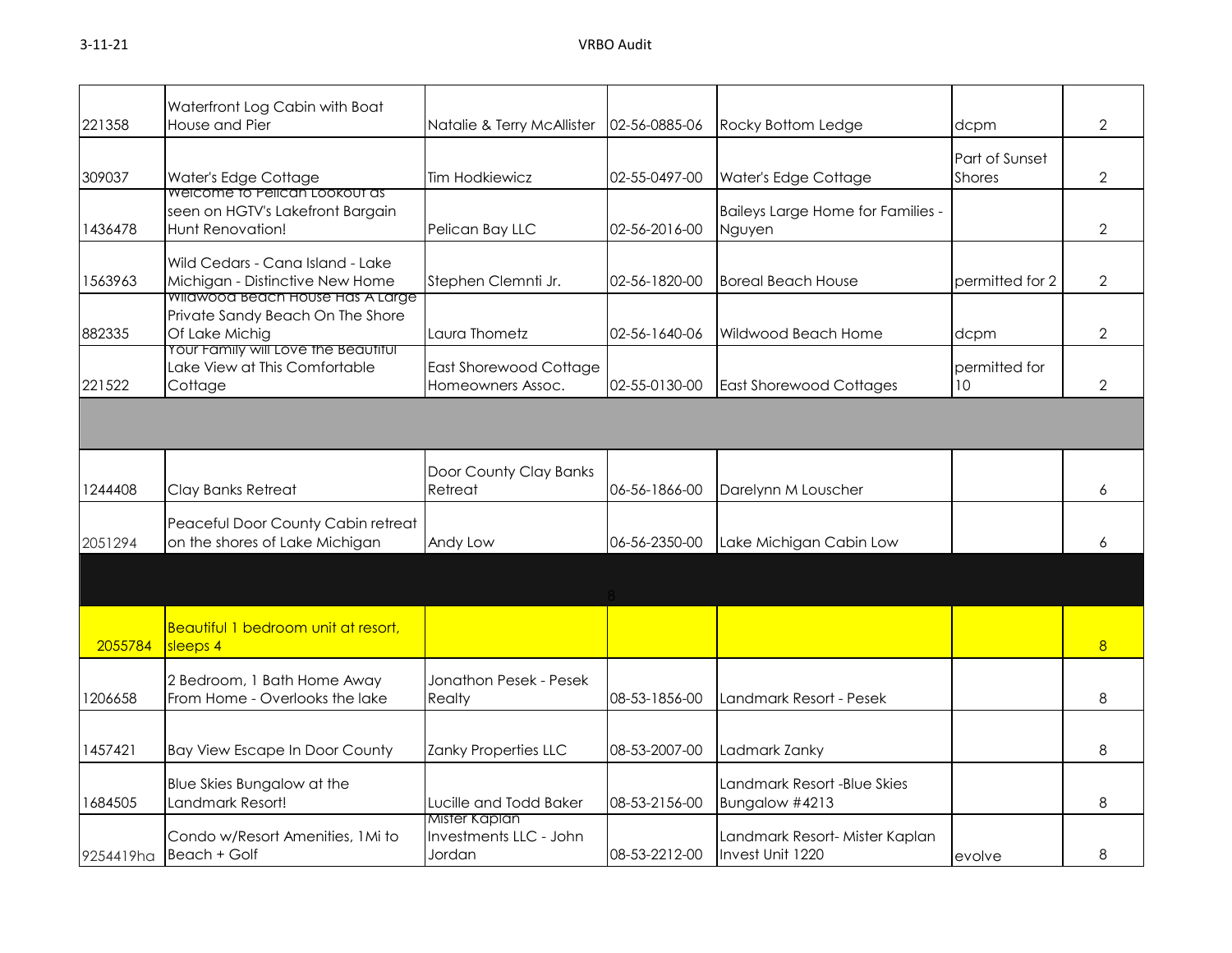| 963491    | Cozy 1br Woodview! Landmark<br>Resort                                                                     | <b>Brian Wiegand</b>                                               | 08-53-1688-00 | Landmark Resort - Door County<br>Getaweays           | permitted for 4 | 8 |
|-----------|-----------------------------------------------------------------------------------------------------------|--------------------------------------------------------------------|---------------|------------------------------------------------------|-----------------|---|
| 1696273   | Door County Getaway @Landmark<br>Resort                                                                   | Michal & A. Monika Chiu                                            | 08-53-2031-00 | Landmark Resort #2230 & #2308<br>Chiu                | permitted for 2 | 8 |
| 1629282   | Door County Happy Place                                                                                   | Michal & A. Monika Chiu                                            | 08-53-2031-00 | Landmark Resort #2230 & #2308<br>Chiu                | permitted for2  | 8 |
| 1880751   | Door County Paradise-2 Bedroom At<br>The Landmark Resort #2332                                            | Jerold and Jennifer<br>Schuetz                                     | 08-53-2267-00 | Landmark Resort - Schuetz - Unit<br>2332             |                 | 8 |
| 1050857   | ESCAPE! COZY WOODVIEW!<br>Landmark Resort, EGG HARBOR -<br>Updated, Cozy, 1 Bdrm Woodview C Brian Wiegand |                                                                    | 08-53-1688-00 | Landmark Resort - Door County<br>Getaweays           | permitted for 4 | 8 |
| 1737228   | Hotel Condo with Great Water Views Dennis Joyce                                                           |                                                                    | 08-53-2231-00 | Landmark Resort - Joyce #2317                        |                 | 8 |
| 423455    | Landmark 2-BR King Beds, 2-Bath                                                                           | Curtis Rudy                                                        | 08-53-1346-00 | Landmark - Rudy - Units 1303,<br>4218 and 2332       | permitted for 2 | 8 |
| 7692101ha | Landmark Resort Condo w/<br>Spectacular Views!                                                            | Good Faith Financial                                               | 08-53-1970-00 | Landmark Resort Good Faith<br>Financial Unit #2324   | Evolve          | 8 |
| 7083628ha | Landmark Resort, 2 bedroom, 1<br>bath sleeps 6. Lowest rates.                                             | Harry & Sharon Achino                                              | 08-53-1140-00 | Achino - Landmark                                    |                 | 8 |
| 7521534ha | Light & Bright Bay View Retreat                                                                           | Nomad Ventures LLC                                                 | 08-53-1990-00 | Landmark Resort - Nomad<br>Ventures LLC - $\#1110$   | permitted for 3 | 8 |
| 843029    | Magnificent Water View Condo-<br>Completely Remodeled!                                                    | Jeffrey Petsinger                                                  | 08-53-1617-00 | Landmark Resort - Petsinger                          |                 | 8 |
| 1183567   | Modern, newly updated condo in<br>scenic Egg Harbor! Heart of Door<br>County                              | David and Carrie<br>Counihan                                       | 08-53-1783-00 | Landmark Resort - #3202-<br>Counihan                 |                 | 8 |
| 9264023ha | NEW! 'The Landmark' Resort Condo<br>1 Mi to Beach!                                                        | Whitefishbayside llc                                               | 08-53-2224-00 | Landmark Resort -<br>Whitfishbayside LLC - Unit 2224 |                 | 8 |
| 7849217ha | Newly Updated Lake View Escape                                                                            | Nomad Ventures LLC                                                 | 08-53-1990-00 | Landmark Resort - Nomad<br>Ventures LLC - #1110      | permitted for 3 | 8 |
| 2054943   | Periwinkle Place @ Landmark Resort<br>~ Rates include cleaning                                            | Landmark Resort- Our<br>Door County Life LLC<br>#1336 - Periwinkle | 08-53-1626-00 | Our Door County Life LLC                             |                 | 8 |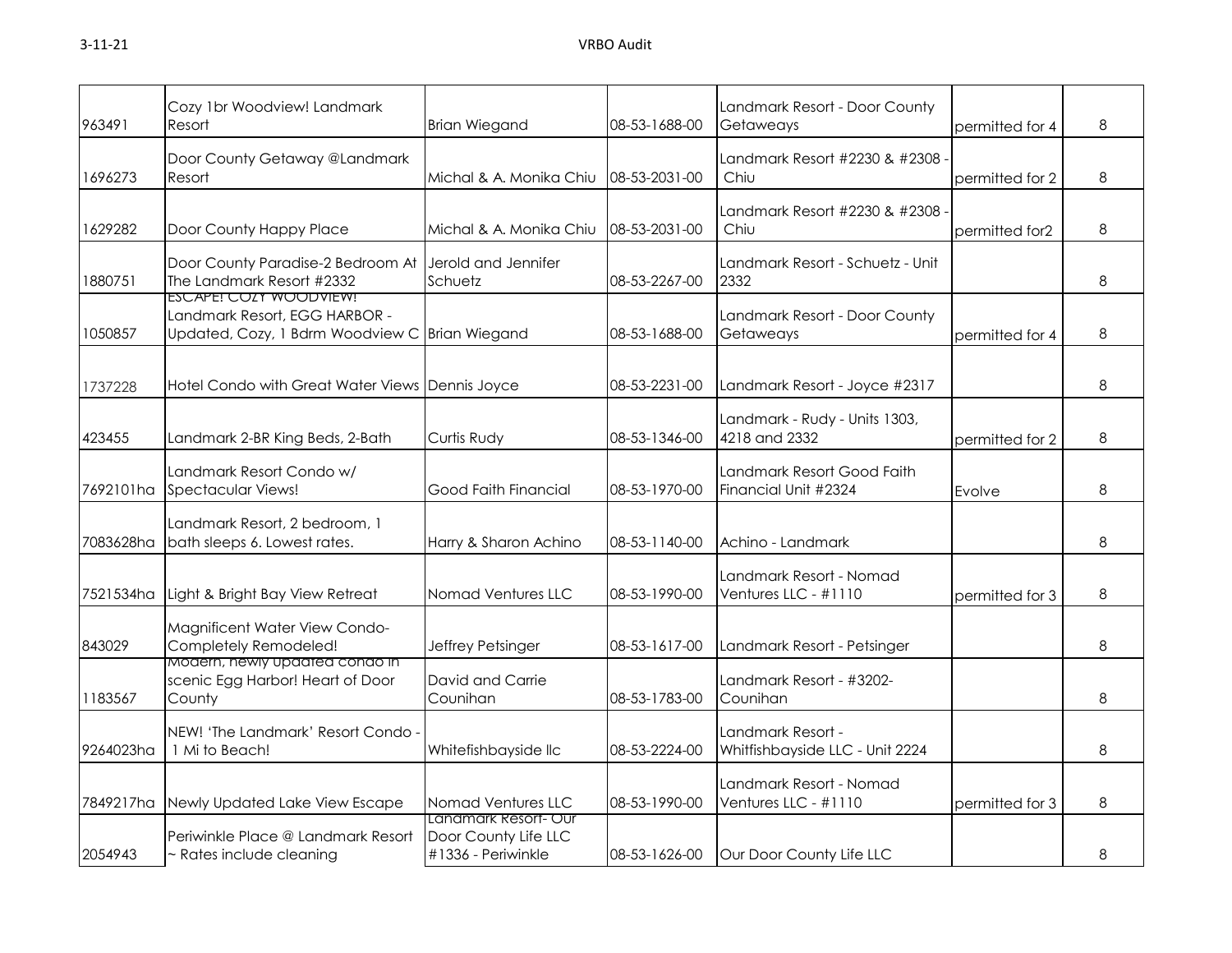|           | Quaint Door County Haven at The                                                    |                                                                      |               |                                                   |                 |   |
|-----------|------------------------------------------------------------------------------------|----------------------------------------------------------------------|---------------|---------------------------------------------------|-----------------|---|
|           | Landmark Resort (Family-friendly                                                   |                                                                      |               | Quaint Door County Haven-                         |                 |   |
| 1281266   | Condo)                                                                             | Mark Lorenzo                                                         | 08-53-1832-00 | Landmark Lorenzo                                  |                 | 8 |
| 7849206ha | Serene Lake View Condo                                                             | Nomad Ventures LLC                                                   | 08-53-1990-00 | Landmark Resort - Nomad<br>Ventures LLC - #1110   | permitted for 3 | 8 |
| 1452844   | Spectacular Water View Condo, at<br>The Landmark Resort                            | Tod & Kathleen Kerscher                                              | 08-53-2013-00 | Landmark Resort - Kerscher                        |                 | 8 |
| 513963    | Stunning waterview condo at the<br>Landmark Resort in Egg Harbor                   | <b>Curtis &amp; Carrie Downes</b>                                    | 08-53-1344-00 | Landmark Downes #2207                             |                 | 8 |
| 809045    | Stylish 2 bdrm 2 ba recently<br>remodeled with many amenities for<br>you to enjoy! | Landmark Resort- Callen                                              | 08-53-1623-00 | John and Sue Callen<br>Landmark Resort - Our Door |                 | 8 |
| 1989151   | The Blue Whale @ Landmark Resort~<br>Rates include cleaning                        | Our Door County Life LLC 08-53-2059-00                               |               | County Life LLC #1334- Blue<br>Whale              |                 | 8 |
| 476628    | Updated 1 bedroom king, book<br>now for winter fun in door county                  | Michael Kostiuk                                                      | 08-53-0676-00 | Landmark Resort - MJK Rentals                     |                 | 8 |
| 1497704   | Waterview condo located at The<br>Landmark Resort!                                 | Michael White                                                        | 08-53-1834-07 | Landmark Resort - White - Unit<br>1102            | simple life     | 8 |
| 1646828   | 4 bedroom sunset views!                                                            | Brian & Krista Callaghan                                             | 08-56-2056-06 | Chateau Sunset                                    | dcpm            | 8 |
| 1507889   | 5 bedroom waterfront home with<br>stunning views!                                  | Aymee ana Davia<br><b>Balison - Balison Joint</b><br>Revocable Trust | 08-56-2034-06 | White Cliff Landing                               | dcpm            | 8 |
| 1453926   | 5 Star Home on the Bay! Huge Deck-<br>Amazing Sunsets!                             | Kurt Schmelter                                                       | 08-56-2033-00 | Lulus Bayside                                     |                 | 8 |
| 822530    | A newly renovated cottage on the<br>green bay waters                               | Daniel & Wanda Kupsco                                                | 08-56-1566-06 | <b>Sunset Sanctuary</b>                           | dcpm            | 8 |
| 403451    | Bayside Log Home Waterfront, WiFi,<br>3 bedrooms, Direct TV, Fire Pit              | Laurel Key                                                           | 08-56-1037-13 | <b>Bayside Log Home</b>                           | Dreamland       | 8 |
| 2060081   | <b>Bluebell Cottage: Luxury Waterfront</b><br>Home with Private Pier               | Gregory and Lynn Bell                                                | 08-56-2351-00 | <b>Bluebell Cottage - 7161</b><br>Horseshoe Bay   |                 | 8 |
| 1518746   | <b>BRAND NEW CUSTOM BUILT HOME -</b><br>Egg Harbor Retreat                         | John and Susie Plumb                                                 | 08-56-1895-00 | Secret Meadow                                     |                 | 8 |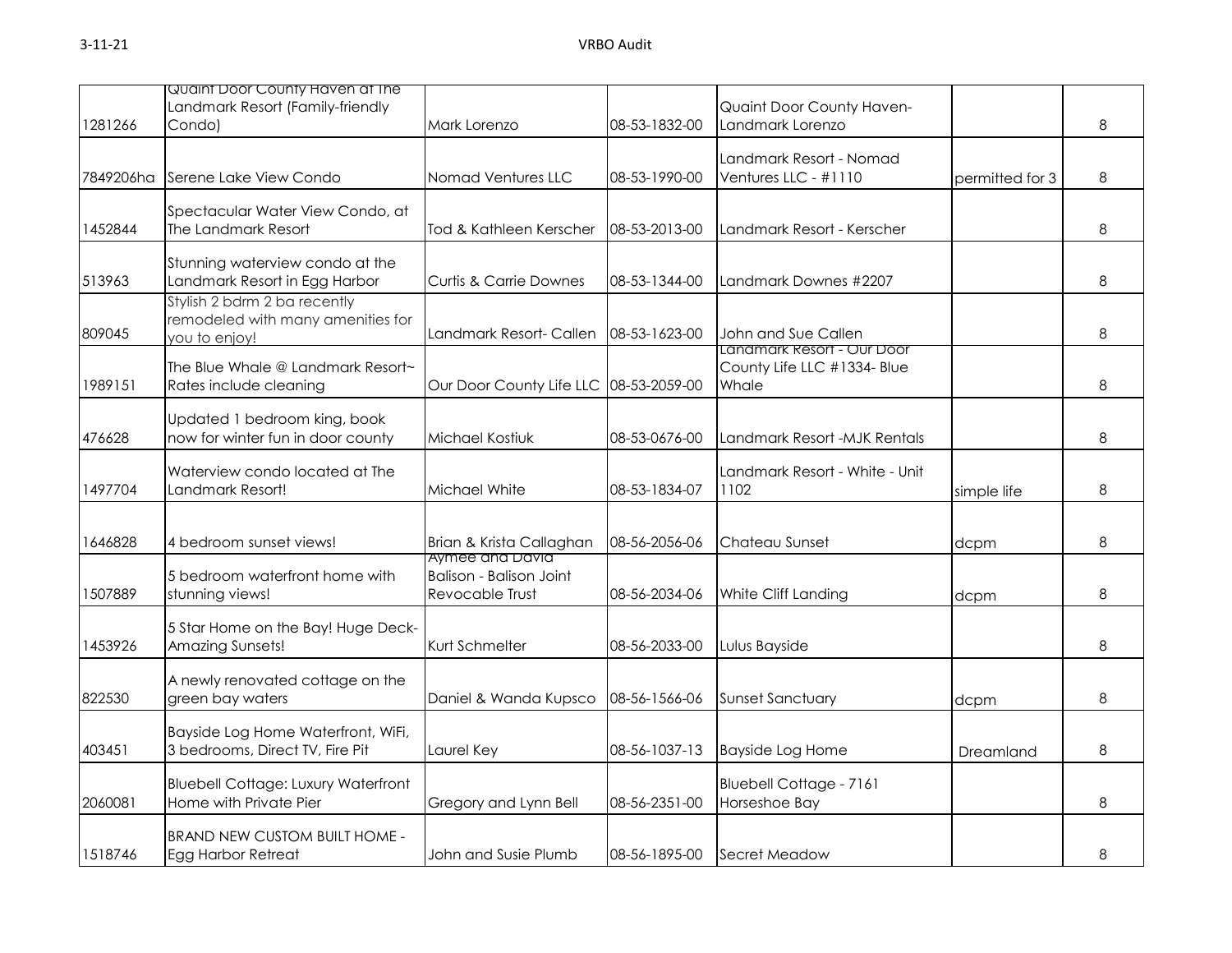| 1454913   | Charming, *Pet Friendly* Door<br>County Cabin on the Bay!                                                   | Jeff Garber                                        | 08-56-1396-07 | <b>Stones Throw</b>           | simple life | 8 |
|-----------|-------------------------------------------------------------------------------------------------------------|----------------------------------------------------|---------------|-------------------------------|-------------|---|
| 1603674   | Close To It, Far From It                                                                                    | Lane Samuelon                                      | 08-56-2053-00 | Samuleson - 5707 Hyline Trail |             | 8 |
| 1276892   | Diamond in the Wooods                                                                                       | <b>Elaine DeMarb</b>                               | 08-56-1860-00 | Diamond in the Woods          |             | 8 |
| 4647662ha | Egg Harbor Home w/Deck on 2<br>Acres - 12 Min to Lake                                                       | Kerri Zergoski                                     | 08-56-1768-00 | Lodge 42                      | Evolve      | 8 |
| 2052675   | Egg Harbor White House                                                                                      | James Schleicher                                   | 08-56-2331-00 | Egg Harbor White House        |             | 8 |
| 1891588   | Enjoy Amazing Sunsets from this<br>Gorgeous Waterfront Home!                                                | Andrew & Brenda Werth                              | 08-56-2246-00 | Sunny Side Up                 |             | 8 |
| 1810674   | Enjoy Waterfront Seclusion in Classic<br>Cottage, sleeps 12 in 6 bedrooms<br>Experience real Door County in | <b>Robert Cowles</b>                               | 08-56-1375-00 | Cherry Lodge                  |             | 8 |
| 1814709   | waterfront, secluded classic<br>cottage-sleeps 12!                                                          | <b>Robert Cowles</b>                               | 08-56-1376-00 | The Annex                     |             | 8 |
| 1454914   | Go back in time to Granamas<br>cottage! Quaint Door County Cabin<br>with sunset views over the shores of    | <b>Jeff Garber</b>                                 | 08-56-1395-07 | <b>Stoney Shore</b>           | simple life | 8 |
| 7080871ha | <b>Gray Gull Cottage-Waterfront Home</b>                                                                    | Monument Point Lane LLP 08-55-0797-00              |               | <b>Grey Gull</b>              |             | 8 |
| 1214889   | Great place! Egg Harbor - Log<br>Cabin w/ 40 Acres - private walking<br>trails                              | <b>Blue Chair Capital, Mike</b><br>and Becky Boyer | 08-56-1821-00 | <b>Boyer Log Home</b>         |             | 8 |
| 1445907   | Hand Hewn Log Cabin Newly<br>Renovated, rustic-modern design                                                | Maureen Gribble                                    | 08-56-1925-00 | Shady Grove - Gribble         |             | 8 |
| 1024755   | immaculate 3 Bea / 2.5 Bath Hana-<br>Hewn Log Cabin in Wooded Setting<br>of Egg Harbor                      | Patrick and Shari Hayes                            | 08-56-1711-00 | Hazy Hideaway                 |             | 8 |
| 1876974   | New Listing! Dog-Friendly, Secluded<br>Cabin in the Woods, centrally<br>located to Door County attractions  | David and Lynn Zawojski                            | 08-56-2148-07 | Cabin in the Woods - Zawojski | simple life | 8 |
| 57138     | Panorama Waterfront Guest House<br>North of Sturgeon Bay                                                    | Margaret Koenen                                    | 08-55-0155-00 | Koenens Panorama Guest House  |             | 8 |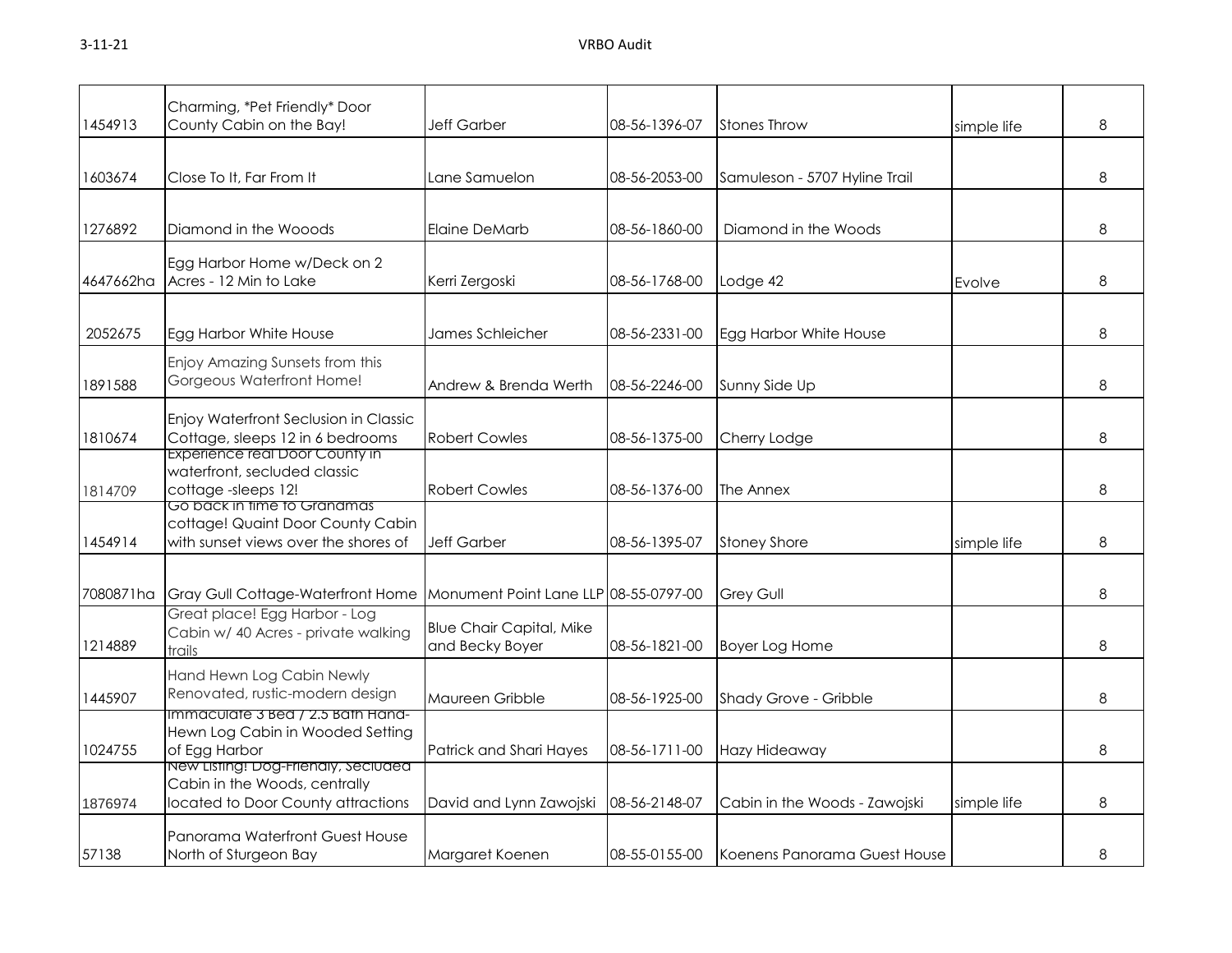| 1863022   | Perfect vacation house for friends<br>and family getaway                                   | Cindy and Keith Renaud                                    | 08-56-2248-00 | Perfect Vacation House for<br>Friends or Family - Renaud |      | 8             |
|-----------|--------------------------------------------------------------------------------------------|-----------------------------------------------------------|---------------|----------------------------------------------------------|------|---------------|
| 78867     | Pet Friendly Private Cottage on 10<br>Acre Farm in Fish Creek                              | Applewood Cottage<br>Property Managment LLC 08-55-0093-00 |               | Applewood Cottage                                        |      | 8             |
| 655760    | Privacy In The Woods, Yet Close To<br>All The Fun!                                         | <b>Butterfly House - Blosser</b>                          | 08-56-1580-00 | Robert Blosser                                           |      | 8             |
| 1001072   | Relax In Our Nostalgic Log Home<br>(3BR/2ba)<br><b>RELAX with Amazing views from</b>       | <b>Patricia Culliton</b>                                  | 08-56-1715-00 | Green Apple Lodge                                        |      | 8             |
| 375676    | peaceful home overlooking green<br>bay close to beach<br>Stunning Door County Cabin in the | Tim & Mary Kelley                                         | 08-56-0305-00 | Kelley House                                             |      | $\mathcal{B}$ |
| 230079    | Woods, Wi-Fi, firepit, fireplace, game<br>room                                             | Charles Ireland                                           | 08-56-0925-00 | Hidden Bear Cabin                                        |      | 8             |
| 1319701   | SUNSETS ON THE BLUFF! NEW<br>CONSTRUCTION! WATERVIEW!                                      | Gail Bergman                                              | 08-56-1874-00 | <b>Bluff Cottage Sunset LLC</b>                          |      | 8             |
| 341406    | The Honey Dew Log Lodge at Egg<br>Harbor Door County Wisconsin                             | Kim Bell                                                  | 08-56-0702-00 | The Honey Dew Lodge                                      |      | 8             |
| 2154957   | Timber Lodge on Large Wooded Lot<br>mid Door County                                        | Nicholas Langer                                           | 08-56-2372-00 | Timber Lodge                                             |      | 8             |
| 595501    | Unique Distinctive Cottage on the<br>Shores of Green Bay                                   | Sara Steinharted/Jon<br>Chapman                           | 08-56-1316-06 | Whitestone at the Water                                  | dcpm | 8             |
| 1866692   | Updated home - Egg Harbor - Bay<br>Shore, sunsets, great screened<br>porch, RELAX!         | <b>Becky Boyer</b>                                        | 8-56-2203-00  | <b>Boyer Bay House</b>                                   |      | 8             |
| 566840    | Views of Green Bay and Egg Harbor                                                          | David Ohlson/ Charles<br>Chilcote                         | 08-56-0729-06 | Ohlson Chateau2                                          | dcpm | $\mathcal{B}$ |
| 7045122ha | Villa Royer - Waterfront home                                                              | Villa Royer                                               | 08-56-1029-00 | <b>Barbara-Widder Lowry</b>                              |      | 8             |
| 468335    | Your key to the door                                                                       | <b>Bryan Troutman</b>                                     | 08-56-1322-00 | Cousins Cottage - Your key to<br>the Door                |      | 8             |
|           |                                                                                            |                                                           |               |                                                          |      |               |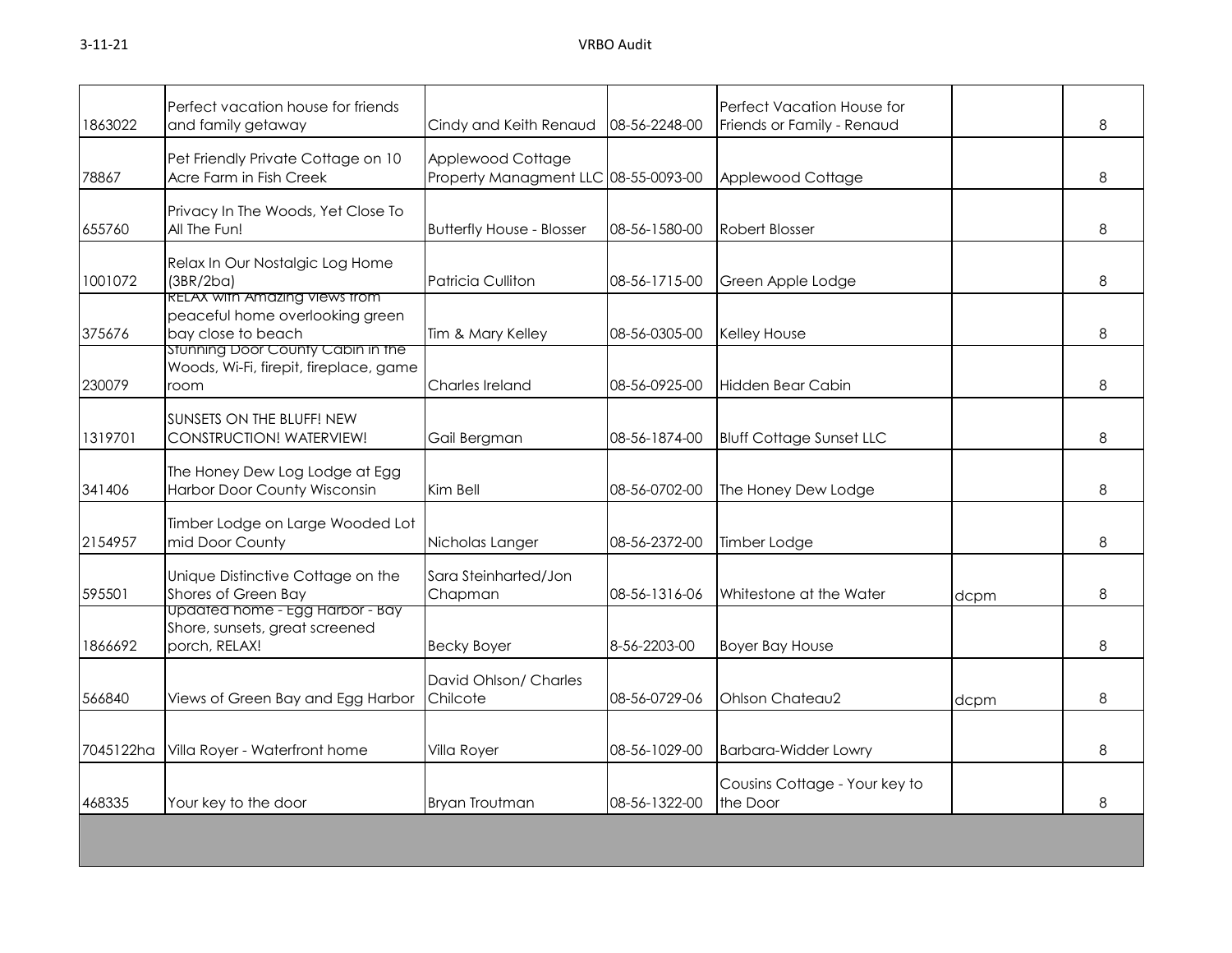|         | <b>BEAUTIFUL sunset/water view from</b>            |                                 |               |                                    |                 |   |
|---------|----------------------------------------------------|---------------------------------|---------------|------------------------------------|-----------------|---|
|         | balcony! DISINFECTED B4 / AFTER                    |                                 |               |                                    |                 |   |
| 56038   | <b>EVERY USE</b>                                   | Angie Vandenavond               | 09-53-0640-00 | Ridgewood Condo 2-B                |                 | 9 |
|         | Best Waterview of Egg Harbor -                     |                                 |               |                                    |                 |   |
|         | <b>Beautiful, Fully Appointed Ground</b>           |                                 |               |                                    |                 |   |
| 515418  | Level Condo                                        | JRCH, LLC                       | 09-53-1345-00 | Eames Farm Condo - #M5 - JRCH      |                 | 9 |
|         |                                                    | Thomasan Christensen            |               |                                    |                 |   |
|         | Summer of 2020 rentals- \$1400 per                 |                                 |               |                                    |                 |   |
| 309573  | week off season 160 per night                      | <b>Harnack</b>                  | 09-53-0498-00 | Eames Farm, #S-3 - Christensen     |                 | 9 |
|         |                                                    |                                 |               |                                    |                 |   |
| 429685  | Waterfront Town Home in Egg Harbor Arthur R. Derse |                                 | 09-53-1100-06 | Derse's White Cliff Condo - Unit 5 | dcpm            | 9 |
|         | <b>YOUR PLACE" 3-bearoom, 2-bath</b>               |                                 |               |                                    |                 |   |
|         | ranch style home in the village of                 |                                 |               |                                    |                 |   |
| 705682  | Egg Harbor                                         | Joe Nimmer                      | 09-56-1537-00 | <b>Your Place</b>                  |                 | 9 |
|         |                                                    |                                 |               |                                    |                 |   |
|         | 3 Bedroom, 2 Bath Ranch Home                       |                                 |               |                                    |                 |   |
| 647346  | With A Great Egg Harbor Location.                  | <b>Shallows Resort</b>          | 09-56-1453-00 | <b>Falun House</b>                 |                 | 9 |
|         |                                                    |                                 |               |                                    |                 |   |
|         | Breathtaking views of the bay                      |                                 |               |                                    |                 |   |
| 1357071 | walking distance to town!                          | Massoud Maleki                  | 09-56-1086-06 | Scenic Home in Egg Harbor          | dcpm            | 9 |
|         |                                                    |                                 |               |                                    |                 |   |
|         | Door County Cottage Retreat of                     | Country Cottage                 |               | Door County Cottage Retreat of     |                 |   |
| 2028114 | Egg Harbor, Walk to Beach/Town                     | Properties LLC                  | 09-56-2312-00 | Egg Harbor                         |                 | 9 |
|         | Door County Waterfront Home with                   |                                 |               |                                    |                 |   |
| 626232  | Private Beach                                      | <b>RPO Holdings</b>             | 09-56-1460-00 | <b>Mariner II</b>                  |                 | 9 |
|         |                                                    |                                 |               |                                    |                 |   |
|         |                                                    |                                 |               |                                    |                 |   |
| 881025  | Egg Harbor Log Cabin, Door County Karen Berndt     |                                 | 09-56-1646-00 | Egg Harbor Log Cabin               |                 | 9 |
|         |                                                    |                                 |               |                                    |                 |   |
|         | Large Five Bedroom on the Water in                 |                                 |               |                                    |                 |   |
| 672228  | Egg Harbor.                                        | <b>Bertschinger Investments</b> | 09-55-0317-00 | <b>Bertschinger Investments</b>    | permitted for 8 | 9 |
|         |                                                    |                                 |               |                                    |                 |   |
|         | Larsen Log Cabin in the beautiful                  |                                 |               |                                    |                 |   |
| 427036  | Village of Egg Harbor                              | Paul Larsen                     | 09-55-0381-00 | Larsen Log Cabin                   | permitted for 2 | 9 |
|         | Ligninouse Piace is the perfect                    |                                 |               |                                    |                 |   |
|         | place to enjoy Egg Harbor and all of               |                                 |               |                                    |                 |   |
| 1341621 | Door County                                        | Claire Murphy                   | 09-56-1830-16 | Lighthouse Place                   | dclighthouse    | 9 |
|         | Luxurious Door County Waterfront                   |                                 |               |                                    |                 |   |
| 591007  | Home with Private Beach                            | <b>RPO Holdings</b>             | 09-56-1417-00 | Mariner                            |                 | 9 |
|         |                                                    |                                 |               |                                    |                 |   |
|         | Modern Craftsman Home and                          | Robert and Suzanne              |               |                                    |                 |   |
| 1503315 | Guest Suite - Walk to Egg Harbor                   | Esposito                        | 09-56-1780-00 | Egg Harbor Hideaway - Esposito     | permitted for 2 | 9 |
|         |                                                    |                                 |               |                                    |                 |   |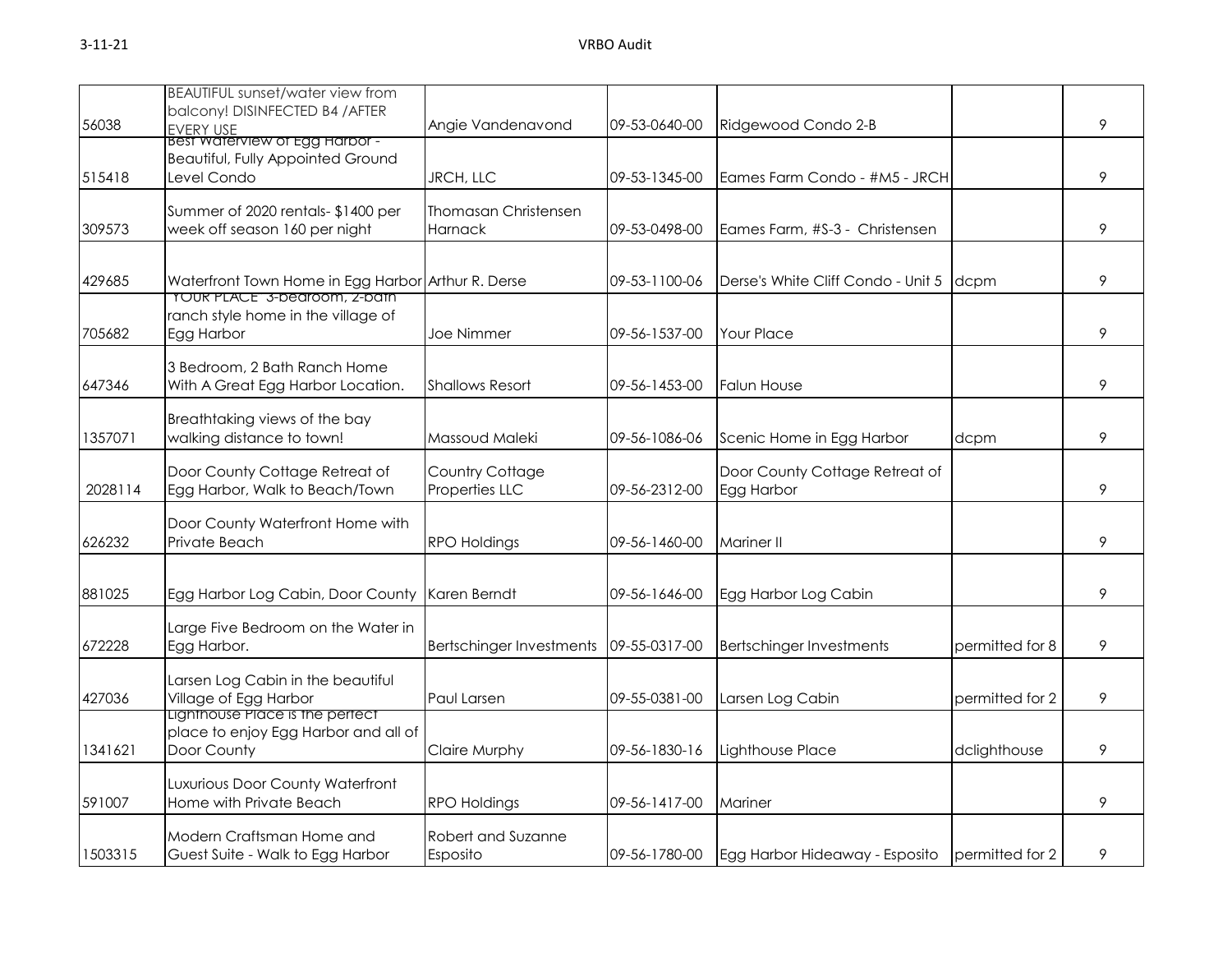|           | Newly Remodeled Lake Home Steps                                                   |                                        |               |                                                      |                    |   |
|-----------|-----------------------------------------------------------------------------------|----------------------------------------|---------------|------------------------------------------------------|--------------------|---|
|           | From Water With Amazing Views &                                                   |                                        |               |                                                      |                    |   |
| 4916534ha | Sunsets!                                                                          | <b>Trevor Farell</b>                   | 09-56-1897-00 | Majestic Sunsets                                     |                    | 9 |
|           | One Bedroom Cottage Near                                                          |                                        |               |                                                      |                    |   |
| 827152    | Central Egg Harbor                                                                | Bertschinger Investments 09-55-0317-00 |               | <b>Bertschinger Investments</b>                      | permitted for 8    | 9 |
|           |                                                                                   |                                        |               |                                                      |                    |   |
| 672229    | One Bedroom Cottage on the Water Bertschinger LLC                                 |                                        | 09-55-0316-00 | <b>Bertschinger LLC</b>                              | permitted for 8    | 9 |
| 1221143   | Roomy Two Bedroom House Near<br>Central Egg Harbor                                | <b>Bertschinger LLC</b>                | 09-55-0316-00 | <b>Bertschinger LLC</b>                              | permitted for      | 9 |
|           |                                                                                   |                                        |               |                                                      |                    |   |
| 562683    | Roomy Two Bedroom House Near<br>Egg Harbor Marina                                 | <b>Bertschinger LLC</b>                | 09-55-0316-00 | <b>Bertschinger LLC</b>                              | permitted for<br>8 | 9 |
|           |                                                                                   |                                        |               |                                                      |                    |   |
|           | Roomy Two Bedroom House Near                                                      |                                        |               |                                                      | permitted for      |   |
| 1221144   | Egg Harbor Marina                                                                 | <b>Bertschinger LLC</b>                | 09-55-0316-00 | <b>Bertschinger LLC</b>                              | 8                  | 9 |
| 1005094   | Secluded, water front home on the<br>Bay in Egg Harbor                            | Julie Kowalkowski                      | 09-56-1738-00 | Secluded Waterfront Home on<br>the Bay in Egg Harbor |                    | 9 |
| 571420    | Sleepy Hollow Cottage, the Perfect<br>Location                                    | Paula W Peterson                       | 09-56-1349-00 | Sleepy Hollow Cottage - Peterson                     |                    | 9 |
| 452105    | spacious tour bedroom house near<br>Alpine Golf Course and Egg Harbor<br>beach.   | <b>Bertschinger Investments</b>        | 09-55-0317-00 | <b>Bertschinger Investments</b>                      | permitted for 8    | 9 |
| 1221145   | spacious four bearoom nouse near<br>Alpine Golf Course and Egg Harbor<br>beach.   | <b>Bertschinger LLC</b>                | 09-55-0316-00 | <b>Bertschinger LLC</b>                              | permitted for 8    | 9 |
| 899706    | Spacious four bedroom house on<br>the bay of Green Bay.                           | <b>Bertschinger LLC</b>                | 09-55-0316-00 | <b>Bertschinger LLC</b>                              | permitted for 8    | 9 |
| 4728373ha | Steps from the water in Egg Harbor<br>with great views and incredible<br>sunsets. | Mary Zeller                            | 09-56-1882-00 | Point Beach House                                    |                    | 9 |
|           | The 5th Hole- On a 36 hole golf                                                   |                                        |               |                                                      |                    |   |
| 7081743ha | course                                                                            | Kevin Murphy                           | 09-55-0753-00 | The Fifth Hole                                       |                    | 9 |
| 1535497   | The Flats on Church Street - Door<br>County's Modern Vacation Rental<br>#101      | Egg Bnb LLC                            | 09-56-2071-00 | Flats on Church Street                               | permitted for 4    | 9 |
| 1546893   | The Flats on Church Street - Door<br>County's Modern Vacation Rental<br>#102      | Egg Bnb LLC                            | 09-56-2071-00 | <b>Flats on Church Street</b>                        | permitted for 4    | 9 |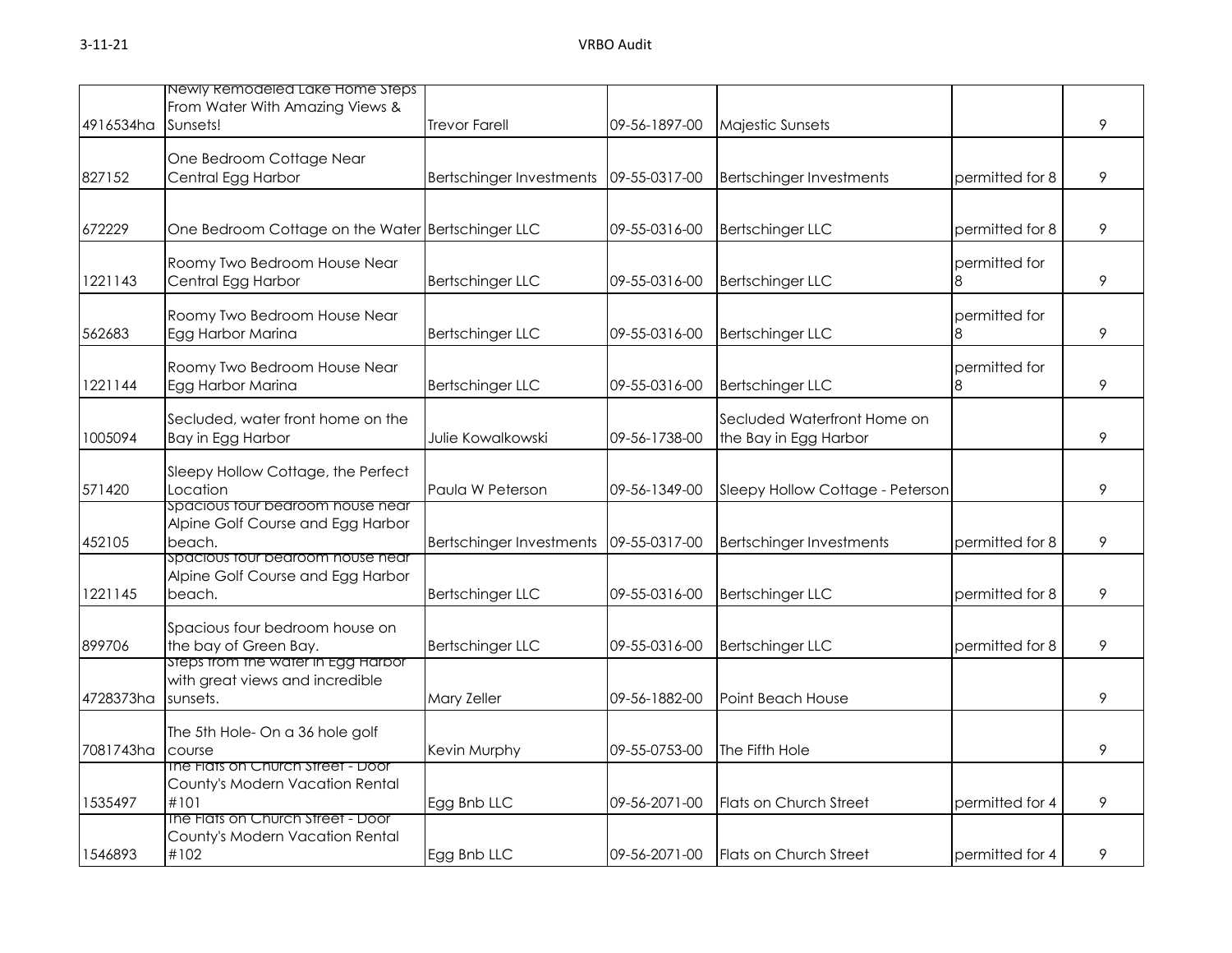|           | The Flats on Church Street - Door           |                                     |               |                                 |                 |    |
|-----------|---------------------------------------------|-------------------------------------|---------------|---------------------------------|-----------------|----|
| 1565071   | County's Modern Vacation Rental<br>#103     | Egg Bnb LLC                         | 09-56-2071-00 | Flats on Church Street          | permitted for 4 | 9  |
|           | The Flats on Church Street - Door           |                                     |               |                                 |                 |    |
|           | County's Modern Vacation Rental             |                                     |               |                                 |                 |    |
| 1578249   | #104                                        | Egg Bnb LLC                         | 09-56-2071-00 | Flats on Church Street          | permitted for 4 | 9  |
|           | The Larsen House Outstanding                |                                     |               |                                 |                 |    |
| 427037    | Location Near Excellent Attractions!        | Paul Larsen                         | 09-55-0381-00 | Larson Log Cabin                |                 | 9  |
|           | The Yellow House in Egg Harbor -            |                                     |               |                                 |                 |    |
|           | beautifully remodeled & ready for           |                                     |               |                                 |                 |    |
| 570970    | you!                                        | R Lynn & Sandi Rowe                 | 09-56-1404-00 | The Yellow House                |                 | 9  |
|           | Three bedroom cottage in Point              |                                     |               |                                 |                 |    |
| 827151    | Beach area of Egg Harbor                    | <b>Bertschinger Investments</b>     | 09-55-0317-00 | <b>Bertschinger Investments</b> | permitted for 8 | 9  |
|           |                                             |                                     |               |                                 |                 |    |
|           | Trillium Gap Cottage - Woodland             | Trillium Gap, LLC - Rick &          |               |                                 |                 |    |
| 401618    | Retreat - Walk to Beach                     | Susie Julison                       | 09-56-1182-00 | Trillium Gap Cottage            |                 | 9  |
|           | Water Front Home With Spectacular           |                                     |               |                                 |                 |    |
| 660427    | Sunset View!                                | Jan and Craig Bilgen                | 09-55-0817-06 | On the Water Escape             | dcpm            | 9  |
|           | We offer "country-quiet" a short walk       |                                     |               |                                 |                 |    |
|           | from the village center and town            |                                     |               |                                 |                 |    |
| 889272    | dock.                                       | <b>Richard Woldt</b>                | 09-55-0365-00 | <b>Woldts Intowm Farmette</b>   |                 | 9  |
|           | White Cliff Water Front Home, the           |                                     |               |                                 |                 |    |
| 236719    | Finest in Door County!                      | Michael & Dawn McCole 09-56-0894-06 |               | White Cliff Cottage             | dcpm            | 9  |
|           |                                             |                                     |               |                                 |                 |    |
|           |                                             |                                     |               |                                 |                 |    |
|           |                                             |                                     |               |                                 |                 |    |
|           | <b>Beautiful 1 bedroom unit at resort,</b>  |                                     |               |                                 |                 |    |
| 2094656   | sleeps 4                                    |                                     |               |                                 |                 | 11 |
|           | <b>Birch Retreat" in the House at Green</b> |                                     |               |                                 |                 |    |
|           | Gables - Nestled in the heart of            |                                     |               |                                 |                 |    |
| 1656219   | Ephraim!                                    | Colin Welford                       | 11-56-2133-00 | <b>Green Gables</b>             | permitted for 2 | 11 |
|           | *New Listing* Adorable Pet Friendly         |                                     |               |                                 | permitted for   |    |
| 1915341   | Cottage in the Heart of Ephraim!            | Kim Cassidy                         | 11-56-1574-07 | <b>Cassidys Cottages</b>        | 2 - SIMPLE LIFE | 11 |
|           |                                             |                                     |               |                                 |                 |    |
|           | *New Listing* Walk to Everything            |                                     |               |                                 | permitted for   |    |
| 1915340   | Ephraim has to Offer! Pet Friendly!         | Kim Cassidy                         | 11-56-1574-07 | <b>Cassidys Cottages</b>        | 2 - SIMPLE LIFE | 11 |
|           | 'Cherry Cottage' near Peninsula             |                                     |               |                                 |                 |    |
| 7181482ha | State Park!                                 | Deborah Eckert                      | 11-55-0680-00 | Park's Place Cottages           | permitted for 5 | 11 |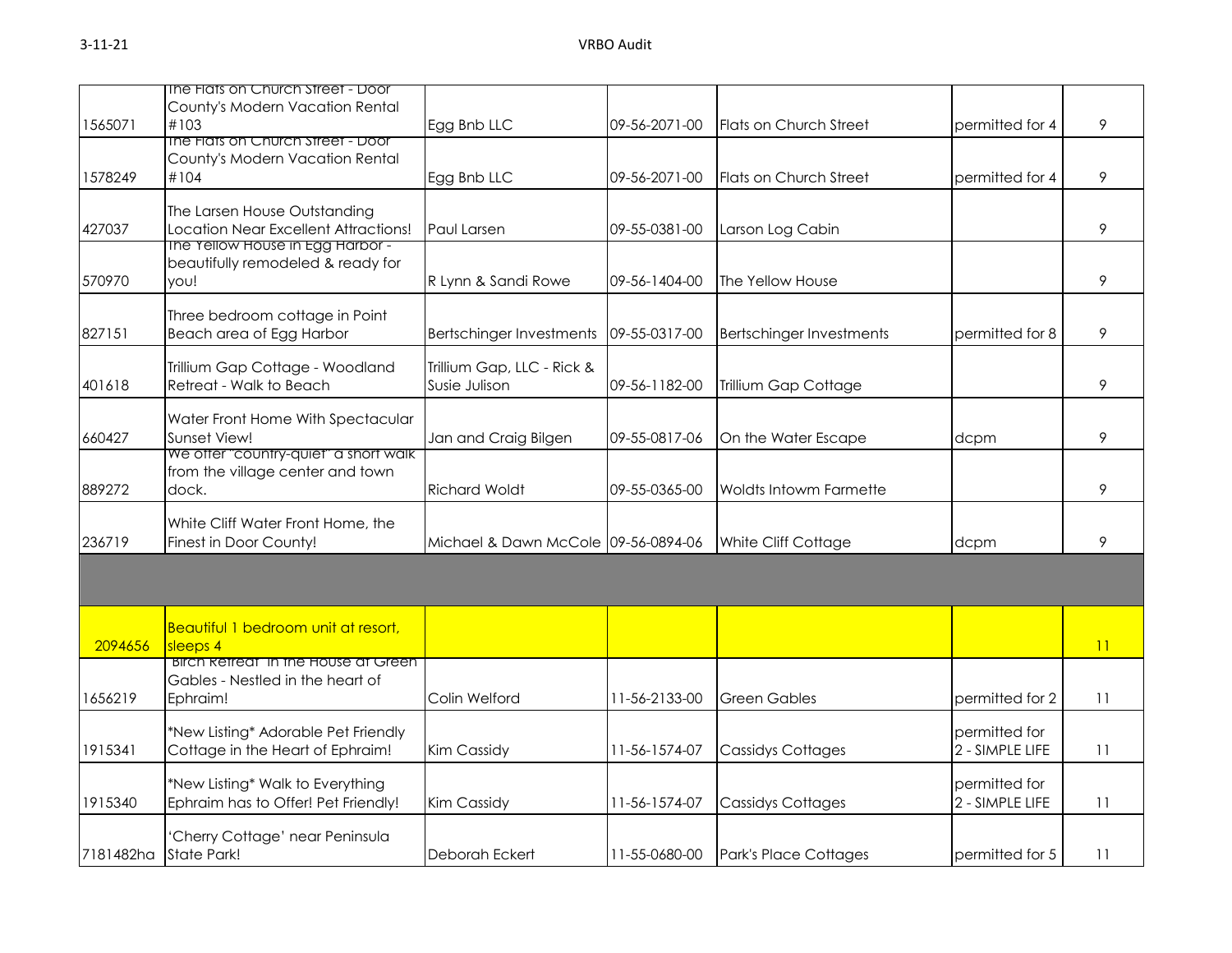| 982888    | 2BR / Harbor House Guest Cottage /<br><b>Water Access</b>                                  | Elizabeth Frink                         | 11-56-1383-00         | Harbor House & Guest Cottage       | permitted for 2             | 11 |
|-----------|--------------------------------------------------------------------------------------------|-----------------------------------------|-----------------------|------------------------------------|-----------------------------|----|
| 1050003   | 4 bedroom home on the water with<br>westerly views of sunset                               | Windsor McCutcheon                      | 11-56-1724-06         | <b>Harbor View on Northshore</b>   | dcpm                        | 11 |
| 555709    | Beautiful Private, Modern Home,<br>Sleeps 12                                               | Patricia Sexton                         | 11-56-1448-00         | Coral Hill Sexton                  |                             | 11 |
| 1025601   | Beautifully Appointed 4+ Bedroom,<br>Waterfront Home - Sleeps 12                           | Parks Edge Lakeshore LLC 11-55-0411-06  |                       | Park's Edge Cottages               | dcpm                        | 11 |
| 4712540ha | <b>Boutique Home in Door County</b><br>w/Eagle Harbor Views                                | Carol Corbet                            | 11-56-1806-00         | Harbor View Ephraim - Corbett      | permitted for<br>2 - evolve | 11 |
| 185458    | Cedar Glen, a tresh, ephraim<br>cottage, one block from water and<br>sunset                | John & Rachel Rothschild 111-55-0758-06 |                       | Cedar Glen                         | dcpm                        | 11 |
| 926758    | Charming & historic cottage - great<br>Door County location!                               | Thomas & Donna Moretti                  | 11-56-1677-00         | Moretti - 10438 Water St           |                             | 11 |
| 7181476ha | Cozy Ephraim 'Cedar Cottage'<br>w/Private Deck!                                            | Deborah Eckert                          | 11-55-0680-00         | Park's Place Cottages              | permitted for 5             | 11 |
| 249849    | Door County Log Cabin in Ephraim,<br>#1 Small Town in Midwest                              | Steve & Susan Schroeder                 | 11-56-1993-00         | Log Cabin Place                    | permitted for 2             | 11 |
| 424825    | Door County Log Cabin in Ephraim,<br>#1 Small Town in Midwest                              | Steve & Susan Schroeder                 | 11-56-1993-00         | Log Cabin Place                    | permitted for 2             | 11 |
| 442496    | Enjoy Door County at its finest!!                                                          | PKJ2 LLC - Jim Blair                    | 11-56-1373-00         | Evans Woods                        |                             | 11 |
| 710960    | Enjoy Views Of Ephraim And Eagle<br>Harbor While Sitting On The Porch Of<br><b>Bayview</b> | Parks Edge Lakeshore LLC 11-55-0411-06  |                       | Park's Edge Cottages               | dcpm                        | 11 |
| 677492    | Ephraim Home Away from Home                                                                | John Maher                              | 11-56-1528-00         | Ephraim Lodge                      |                             | 11 |
| 9074890ha | Ephraim Home w/ Yard - Walk to<br>Lake Michigan!                                           | Carol Corbet                            | 11-56-1806-00         | Harbor View Ephraim - Corbett      | permitted for<br>2 - evolve | 11 |
| 1987380   | Ephraim Stone Cottage and<br>Separate Back Cabin, Outstanding<br>Location! New listing     | Brad and Marnie Massey                  | $11 - 56 - 2300 - 00$ | Ephraim Stone Cottage and<br>Cabin |                             | 11 |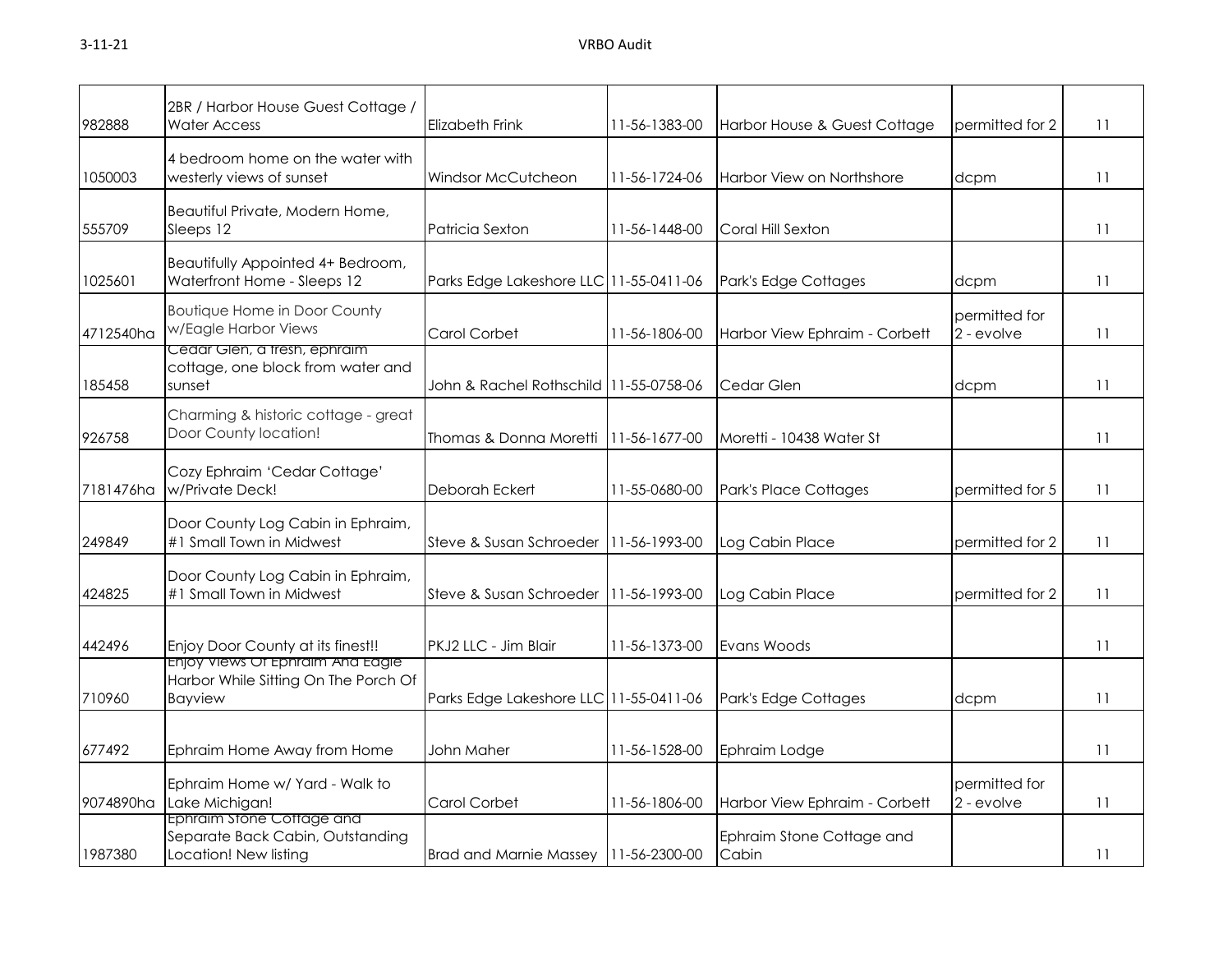| 894251    | Ephraim Waterfront Cottage With<br>Private Dock On Green Bay                           | Jaco Mgmt                                          | 11-56-1662-00 | The Shore - Schmeltz                     |      | 11 |
|-----------|----------------------------------------------------------------------------------------|----------------------------------------------------|---------------|------------------------------------------|------|----|
| 1371859   | Experience the teel of staying in a<br>century old farm house with modern<br>amenities | Roy Elquist                                        | 11-56-1069-06 | Townline - 9895 Townline Rd              |      | 11 |
| 485111    | Experience True Door County Charm BD Thorp                                             |                                                    | 11-56-0809-06 | Thorp                                    | dcpm | 11 |
| 349721    | Family getaway by the beach in<br>beautiful Ephraim                                    | Kathy & Glenn Pentler                              | 11-56-1119-00 | Larson Lane LLC                          |      | 11 |
| 307617    | Historic - Waterfront - Family/Pet<br>Friendly                                         | Brad & Amy Russell                                 | 11-56-1265-00 | Arbor Cottage                            |      | 11 |
| 990768    | Homestead Kental, Kelax in<br>Ephraim. Convienent Home in<br>center of village.        | Glenn Gerdman & Diane<br>Jacobson                  | 11-56-1630-00 | <b>Homestead Rental</b>                  |      | 11 |
| 836338    | Ideally located between the towns<br>of Ephraim and Sister Ba                          | eslee and Morrie.<br>Goldman                       | 11-56-1258-06 | Coral Hill Cottage                       | dcpm | 11 |
| 2042494   | Luxurious Ephraim retreat located in<br>the heart of Door County                       | Lisa Reardon Trust                                 | 11-56-2366-00 | <b>Mink House</b>                        |      | 11 |
| 7339901ha | Luxury Family Retreat in Heart of<br>Door County - Norra Skogen                        | Brian & Amanda Jenkins                             | 11-56-1407-00 | Norra Skogen                             |      | 11 |
| 1323313   | Natures Window                                                                         | Bill and Heather Anderson 11-56-1958-00            |               | Natures Window                           |      | 11 |
| 1844687   | New Listing! Spacious-Wooded<br>Lot-Family/Pet Friendly-Short Walk to<br>Eagle Harbor  | Tim and Kristine Nelson                            | 11-56-2254-22 | Norway Hus                               |      | 11 |
| 1591624   | New New New WATER View View<br>View                                                    | Tim Christofferson                                 | 11-56-1595-00 | Heritage House                           |      | 11 |
| 879597    | Newly Remodeled And Only Blocks<br>From Public Beach And Town!                         | Jennifer & Bjorn Larson                            | 11-56-1635-06 | Cedar Barn Rental                        | dcpm | 11 |
| 1427259   | Newly renovated in the heart of<br>Ephraim, one block from water!                      | Robert & Nicole Collins                            | 11-56-1708-06 | Ephraim Boat House, The                  | dcpm | 11 |
| 177706    | Northwind Cottage in Heart of<br>Ephraim, Blocks Away from Beach                       | Northwind Holdings LLC -<br>Alison and Jon Beadell | 11-56-2392-06 | Northwind Cottages - 3033<br>German Road | dcpm | 11 |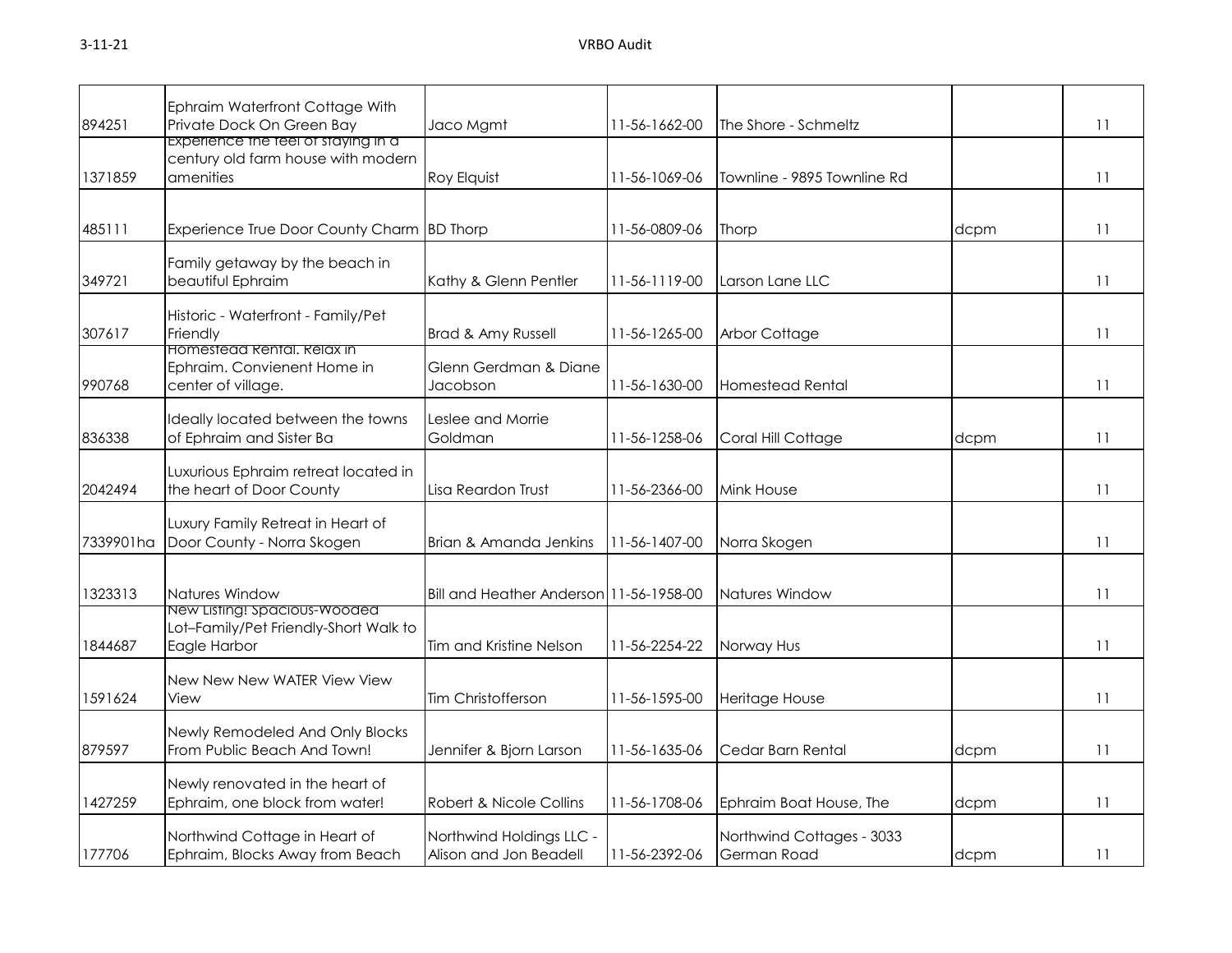| 7181473ha | Peaceful 'Butternut Cottage' in<br>Central Door County!                                      | Deborah Eckert                                   | 11-55-0680-00 | Park's Place Cottages                                         | permitted for 5 | 11 |
|-----------|----------------------------------------------------------------------------------------------|--------------------------------------------------|---------------|---------------------------------------------------------------|-----------------|----|
| 690840    | Pine Cone Cottage, Ideal Location!                                                           | Pam Mache                                        | 11-56-1517-00 | Pine Cone Cottage                                             |                 | 11 |
| 514956    | Private Sand Beach /5 Bedroom.<br>Harbor House & Guest Cottage                               | Randall & Elizabeth Frink                        | 11-56-1383-00 | <b>Harbor House and Guest</b><br>Cottage                      | permitted for 2 | 11 |
| 502544    | Private Waterfront Property in the<br>Woods                                                  | Robert Beart/Beart<br><b>Family LLC</b>          | 11-56-1072-00 | All American Green House                                      |                 | 11 |
| 882561    | Professionally decorated home in<br>Ephraim!                                                 | Daniel & Laurel Simons                           | 11-56-1656-00 | Elegant Home Ephraim                                          |                 | 11 |
| 2045017   | <b>Right across trom Green</b><br>Bay/Anderson Pier walking distance<br>to downtown Ephraim! | Judy and Paul Floffman                           | 11-56-2337-06 | Anderson House                                                | <b>DCPM</b>     | 11 |
| 823896    | Spacious Home On 1.5 Acres<br>Overlooking The Bay In Ephraim                                 | Sandy Van Sickle                                 | 11-55-0057-00 | <b>Hobby Horse</b>                                            |                 | 11 |
| 7181525ha | The Carriage House' Walk to<br>Peninsula St Park                                             | Deborah Eckert                                   | 11-55-0680-00 | Park's Place Cottages                                         | permitted for 5 | 11 |
| 1658362   | The House at Green Gables- a<br>dream retreat in the heart of<br>Ephraim!                    | Colin Welford                                    | 11-56-2133-00 | <b>Green Gables</b>                                           | permitted for 2 | 11 |
| 2204959   | Three Kings & Two Queens of<br>Ephraim                                                       | Alan Kroll- Allor, Inc.                          | 11-56-2297-00 | Allor - Ephraim One - Three Kings                             |                 | 11 |
| 1221684   | Unequaled Door County<br>Harborview Location For Family Or<br>Couples                        | Tim Christofferson                               | 11-56-1595-00 | Heritage House                                                |                 | 11 |
| 1508507   | Unique rental in Ephraim! The<br><b>Rosemailing Cottage</b>                                  | Cathcart Holdings LLC -<br><b>Elliot Taillon</b> | 11-56-2028-00 | <b>Binkhaven The Rosemaling</b><br>Cottage - 9697 Maple Grove |                 | 11 |
| 7181486ha | Updated Ephraim 'Pine Cottage' w/<br>Deck!                                                   | Deborah Eckert                                   | 11-55-0680-00 | Park's Place Cottages                                         | permitted for 5 | 11 |
| 390442    | Waterfront Historic Home, Views,<br>Private Beach, Walk to Town                              | <b>Charles Falwell</b>                           | 11-56-1185-00 | Yeoman Cottage                                                |                 | 11 |
|           |                                                                                              |                                                  |               |                                                               |                 |    |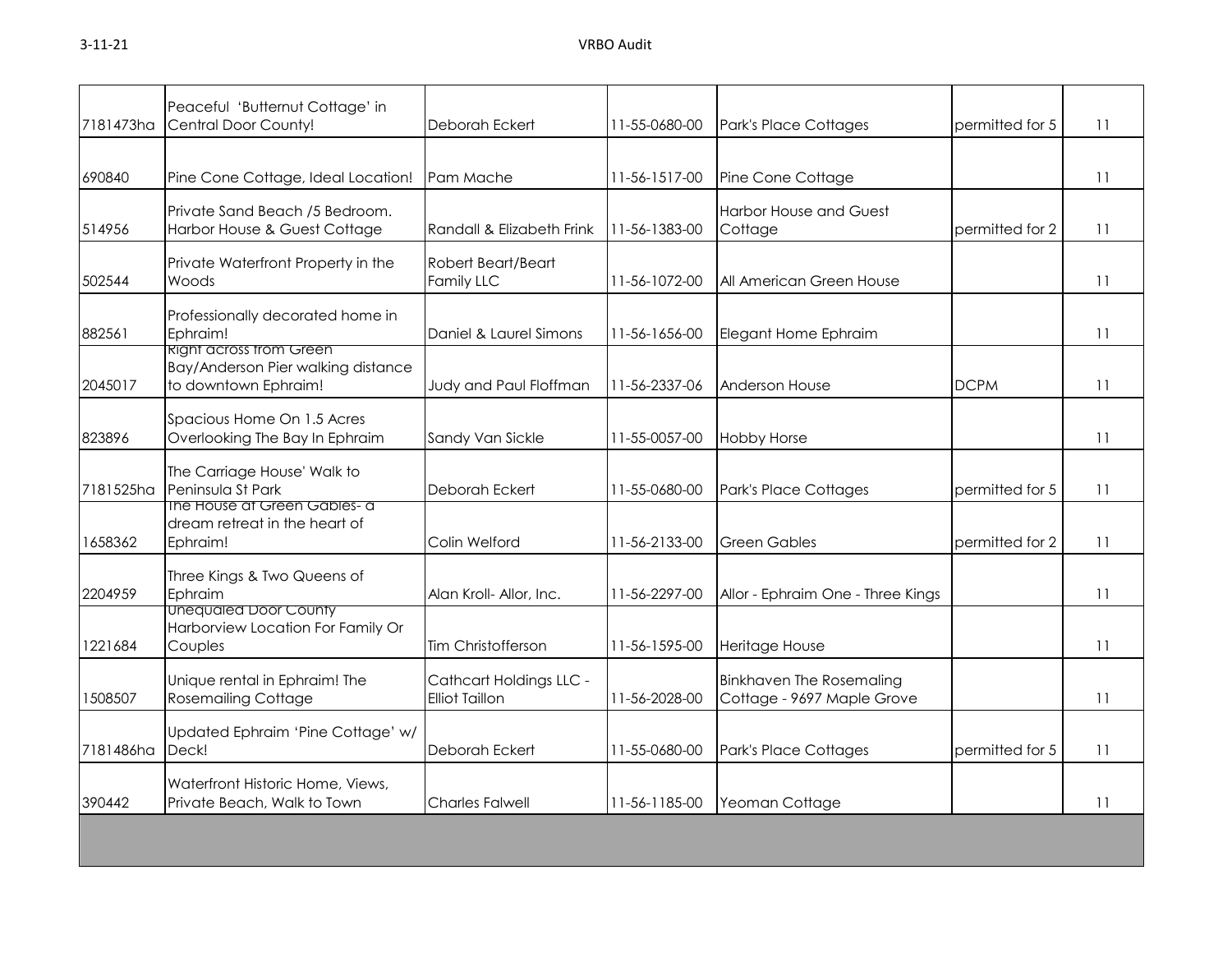| 7453010ha | Stunning 3800 square penthouse<br>condo                                                 | Little Sweden Condo Assc 12-51-0298-00      |               | Little Sweden Condominiums                             | 12 |
|-----------|-----------------------------------------------------------------------------------------|---------------------------------------------|---------------|--------------------------------------------------------|----|
| 2038378   | 3 bed/3.5 bath Fish Creek Condo,<br>walking distance to beach/parks,<br>bars & dinning  | Michael and Tracy Guiou   12-53-2272-00     |               | Fish Creek Fun LLC 4063                                | 12 |
| 1360182   | 4190 Coffage Row CT. - New<br>Contruction Downtown Fish Creek -<br>Walk Everywhere!     | Kurt Doman et al                            | 12-53-1981-00 | Cottage Row Court - Doman                              | 12 |
| 402228    | Brook Point Luxurious 2 Bedroom 2<br>1/2 Bath Home in Fish Creek                        | SMC Door County, LLC                        | 12-53-0626-00 | Brook Point Condo #4- BRK4                             | 12 |
| 1320444   | Creekside Cottage at Peninsula<br>Park. SUPERCLEAN Off the beaten<br>path!              | Patricia Culliton                           | 12-53-1890-00 | Elegant Creekside Cottage                              | 12 |
| 4840082ha | Downtown Fish Creek with a view                                                         | Downtown Fish Creek<br>with a view - Berndt | 12-53-1855-00 | Magnificent Memories - Stacey<br><b>Berndt</b>         | 12 |
| 7542655ha | <b>EXCEILENT WATER VIEW TROM THIS</b><br>apartment in perfect Fish Creek<br>location    | Scott Schmitz & Karin<br><b>Skare</b>       | 12-53-1764-00 | Fish Creek Beach House, The                            | 12 |
| 946469    | Fish Creek Condo/Town Home at<br><b>Brook Point, Door County</b>                        | Karen Berndt                                | 12-53-1681-00 | Brook Point Condo - Unit 5 -<br><b>Berndt</b>          | 12 |
| 997926    | Fish Creek/Northhaven - Beautitul,<br>newly furnished 3 bed, 2.5 bath<br>condo          | Nicholas M Peiffer                          | 12-53-1703-00 | Northhaven Condo - Peiffer                             | 12 |
| 2070490   | Luxury Downtown Fish Creek<br>Townhome 3BR / 2.5 Bath                                   | Patricia Renkier Trust                      | 12-53-2362-00 | Luxury Downtown Fish Creek<br>Townhome                 | 12 |
| 1151019   | Luxury Tri-Level Condo Downtown<br><b>Fish Creek</b>                                    | Jon and Katie Glapa                         | 12-53-1791-00 | Luxury Tri-Level Fish Creek -<br>Glapa                 | 12 |
| 1564582   | NEW!!! Spacious 3BR, 3 bath, 2<br>balconies on Main Street! Walkable<br>to everything!  | <b>Bob and Laurie Zanotti</b>               | 12-53-2092-00 | Creekside Cove #3 Zanotti                              | 12 |
| 882273    | Northhaven - Great Family Value<br>Retreat! Free WiFi                                   | Carolyn Ahmad                               | 12-53-1643-00 | Northhaven Fountain View                               | 12 |
| 1444754   | Pristine Home in Fish Creek! Quiet<br>Family Friendly Getaway with<br>Access to It All! | Leslie Vogel                                | 12-53-2070-00 | Quiet Family Friendly Getaway<br>with Access to it all | 12 |
| 1080095   | Private 3 BR 3 Bath condo on the<br>Fish Creek, overlooking private<br>harbor           | Peter C Diltz, Sole<br>Member               | 12-53-1712-00 | Creekside Cove Unit 11 - RRRP<br><b>LLC</b>            | 12 |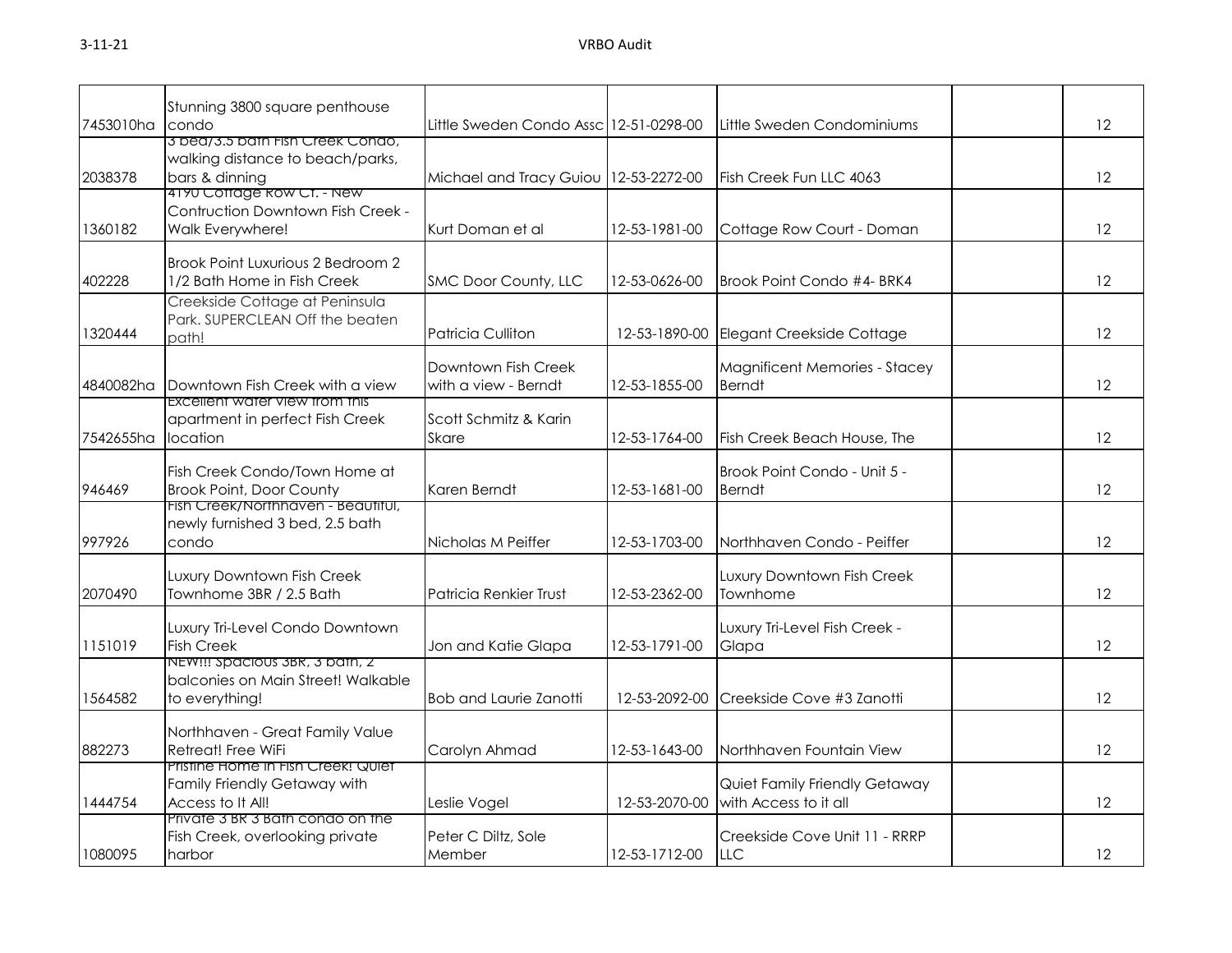|           |                                                                                               | Amanda and Derek                               |               |                                  | cedar court              |                   |
|-----------|-----------------------------------------------------------------------------------------------|------------------------------------------------|---------------|----------------------------------|--------------------------|-------------------|
| 1141807   | Quiet condo in heart of Fish Creek                                                            | <b>Rhodes</b>                                  | 12-53-2098-19 | Cedar Court Condo #17            | mgmt                     | 12                |
| 920769    | Walking distance to downtown Fish<br>Creek and Minutes From Peninsula<br>State Park!          | Jack & Diane Holzman                           | 12-53-1687-00 | Top of the Hills Shops - Holzman |                          | 12                |
| 1595723   | <b>Waiking aistance to downtown Fish</b><br>Creek, DC Auditorium and Peninsula<br>State Park. | William and Kathleen<br>Kunst                  | 12-53-2082-00 | Top of the Hill Shops - Kunst    |                          | 12                |
| 3010889ha | Water view from Beach House! Walk<br>anywhere in town.                                        | Fish Creek Beach House,<br>The                 | 12-53-1764-00 | Scott Schmitz & Karin Skare      | permitted for 3          | 12                |
| 7528189ha | Waterview apartment in downtown<br>Fish Creek, right across from the<br>town beach!           | Scott Schmitz & Karin<br>Skare                 | 12-53-1764-00 | Fish Creek Beach House, The      | permitted for 3          | $12 \overline{ }$ |
| 469264    | Irish Hospitality In County Door!                                                             | Megan O'Meara                                  | 12-54-0685-00 | O'Meara's Cottage Loft           |                          | 12                |
| 1060002   | Retro, Cozy Cottage - Peninsula St.<br>Park, Family/Pet Friendly - Open                       | <b>Brad Russell</b>                            | 12-56-1744-00 | Lille Cottage                    |                          | 12                |
| 2191845   | The Yellow Cottage"-Downtown Fish<br>Creek with<br>POOL/Kayaks/Bikes/Fishing Gear             | GD Family Holdings LLC -<br><b>Tony Goebel</b> | 12-53-2401-00 | The Yellow Cottage               |                          | 12                |
| 2078232   | (NEW listing!) Beautiful, Spacious,<br>Spoltless, & Private Cabin in the<br>Woods.            | NICHOLAS J & CARRIE A<br>SERBIAN               | 12-56-2258-00 | Cedar Cabin - 9199 Silk Road     |                          | 12                |
| 619373    | 2 bedroom, Across from the YMCA                                                               | Troy and Carolee Lasecki   12-56-1450-00       |               | The Treeport                     | permitted for<br>3 units | 12                |
| 1361191   | 4188 Cottage Row Ct. - Beautiful<br>New Construction Condo<br>Downtown Fish Creek             | Kurt Doman et al                               | 12-56-0898-00 | Cottage Row Bluff House          | permitted for 2          | 12                |
| 144492    | A deluxe vacation rental home in<br>fish creek area open all year                             | Leon Hasenjager                                | 12-56-0588-00 | Hasenjagers Country Home         |                          | 12                |
| 1351038   | A Truly Luxurious Door County Retreat Carraig Cottages LLC                                    |                                                | 12-56-1277-00 | Carruag Nua                      |                          | 12                |
| 453464    | As seen in Door County Magazine!<br>Private, Family Friendly, Sat TV, WIFI                    | Todd and Lisa Mion                             | 12-56-1261-00 | <b>Five Birches</b>              |                          | 12                |
| 431472    | Bay View Lodge - Log Home<br><b>Overlooking Harbor</b>                                        | <b>Bay Breeze Resort Deb</b><br>Krause         | 12-56-0476-00 | <b>Bayview Lodge</b>             |                          | 12                |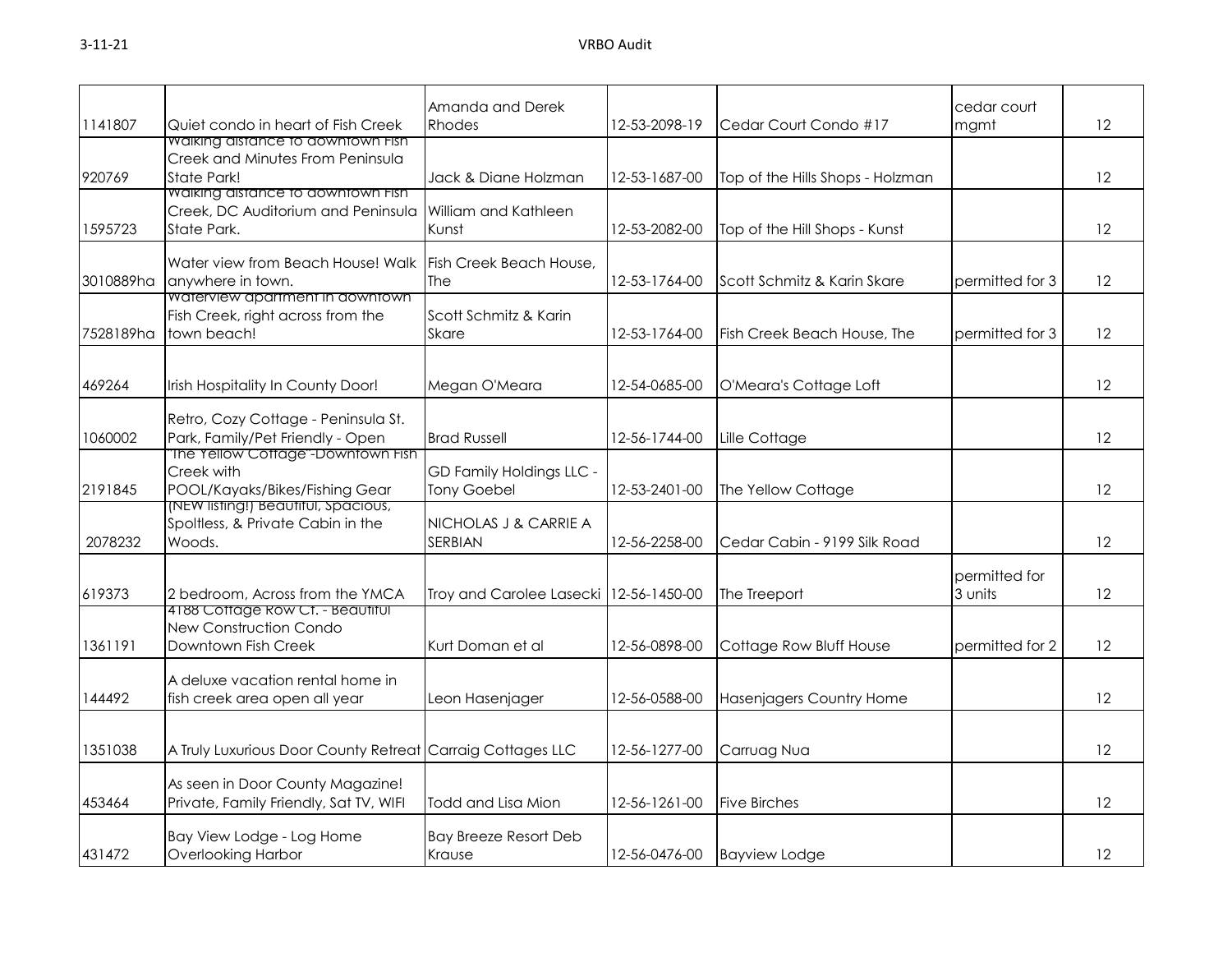| 2011886   | Built in 2020 this 4 bedroom<br>Farmhouse is close to it all!                          | David Thorp                               | 12-56-2295-06 | Apple Orchard House                               |                             | 12                |
|-----------|----------------------------------------------------------------------------------------|-------------------------------------------|---------------|---------------------------------------------------|-----------------------------|-------------------|
| 182426    | Cedarwood, Rent 3 Nights & Get<br>One Night Free through June 1                        | Carla Marr                                | 12-55-0778-00 | Cedarwood Marr                                    |                             | $12 \,$           |
| 1987844   | Centrally Located DoCo Oasis                                                           | <b>Troy Tauber</b>                        | 12-56-2077-00 | Centrally Located Fish Creek<br>Cottage           |                             | 12                |
| 118184    | Country Chalet, Sleeps 6 Adults,<br><b>Book Your Mid-week Getaway!!</b>                | Dennis & Marla Sunstrom                   | 12-55-0830-00 | Country Chalet                                    |                             | 12                |
| 1669804   | Country Farm House - Fish Creek<br>Cozy Cabin in the Woods: Between                    | Roger and Jeni Ripley                     | 12-56-2164-00 | Gibraltar Road Farm House                         |                             | 12                |
| 396135    | Fish Creek and Ephraim-- Perfect<br>location!                                          | Michelle and Kurt Van<br>Thiel            | 12-56-1206-00 | Cozy Cabin in the Woods                           |                             | 12                |
| 1508518   | Cozy, Tranquil Home Minutes Away<br>from the Heart of Fish Creek                       | Paul and Tricia Kaye                      | 12-56-2054-00 | Kayes Hideaway                                    |                             | 12                |
| 976203    | DOOR COUNTY HOME RETREAT IN<br><b>FISH CREEK</b>                                       | Steven and Lisa<br>Pachonphai             | 12-56-1692-00 | DC Home - Pachonphai                              |                             | 12                |
| 503970    | Excellent Location for Family,<br>spotlessly clean sleeps 18 friendly<br>owners        | Michael Servais                           | 12-56-1357-00 | Cedar Creek Lodge II                              |                             | 12                |
| 1351075   | Exceptional Home in Tranquil Door<br>County Setting                                    | <b>Carraig Cottages LLC</b>               | 12-56-1276-00 | Carriag Dale                                      |                             | 12                |
| 896105    | Family Friendly Cabin With Modern<br>Kitchen, Working Fireplace, Wrap<br>Around Porch! | Eric Simonson                             | 12-56-1572-00 | <b>DC Thunder</b>                                 |                             | 12                |
| 7181479ha | Family-Friendly Fish Creek 'Cape<br>House' w/Yard                                      | <b>Eckert Vacation Home</b><br>Cape House | 12-56-0679-00 | Deb Eckert                                        | duplicate<br>listing evolve | 12                |
| 1497755   | FANTASTIC WATER VIEWS, Newly<br>Renovated, Secluded, Pet-Friendly                      | Jennifer Ninivaggi                        | 12-56-1748-00 | Casita Vistas                                     |                             | 12                |
| 813262    | Fish Creek- Gibraltar Rd.- Near YMCA Roger & Jeni Ripley                               |                                           | 12-56-1618-00 | Gibraltar Road Ripley                             |                             | 12                |
| 503056    | Fish Creek-Near Peninsula State Park Rick Ripley                                       |                                           | 12-56-1114-00 | Ripley - 3802 & 3806 Gibraltar Rd permitted for 2 |                             | $12 \overline{ }$ |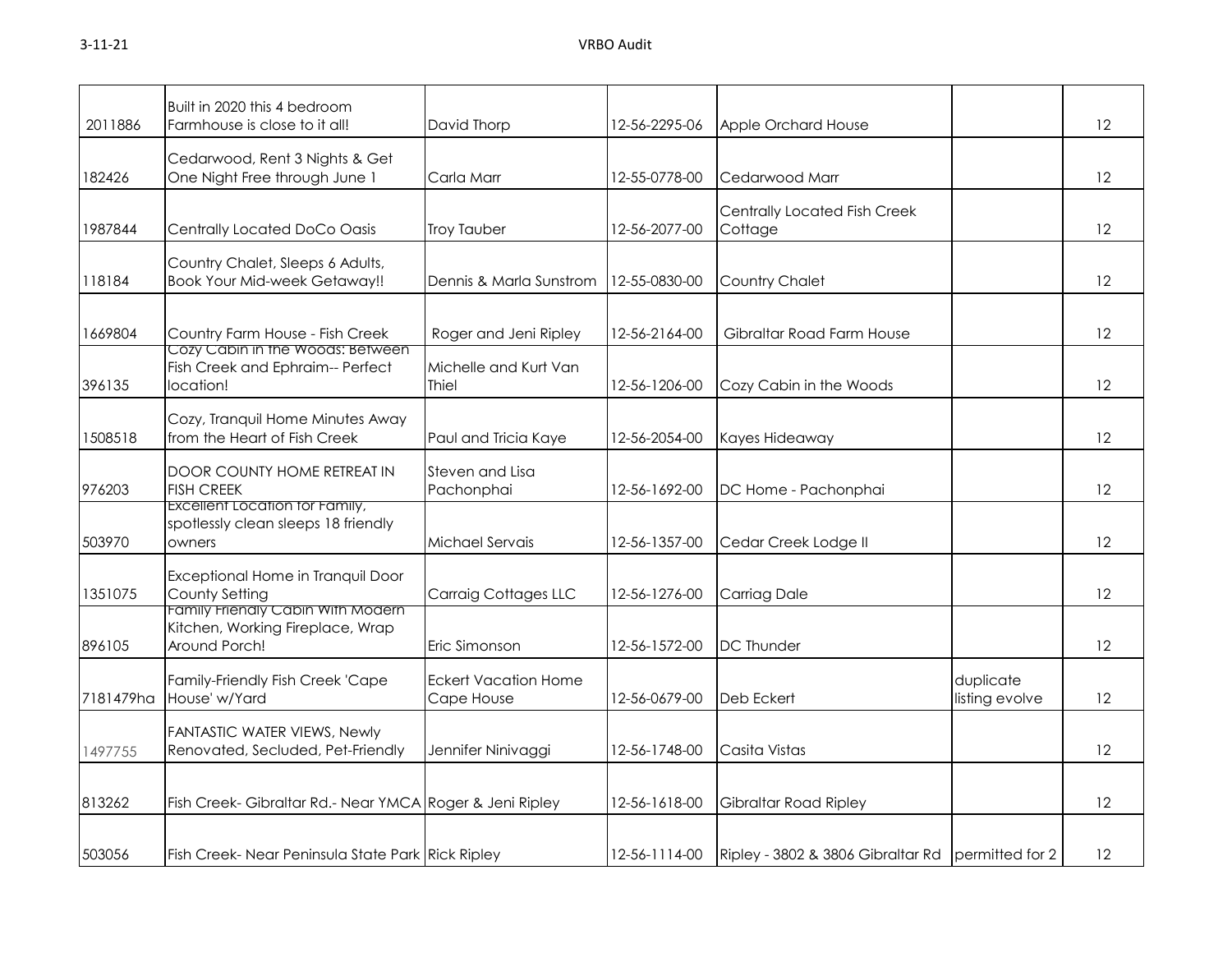| 347567  | Fish Creek, 4 Bed, Near Ymca/<br>Peninsula State Park.                                            | <b>Ripley Properties, LLC</b>               | 12-56-1114-00              | Ripley - 3802 & 3806 Gibraltar Rd     | permitted for 2          | 12                |
|---------|---------------------------------------------------------------------------------------------------|---------------------------------------------|----------------------------|---------------------------------------|--------------------------|-------------------|
| 42183   | Gingerbread Cottage - Forest<br>Setting - Available Winter Too!                                   | Daryle Capelle                              | 12-56-1266-00              | <b>Gingerbread Cottage</b>            |                          | 12                |
| 385243  | Great Family vacation spot! Across<br>from Fish Creek Beach. Sept/Oct<br>Available!               | Marlin Volz Jr.-Karen Volz<br>Campbell      | 12-56-0321-00              | Louisvilla                            |                          | 12                |
| 602669  | Great Location! Close to downtown<br>Fish Creek and Peninsula State Park                          | Troy and Carolee Lasecki 12-56-1450-00      |                            | The Treeport                          | permitted for<br>3 units | 12                |
| 1328037 | Guest Bedroom at the Quarry House<br>Heart of Fish Creek!- Newer                                  | Mitchel & Mary Heinrichs                    | 12-56-0805-00              | Quarry House                          | permitted for 2          | 12                |
| 257802  | Construction - 4BR, 4.5BA Condo-<br>Sleeps 8-10                                                   | Doman                                       | 12-56-0898-00              | <b>Bluffs at Cottage Row Court</b>    |                          | 12                |
| 1906185 | Historic Cabin on the Juddville<br>Riviera                                                        | Door County Retreats<br>LLC - Peggy Reineck | 12-56-2251-00              | Door County Retreats LLC -<br>Reineck |                          | $12 \overline{ }$ |
| 614537  | Home on 5 acres just 1 mile from<br>town                                                          | Paul & Amy Devine                           | 12-56-1439-06              | Gibraltar House                       | dcpm                     | 12                |
| 1671663 | In town, on the water, dock, sleeps<br>12, brand new construction!                                | Wickman LLC                                 | 12-56-2142-06              | <b>Fish Creek Beach House</b>         | dcpm                     | 12                |
| 833837  | Large Guest House located within<br>the town of Fish Creek<br>Lawler Guest House - Green - within | <b>Greg Lawler</b>                          | 12-56-1573-00              | Lawler Guest House Blue               |                          | 12                |
| 1868302 | walking distance of everything in<br><b>Fish Creek</b><br>Located on the northside of town,       | <b>Greg Lawler</b>                          | 12-56-2218-00              | Lawler Guest House Green              |                          | 12                |
| 1680472 | walking distance to beach,<br>shopping and more!                                                  | <b>Brett Lecy</b>                           | 12-56-2147-06              | <b>Fish Creek Central Home</b>        | dcpm                     | 12                |
| 426335  | Log Retreat At Fish Creek                                                                         | <b>Bill Anderson</b>                        | 12-56-1225-06              | Log Retreat at Fish Creek             | dcpm                     | 12                |
| 348054  | Modernized Classic Log Home Close<br>to Shopping and Sunset Walks                                 | James Graham                                | 12-56-1294-00              | Modern Classic Log Home               |                          | 12                |
| 1216466 | New Home - 2 Story - 4 bedroom, 3.5 DCLife LLC - Pamela<br>bath                                   | Hoppe                                       | 12-56-1840-00   DCLife LLC |                                       |                          | $12 \overline{ }$ |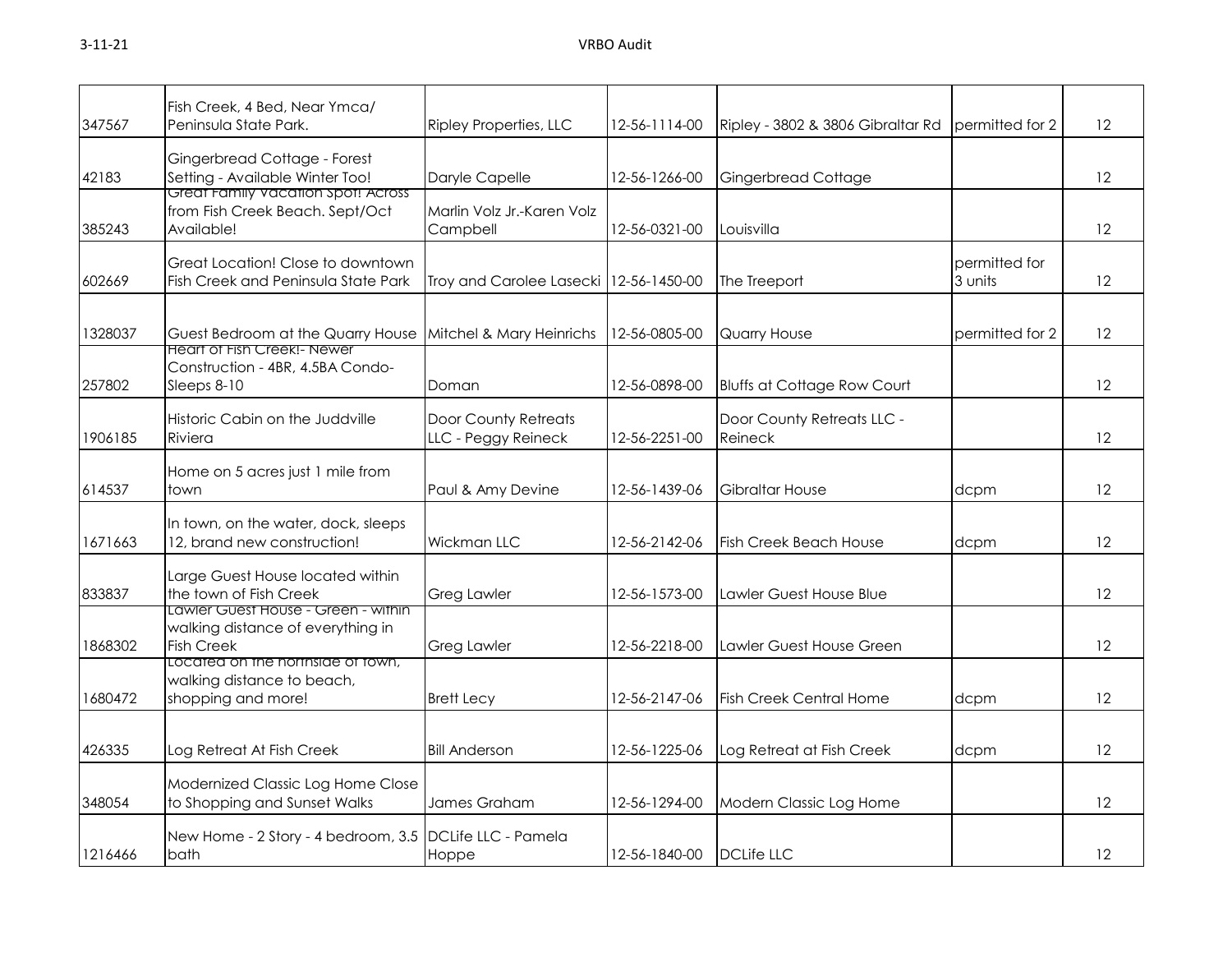| New home sleeps 10 downtown Fish<br>Creek!<br>Wickman LLC<br>12-56-2141-06<br>The Road House<br>dcpm<br>1671773<br>NEW home, GREAT location across<br>from YMCA. Can accommodate<br>permitted for | 12<br>12 |
|---------------------------------------------------------------------------------------------------------------------------------------------------------------------------------------------------|----------|
|                                                                                                                                                                                                   |          |
|                                                                                                                                                                                                   |          |
|                                                                                                                                                                                                   |          |
| 1127055<br>LARGE groups<br>The Treeport<br>Troy and Carolee Lasecki<br>3 units<br>12-56-1450-00                                                                                                   |          |
| NEW LISTING: Manistique stone                                                                                                                                                                     |          |
| Cottage - Lovely retreat in Fish                                                                                                                                                                  |          |
| 1898332<br>Creek next to Peninsula State Park<br>Manistique Stone Cottage<br>Ryan and Karilyn Dayton<br>12-56-1743-07<br>Simple Life                                                              | 12       |
| NEW-GREAT LOCATION-SLEEPS 14-                                                                                                                                                                     |          |
| <b>INDOOR &amp; OUTDOOR POOLS</b><br>4713533ha<br>Park House<br>12-56-1801-00<br><b>PDW Rentals LLC</b>                                                                                           | 12       |
| Nicely located Near Fish Creek,<br>Klems Investment                                                                                                                                               |          |
| Ranch home, 4 bedroom, 2 bath.<br>Properties LLC - Mary<br>Klems Investments - Klimczyk                                                                                                           |          |
| NEW OWNERSHIP.<br>1444826<br>12-56-2027-00<br>8580 STH 42<br>Klimczyk                                                                                                                             | 12       |
|                                                                                                                                                                                                   |          |
| PEACE AND TRANQUILITY SETTING IN<br>THE WOODS<br>365869<br>Allen & Emelie Franke<br>12-55-0021-00<br>Charnetski                                                                                   | 12       |
| <b>High Ridge Chalet</b>                                                                                                                                                                          |          |
| Perfect for Family Reunions &<br>Kenneth and Maxine                                                                                                                                               |          |
| Weekend Getaways, sleeps 12<br>Riche<br>418193<br>12-56-1241-00<br>Riche - 9419 Tree Top                                                                                                          | 12       |
|                                                                                                                                                                                                   |          |
| Minerva & Armando                                                                                                                                                                                 |          |
| 723814<br>Pine Cone Guest House<br>Mejia<br>12-56-0525-00<br>Pine Cone Guest House                                                                                                                | 12       |
| Pristine condo! Walking distance to<br>everything in Heart of Fish Creek!                                                                                                                         |          |
| 354913<br>3BR/4BA Sleeps 8-1<br>Martone<br>12-56-1989-00<br><b>Bluffs at Cottage Row Court</b>                                                                                                    | 12       |
|                                                                                                                                                                                                   |          |
| Remodeled Cottage in Downtown                                                                                                                                                                     |          |
| 410989<br>Fish Creek-the Cookery's Lodging<br><b>Richard Skare</b><br>12-55-0122-00<br>Cookery Suites & Cottages<br>permitted for 2                                                               | 12       |
|                                                                                                                                                                                                   |          |
| Spacious Custom 4bedroom a Mile                                                                                                                                                                   |          |
| 997318<br>from Fish Creek<br>Ross Lunn<br>12-56-1033-00<br>Gibraltar Lodge                                                                                                                        | 12       |
| Spectacular Views of Eagle Harbor                                                                                                                                                                 |          |
| 824134<br>and Ephraim<br>Nancy Claypool<br>12-56-1570-06<br>Eagle Harbor View<br>dcpm                                                                                                             | 12       |
|                                                                                                                                                                                                   |          |
| SPRING ROAD HOME, JUST MINUTES                                                                                                                                                                    |          |
| 473918<br><b>FROM FISH CREEK</b><br><b>Jeff Herbst</b><br>12-56-1318-00<br><b>Herbst Spring Road</b>                                                                                              | 12       |
|                                                                                                                                                                                                   |          |
| Coffee & Crossbones                                                                                                                                                                               |          |
| 424315<br>The Java Hut, a cottage with 'perks'<br>LLC/Carina Helm<br>12-56-1188-00<br>Java Hut, The                                                                                               | 12       |
| The Log Home at Fish Creek-In the                                                                                                                                                                 |          |
| 272736<br><b>Heart of Door County</b><br>David & Linda Horne<br>12-56-1023-00<br>The Log Home at Fish Creek                                                                                       | 12       |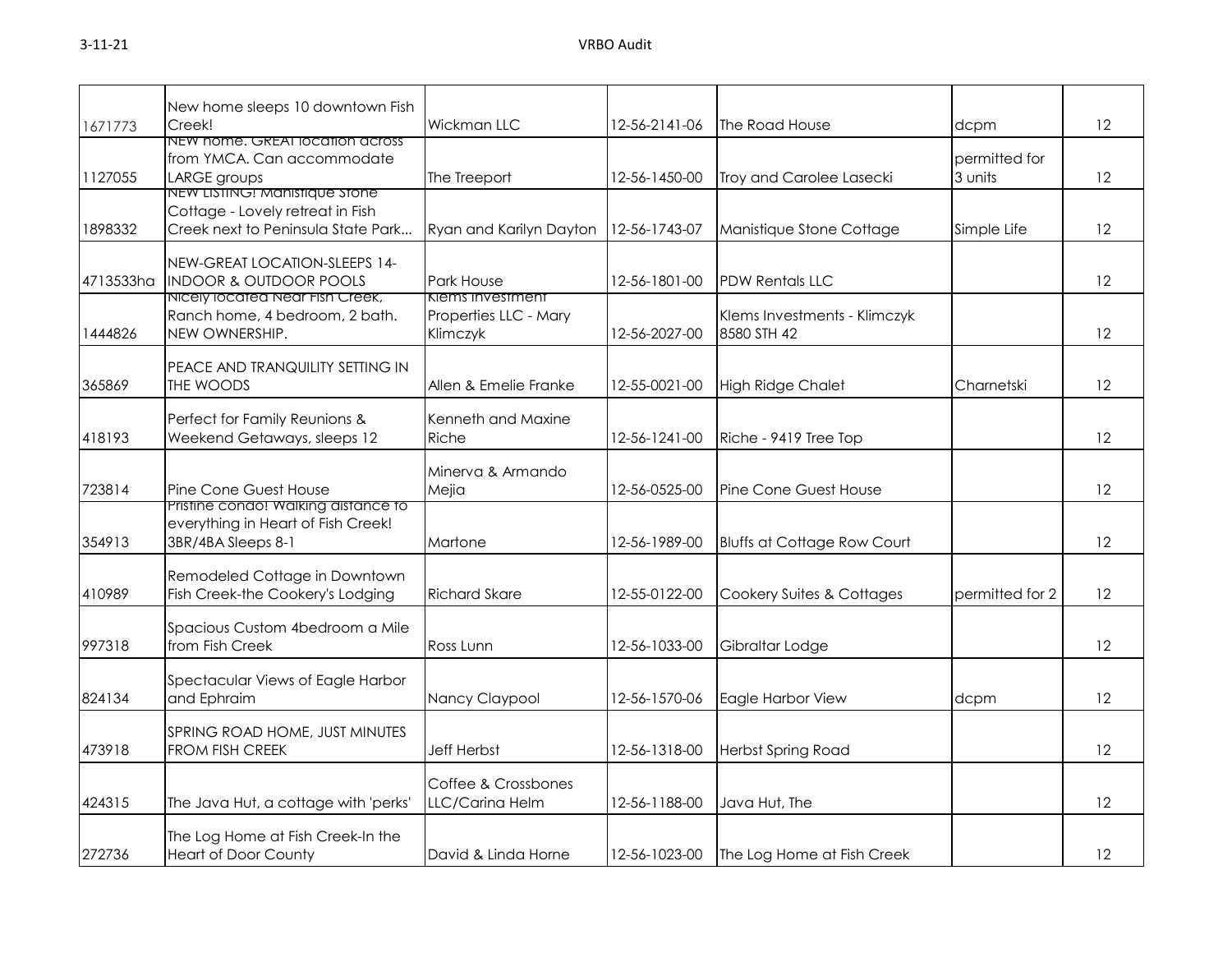| $3 - 11 - 21$ | VRBO Audit |
|---------------|------------|
|               |            |

| 2065986 | Tucked Away---Newly renovated 3<br>bedroom Door County escape.                                    | Jon and Lucy Murphy                                                          | 12-56-2374-00 | <b>Tucked Away</b>           | <b>Fish Creek</b> | 12 |
|---------|---------------------------------------------------------------------------------------------------|------------------------------------------------------------------------------|---------------|------------------------------|-------------------|----|
| 238110  | Unique Setting - Built on Quarry Bed                                                              | Mitchel & Mary Heinrichs                                                     | 12-56-0805-00 | Quarry House                 | permitted for 2   | 12 |
| 569210  | <u>upaatea ketro ketreat: inaoor &amp;</u><br>Outdoor Fireplace, Backyard Oasis<br>With Waterfall | Mark Schneider                                                               | 12-56-1719-00 | <b>Fish Creek Beginnings</b> |                   | 12 |
| 391901  | Water View in Downtown Fish Creek -<br>The Cookery's Lodging.                                     | Cookery Inc                                                                  | 12-55-0122-00 | Cookery Suites & Cottages    | permitted for 2   | 12 |
| 90461   | Welcome to Your 3+ Bed Fish Creek<br>Retreat, Close to It All                                     | Donald Rubin                                                                 | 12-56-0645-00 | <b>Fish Creek Retreat</b>    |                   | 12 |
| 715374  | Woodlands 3 Bedroom, 1 1/2 Bath<br>Fish Creek, Vacation Getaway                                   | Tim & Bonnie Mirkiewicz                                                      | 12-56-1363-00 | Woodlands                    |                   | 12 |
| 2172561 | 30+ day rental - no permit needed                                                                 | <b>Serene Getaway</b>                                                        |               |                              |                   | 12 |
| 559794  | 30+ day rental - no permit needed                                                                 | <b>Tucker's Retreat-Now</b><br>booking Summer 2021!                          |               |                              |                   | 12 |
| 993369  | 30+ day rental - no permit needed                                                                 | <b>WAIERFRONI COTIAGE</b><br>ROW CONDO IN THE<br><b>HEART OF FISH CREEK!</b> |               |                              |                   | 12 |
|         |                                                                                                   |                                                                              |               |                              |                   |    |
| 585337  | 4 Bedroom, 4 Bath, 2 Story Home,<br>Sand Beach, Handicapped Access,<br>Wifi, sleeps 12            | Sunrise Shores #7 -<br><b>DCRMAALLC</b>                                      | 15-53-1431-00 | <b>DCRMAA LLC</b>            |                   | 15 |
| 505152  | Fantastic Sandy Beach Condo for<br>Family and Friends. Spectacular<br>Sunrises!                   | Sanata & Catherine Lau                                                       | 15-53-1362-00 | Sunrise Shores #6 - Lau      |                   | 15 |
| 1730634 | Gorgeous Sandy Beach Condo                                                                        | Sunrise Shores #2 - Tiedke                                                   | 15-53-2210-04 | <b>Gary Tiedke</b>           | zeile             | 15 |
| 125749  | Lake Michigan Sand Beach Front,<br>CLEAN, Quiet, 2 Bdrm, 2 bath                                   | Sunrise Shores ASH                                                           | 15-53-0492-00 | Mark Ash                     |                   | 15 |
| 171303  | Lake Michigan Sand Beachtront<br>Condo, Spectacular Views, Sunrise<br>Shores, WiFi                | Sunrise Shores #4                                                            | 15-53-1153-00 | Jeanne & Paul Wiesner        |                   | 15 |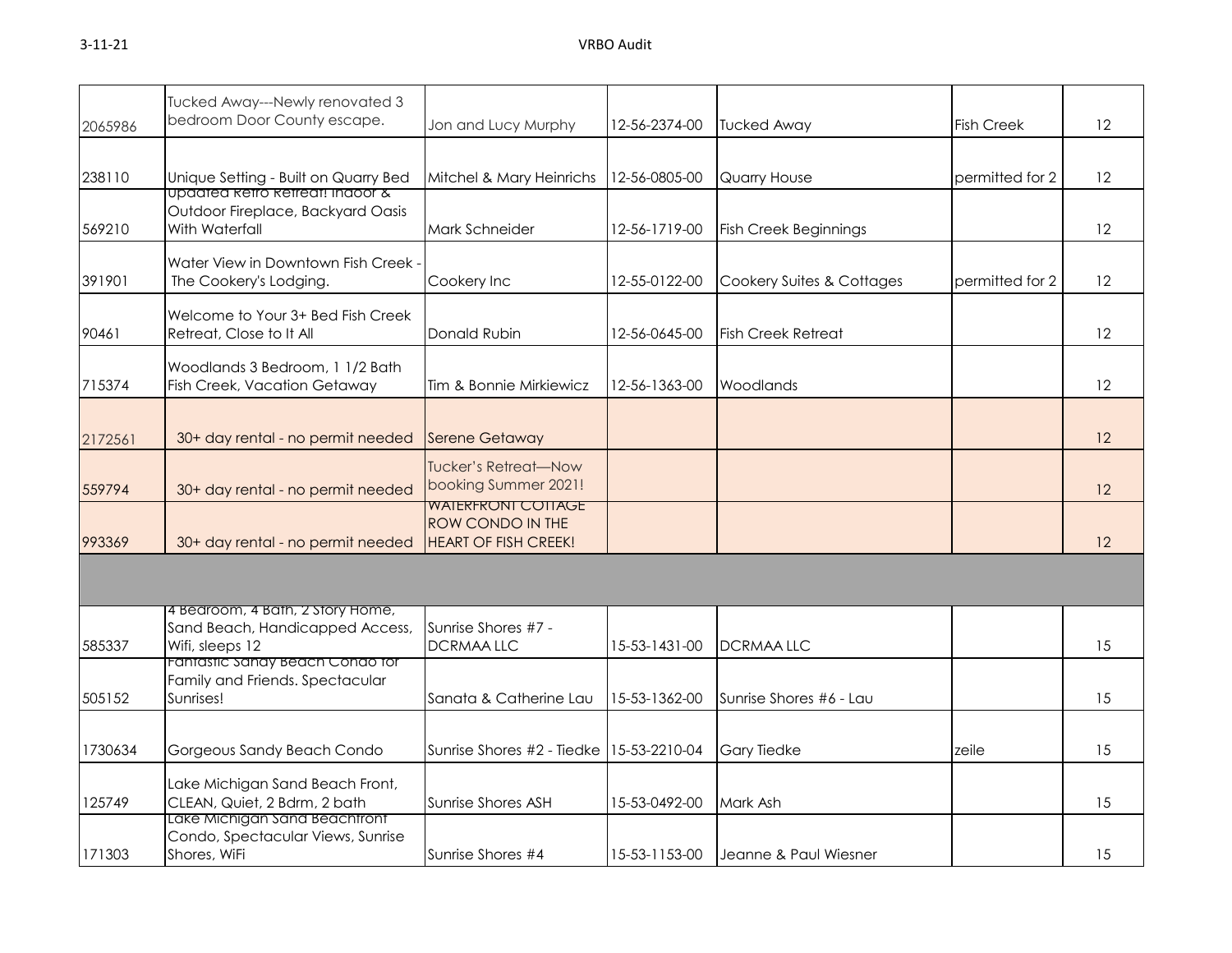| 1847094 | 5 & Modern Waterfront Lake Cabin<br>in Door County $\Omega$                                           | Jeremy and Caitlyn<br>Jeffery                 | 15-56-2215-00 | The Bay on Clark Lake                                       |                                          | 15 |
|---------|-------------------------------------------------------------------------------------------------------|-----------------------------------------------|---------------|-------------------------------------------------------------|------------------------------------------|----|
| 352035  | Beachfront Cottage, Spring 2018<br>Special 3 nights w/ 4th night free                                 | Quietside Leadership LLC                      | 15-55-0398-00 | Quietside Cottages "the beach<br>house"                     | permitted for 2                          | 15 |
| 1432604 | <b>Beautiful Clark Lake Cottage</b>                                                                   | Scot and Kerri Hunt                           | 15-56-1998-00 | <b>Beautiful Waterfront Cottage on</b><br><b>Clark Lake</b> |                                          | 15 |
| 1887006 | Beautiful Cottage! Short Drive To<br>Sand Beach - Jacksonport                                         | Dan Rehberg - Rehberg<br><b>Boathouse LLC</b> | 15-56-1593-00 | Cottage at Trails End                                       |                                          | 15 |
| 744695  | <b>Beautiful Sunsets On Clark Lake</b><br>Located in Door County, Wi<br>CEDAR SHORES IS EXPANDING!-ON | Kaufman                                       | 15-56-1536-00 | Kaufman - 5543 Clark Lake Dr                                |                                          | 15 |
| 216654  | SCHEDULE!1 Aug Wk Open. Book<br>CHOICE FALL DATES.<br>Cozy Log Cabin on 4 Acres in                    | Linda Schaap                                  | 15-55-0831-00 | Cedar Shores - Beach Front                                  |                                          | 15 |
| 1961877 | Jacksonport. Walk to town center<br>and beach.                                                        | Christie Skogg                                | 15-56-2237-00 | Recently Renovated Cozy Log<br>Cabin on 4 Acres             |                                          | 15 |
| 2103663 | Door County, WI. Beach House                                                                          | Zubrensky Survivors Trust                     | 15-56-2208-00 | Smittys Beach House (permitted)                             |                                          | 15 |
| 1943899 | Exceptional Home, Beautitul Lake<br>Shore on 1+ Acre - 2021 Dates Going<br>Fast!                      | DGRE, LLC - Andrea<br>Dalton Wroblewski       | 15-56-2280-04 | Lakeview Retreat                                            | zeile                                    | 15 |
| 852534  | Lake Michigan Beachfront Cottage<br>Springl Special 3 Nights/4th free                                 | Quietside Leadership LLC                      | 15-55-0398-00 | Quietside Cottages "the beach<br>house"                     | permitted for 2                          | 15 |
| 997026  | Lake Michigan Waterfront Summer<br>House                                                              | Mary Jo Jump                                  | 15-56-1263-04 | Jump Inn                                                    | permitted for<br>2-Zeile                 | 15 |
| 848144  | Lakefront Cottage with Sensational<br>Sunsets!                                                        | Paul & Tricia Kaye                            | 15-56-1621-00 | Kaye Cottage                                                |                                          | 15 |
| 244227  | Lakefront Home, Architect Designed<br>for His Family and Friends                                      | Janet Slater                                  | 15-56-1085-00 | Lakeside Paradise - Slater                                  |                                          | 15 |
| 1665895 | Logan Creek Cottage - Jacksonport                                                                     | <b>Rob Geitner</b>                            | 15-56-2105-00 | Logan Creek Cottage                                         |                                          | 15 |
| 746483  | Neat Cottage getaway on the Lake<br>Michigan Rugged Shore=Relax-<br>Romantic-Restore-ah               | Sommer Property Mgmt<br>LLC                   | 15-56-0023-00 | All about the lake shore Door<br><b>County Cottages</b>     | permitted for<br>3:1)Shadow<br>$\circ$ f | 15 |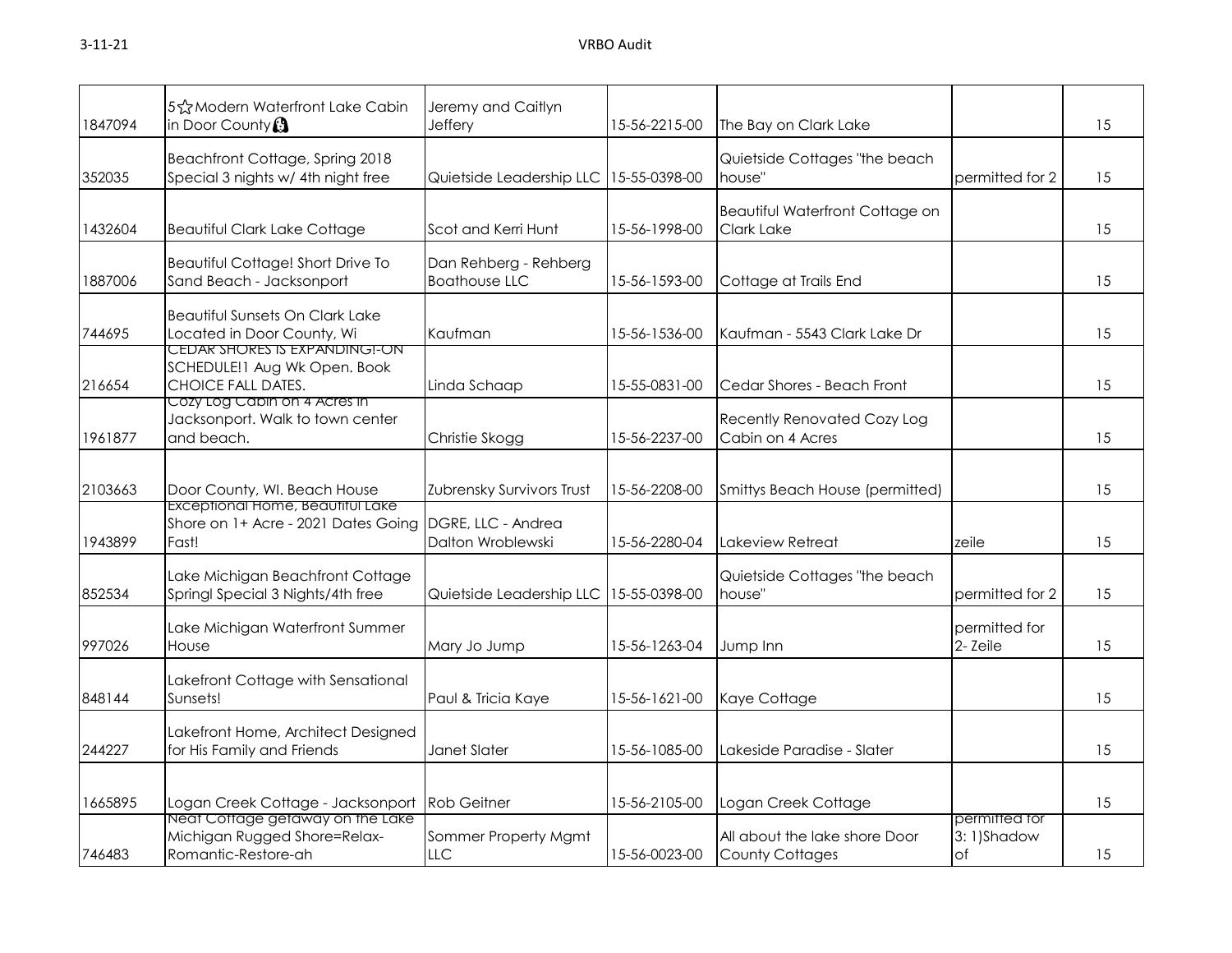|         | Neat Cottage Getaway On The                 |                                            |               |                                       |                 |    |
|---------|---------------------------------------------|--------------------------------------------|---------------|---------------------------------------|-----------------|----|
|         | Lake Michigan Rugged Shore=relax-           | Sommer Property Mgmt                       |               | All about the lakeshore Door          |                 |    |
| 1055782 | romantic-restore-ah                         | <b>LLC</b>                                 | 15-56-0023-00 | <b>County Cottages</b>                |                 | 15 |
|         | NEW LISTING: Spacious Cottage               |                                            |               |                                       |                 |    |
|         | Close to Lake Michigan with Heated<br>Pool! | Michael and Amanda                         |               |                                       |                 |    |
| 1361580 | NEW! Door County Lake Cabin on              | Warecki                                    | 15-56-1948-00 | Cottage at Cave Point, The            |                 | 15 |
|         | Private Peninsula with an East &            | Jeremy and Caitlyn                         |               |                                       |                 |    |
| 1621220 | <b>West Facing Dock</b>                     | Jeffery                                    | 15-56-2060-00 | The Point on Clark Lake               |                 | 15 |
|         |                                             |                                            |               |                                       |                 |    |
|         | Newer Log Home on Clarks Lake               | Vans Log Home on Clark                     |               |                                       |                 |    |
| 333509  | with Dock and Boats                         | Lake                                       | 15-56-0308-06 | Vans Log Home                         | dcpm            | 15 |
|         |                                             |                                            |               |                                       |                 |    |
|         | Quintessential Door County Cabin            |                                            |               |                                       |                 |    |
| 34399   | on Lake Michigan                            | Carolyn Brzezinski                         | 15-56-0713-00 | Killasonna Lodge - Brzezinski         |                 | 15 |
|         | <b>Romantic Classic Cedar Cottage-</b>      |                                            |               |                                       |                 |    |
|         | door-county-rentals.com//-                  | Sommer Property Mgmt                       |               | All about the lakeshore Door          |                 |    |
| 1055804 | Brochure.pdf                                | <b>LLC</b>                                 | 15-56-0023-00 | <b>County Cottages</b>                |                 | 15 |
|         | Rustic Charm - Book Now for 2021            |                                            |               |                                       |                 |    |
| 1697009 | Prime Time!                                 | Tamara Faulkner Milgen<br><b>Woods LLC</b> | 15-56-2086-04 |                                       |                 | 15 |
|         |                                             |                                            |               | Milgen Woods LLC - Rustic Charm zeile |                 |    |
|         | Sand Beach for 14 on Lake                   | Carrington Family Trust                    |               | Sandy Shores Beach House -            |                 |    |
| 1765230 | Michigan!                                   | c/o Fergus                                 | 15-56-2209-04 | <b>Shoreline Ventures</b>             | zeile           | 15 |
|         |                                             |                                            |               |                                       |                 |    |
|         |                                             |                                            |               | Stella Maris Beach House/Stella       |                 |    |
| 369476  | Stella Maris Beach House                    | Michael & Valerie Schierl                  | 15-56-1170-00 | Vista Beach House                     | permitted for 2 | 15 |
|         |                                             |                                            |               |                                       |                 |    |
|         |                                             |                                            |               | Stella Maris Beach House/Stella       |                 |    |
| 432667  | Stella Vista Beach House                    | Michael & Valerie Schierl                  | 15-56-1170-00 | Vista Beach House                     | permitted for 2 | 15 |
|         |                                             |                                            |               |                                       |                 |    |
|         | Sunrises and S'Mores, Book Fall 2020        | Kris Zeile et al & Mary Jo                 |               | Shoreline Ventures Inc & Jump         | permitted for   |    |
| 414043  | and Prime Time 2021 Now!                    | Jump                                       | 15-56-1263-04 | Inn                                   | 2 - zeile       | 15 |
|         | The Beach at Lakeside Park,                 |                                            |               |                                       |                 |    |
| 1900670 | Jacksonport, Door County, USA               | Les Kiehnau                                | 15-56-1531-00 | The Beach at Lake Side Park           |                 | 15 |
|         | The Quilted Log, a Cozy, Compact,           |                                            |               |                                       |                 |    |
|         | Welcoming Cabin In The Woods ~              |                                            |               |                                       |                 |    |
| 1775519 | Perfect For 4-6 People!                     | Fran Richter                               | 15-56-2230-00 | The Quilted Log                       |                 | 15 |
|         |                                             |                                            |               |                                       |                 |    |
|         | Updated A-Frame Cottage with                |                                            |               |                                       |                 |    |
| 418651  | <b>Great Swimming</b>                       | Kangaroo South Shore                       | 15-56-1157-06 | Michael K & Mary Lou H Serchen        |                 | 15 |
|         |                                             |                                            |               |                                       |                 |    |
|         |                                             |                                            |               |                                       |                 |    |
|         |                                             |                                            |               |                                       |                 |    |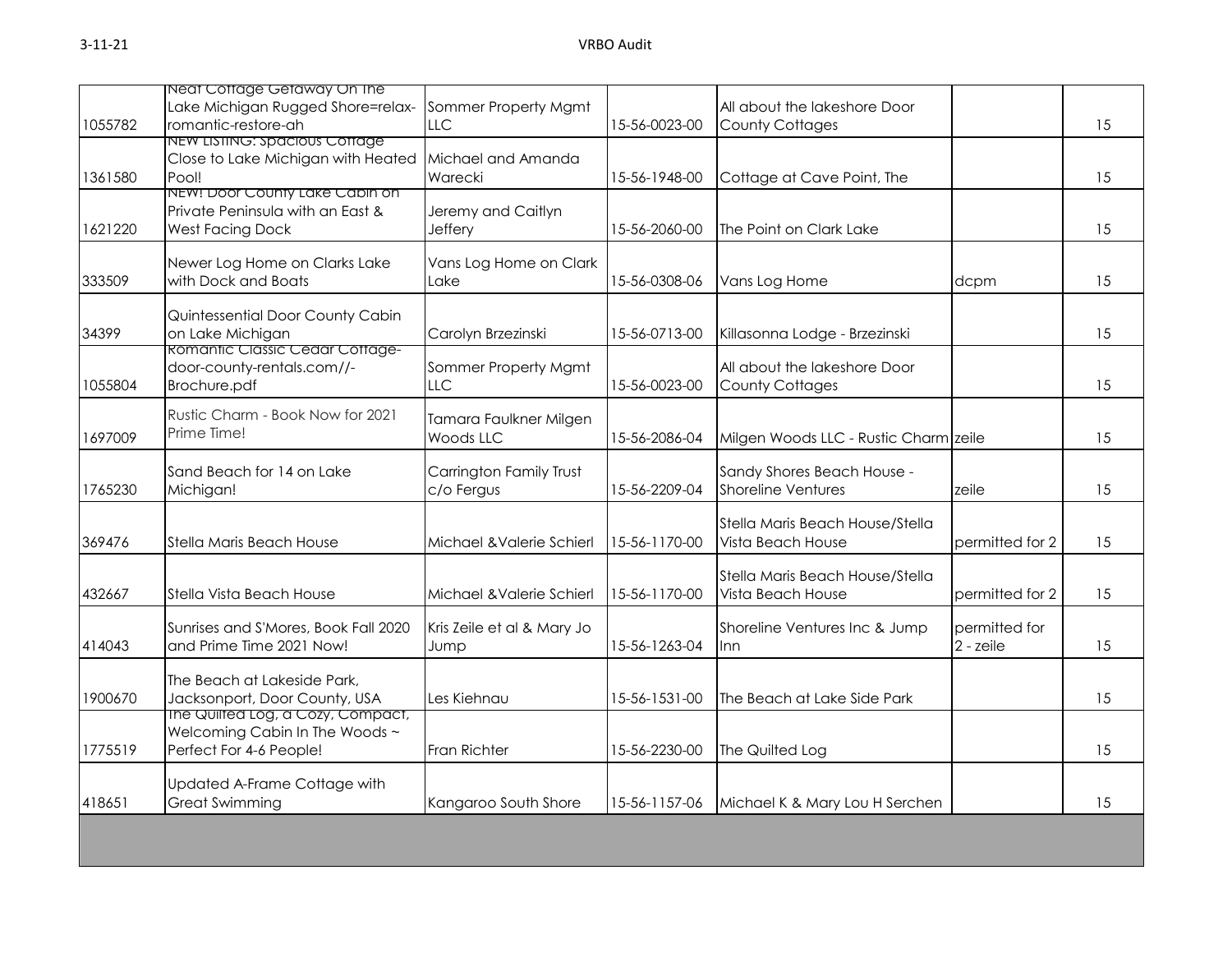| 921026    | Beach Harbor Resort - Beach House<br>Cottage                                                   | <b>Beach Harbor Resort</b>                                             | 27-51-0807-00 | Jon Hanson                              |            | 27 |
|-----------|------------------------------------------------------------------------------------------------|------------------------------------------------------------------------|---------------|-----------------------------------------|------------|----|
| 1913719   | <b>Beach Harbor Resort - Deluxe</b><br>Apartment                                               | <b>Beach Harbor Resort</b>                                             | 27-51-0807-00 | Jon Hanson                              |            | 27 |
| 921123    | Beach Harbor Resort - Studio<br>Cottage                                                        | <b>Beach Harbor Resort</b>                                             | 27-51-0807-00 | Jon Hanson                              |            | 27 |
| 2175147   | **New Listing** Waterfront *Pet<br>friendly* home on Green Bay!                                | Shorewood Point Shores-<br>Berndt-4481 Sherwood<br>Point               | 27-56-2386-07 | William Berndt                          | simplelife | 27 |
| 2143863   | Adventure Cottage" on Sand Bay<br>Point, Door County                                           | Adventure Cottage                                                      | 27-56-2327-00 | <b>Tony Goebel</b>                      |            | 27 |
| 747958    | Cozy retreat Off the beaten path.                                                              | <b>Hideaway Cottage</b><br>Smola                                       | 27-56-1542-00 | Connel Smola                            |            | 27 |
| 1449030   | Great Getaway with Lots of Comfort<br>and Charm!                                               | Steve and Joan Rockwell 27-56-2008-00                                  |               | The Doorstop - Rockwell                 |            | 27 |
| 1802819   | Holiday Lodge on Green Bay-<br><b>GRAND OPENING!</b>                                           | Fred and Nacy Mahaffey 27-56-2276-00                                   |               | Holiday Lodge                           |            | 27 |
| 9448269ha | <b>Idlewild Golf Getaway</b>                                                                   | dlewild Golf Getaway -<br>Alexander                                    | 27-56-2308-00 | Jon Alexander                           |            | 27 |
| 2078790   | Idlewild Hideaway by the Bay (with<br>Large Deck)                                              | <b>Tom Brolin</b>                                                      | 27-56-2407-00 | Idlewild Hideaway by the Bay            |            | 27 |
| 1688165   | Log Cabin House on the Water<br>(Waterfront)                                                   | <b>Rachel Messner</b>                                                  | 27-56-2184-00 | Log Cabin House on the Water            |            | 27 |
| 1368363   | Nasewaupee Trail Log Home                                                                      | Nasewaupee Trail Log<br>Home                                           | 27-56-1841-00 | <b>Terry Kinney</b>                     |            | 27 |
| 1450867   | Newly updated cottage on 12 acres   Bungalow at<br>only minutes from Potawatomi State<br>Park! | Potawatomi Park-<br>Isaacson                                           | 27-56-2011-00 | Andrew and Erin Isaacson                |            | 27 |
| 267726    | One of a Kind Door County<br><b>Boathouse Waiting for Your Visit</b>                           | Deb Robinson                                                           | 27-56-1050-00 | One of a kind Door County Boat<br>House |            | 27 |
| 1944682   | Open Door Oasis - Door County - A<br>spacious home located on a<br>peninsula                   | White Slope Hospitality<br>Partners LLC-Przemyslaw<br>(Peter) Szewczyk | 27-56-2204-00 | <b>Open Door Oasis</b>                  |            | 27 |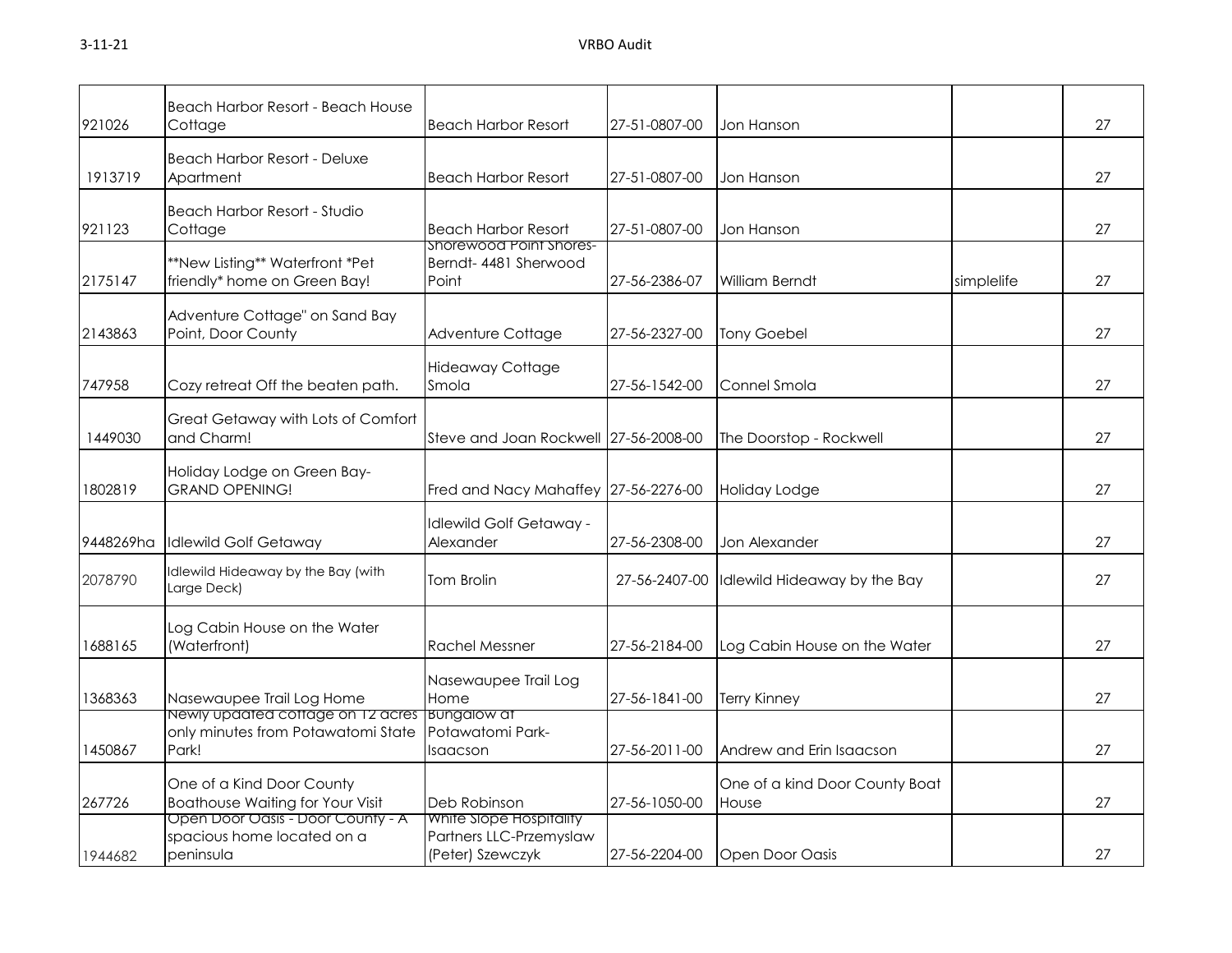| near beach, modern, private,<br>902029ha<br>peaceful<br>Outback Cottages<br>27-56-1143-00<br>Galen & Pam Carpenter<br>112606<br>Property overview<br>Terry Kinney<br>27-55-0737-00<br>Door County Country Home<br>Sand Bay Lodge And Cottages<br><b>Waterfront Sleeps 23</b><br>312662<br>Sand Bay Lodge<br>27-55-0667-00<br>Dan Farah<br>MJ Property Maintenance LLC -<br>Michael Jeanquart<br>2060447<br>Sunset Lagoon<br>Sunset Lagoon<br>27-56-2324-00<br><b>Inilium Cottage - Family Friendly</b><br>Retreat on Sand Bay Point in Door<br>Trillim Cottage - 4088<br>Snake Island Road<br>1629251<br>County<br>27-56-2118-00<br>Andrew Swartz and Kristin Long<br>Uncle Bob's House! Newly updated<br>cabin. Idlewild Peninsula, Door Cty.<br>Richard and Judith<br>Sleeps 8<br>1405853<br>27-56-1995-00<br>Uncle Bob's Guest House<br>Laessig<br>very Rustic, Dog Frienaly, Door<br>County Cottage - 100ft From the<br>John Yount Jr and Sarah<br>Water's Edge <sup>11</sup><br>1773717<br><b>B</b> Yount<br>27-56-2153-00<br><b>Robertsons Cottages</b><br>Very Rustic, Dog Friendly, Door |    |
|--------------------------------------------------------------------------------------------------------------------------------------------------------------------------------------------------------------------------------------------------------------------------------------------------------------------------------------------------------------------------------------------------------------------------------------------------------------------------------------------------------------------------------------------------------------------------------------------------------------------------------------------------------------------------------------------------------------------------------------------------------------------------------------------------------------------------------------------------------------------------------------------------------------------------------------------------------------------------------------------------------------------------------------------------------------------------------------------------|----|
|                                                                                                                                                                                                                                                                                                                                                                                                                                                                                                                                                                                                                                                                                                                                                                                                                                                                                                                                                                                                                                                                                                  |    |
|                                                                                                                                                                                                                                                                                                                                                                                                                                                                                                                                                                                                                                                                                                                                                                                                                                                                                                                                                                                                                                                                                                  | 27 |
|                                                                                                                                                                                                                                                                                                                                                                                                                                                                                                                                                                                                                                                                                                                                                                                                                                                                                                                                                                                                                                                                                                  |    |
|                                                                                                                                                                                                                                                                                                                                                                                                                                                                                                                                                                                                                                                                                                                                                                                                                                                                                                                                                                                                                                                                                                  | 27 |
|                                                                                                                                                                                                                                                                                                                                                                                                                                                                                                                                                                                                                                                                                                                                                                                                                                                                                                                                                                                                                                                                                                  |    |
|                                                                                                                                                                                                                                                                                                                                                                                                                                                                                                                                                                                                                                                                                                                                                                                                                                                                                                                                                                                                                                                                                                  |    |
|                                                                                                                                                                                                                                                                                                                                                                                                                                                                                                                                                                                                                                                                                                                                                                                                                                                                                                                                                                                                                                                                                                  | 27 |
|                                                                                                                                                                                                                                                                                                                                                                                                                                                                                                                                                                                                                                                                                                                                                                                                                                                                                                                                                                                                                                                                                                  |    |
|                                                                                                                                                                                                                                                                                                                                                                                                                                                                                                                                                                                                                                                                                                                                                                                                                                                                                                                                                                                                                                                                                                  | 27 |
|                                                                                                                                                                                                                                                                                                                                                                                                                                                                                                                                                                                                                                                                                                                                                                                                                                                                                                                                                                                                                                                                                                  |    |
|                                                                                                                                                                                                                                                                                                                                                                                                                                                                                                                                                                                                                                                                                                                                                                                                                                                                                                                                                                                                                                                                                                  |    |
|                                                                                                                                                                                                                                                                                                                                                                                                                                                                                                                                                                                                                                                                                                                                                                                                                                                                                                                                                                                                                                                                                                  | 27 |
|                                                                                                                                                                                                                                                                                                                                                                                                                                                                                                                                                                                                                                                                                                                                                                                                                                                                                                                                                                                                                                                                                                  |    |
|                                                                                                                                                                                                                                                                                                                                                                                                                                                                                                                                                                                                                                                                                                                                                                                                                                                                                                                                                                                                                                                                                                  | 27 |
|                                                                                                                                                                                                                                                                                                                                                                                                                                                                                                                                                                                                                                                                                                                                                                                                                                                                                                                                                                                                                                                                                                  |    |
|                                                                                                                                                                                                                                                                                                                                                                                                                                                                                                                                                                                                                                                                                                                                                                                                                                                                                                                                                                                                                                                                                                  |    |
|                                                                                                                                                                                                                                                                                                                                                                                                                                                                                                                                                                                                                                                                                                                                                                                                                                                                                                                                                                                                                                                                                                  | 27 |
|                                                                                                                                                                                                                                                                                                                                                                                                                                                                                                                                                                                                                                                                                                                                                                                                                                                                                                                                                                                                                                                                                                  |    |
| County Cottage - Close to the<br>John Yount Jr and Sarah                                                                                                                                                                                                                                                                                                                                                                                                                                                                                                                                                                                                                                                                                                                                                                                                                                                                                                                                                                                                                                         |    |
| Water's Edge <sup>11</sup><br>1766707<br><b>B</b> Yount<br>27-56-2153-00<br><b>Robertsons Cottages</b>                                                                                                                                                                                                                                                                                                                                                                                                                                                                                                                                                                                                                                                                                                                                                                                                                                                                                                                                                                                           | 27 |
| Very Rustic, Dog Friendly, Door<br>County Cottage - Overlooks Sawyer<br>John Yount Jr and Sarah                                                                                                                                                                                                                                                                                                                                                                                                                                                                                                                                                                                                                                                                                                                                                                                                                                                                                                                                                                                                  |    |
| Harbor <b>fff</b><br>27-56-2153-00<br>1780536<br><b>B</b> Yount<br><b>Robertsons Cottages</b>                                                                                                                                                                                                                                                                                                                                                                                                                                                                                                                                                                                                                                                                                                                                                                                                                                                                                                                                                                                                    | 27 |
| very Rustic, Dog Frienaly, Door                                                                                                                                                                                                                                                                                                                                                                                                                                                                                                                                                                                                                                                                                                                                                                                                                                                                                                                                                                                                                                                                  |    |
| County Cottage - Right on the<br>John Yount Jr and Sarah                                                                                                                                                                                                                                                                                                                                                                                                                                                                                                                                                                                                                                                                                                                                                                                                                                                                                                                                                                                                                                         |    |
| 1878869<br>Water's Edge <sup>11</sup><br><b>B</b> Yount<br>27-56-2153-00<br><b>Robertsons Cottages</b>                                                                                                                                                                                                                                                                                                                                                                                                                                                                                                                                                                                                                                                                                                                                                                                                                                                                                                                                                                                           | 27 |
| Very Rustic, Dog Friendly, Door                                                                                                                                                                                                                                                                                                                                                                                                                                                                                                                                                                                                                                                                                                                                                                                                                                                                                                                                                                                                                                                                  |    |
| County Cottage - Right on the<br>John Yount Jr and Sarah                                                                                                                                                                                                                                                                                                                                                                                                                                                                                                                                                                                                                                                                                                                                                                                                                                                                                                                                                                                                                                         |    |
| 1879325<br>Water's Edge <sup>11</sup><br><b>B</b> Yount<br>27-56-2153-00<br><b>Robertsons Cottages</b><br>Very Rustic, Dog Friendly, Door                                                                                                                                                                                                                                                                                                                                                                                                                                                                                                                                                                                                                                                                                                                                                                                                                                                                                                                                                        | 27 |
| County Cottage ~ 200ft From the<br>John Yount Jr and Sarah                                                                                                                                                                                                                                                                                                                                                                                                                                                                                                                                                                                                                                                                                                                                                                                                                                                                                                                                                                                                                                       |    |
| Water's Edge <sup>11</sup><br>27-56-2153-00<br>1879414<br><b>B</b> Yount<br><b>Robertsons Cottages</b>                                                                                                                                                                                                                                                                                                                                                                                                                                                                                                                                                                                                                                                                                                                                                                                                                                                                                                                                                                                           | 27 |
| very Rustic, Dog Frienaly, Door                                                                                                                                                                                                                                                                                                                                                                                                                                                                                                                                                                                                                                                                                                                                                                                                                                                                                                                                                                                                                                                                  |    |
| County Cottage ~ 250ft From the<br>John Yount Jr and Sarah                                                                                                                                                                                                                                                                                                                                                                                                                                                                                                                                                                                                                                                                                                                                                                                                                                                                                                                                                                                                                                       |    |
| Water's Edge <sup>11</sup><br><b>B</b> Yount<br>27-56-2153-00<br><b>Robertsons Cottages</b><br>1879482                                                                                                                                                                                                                                                                                                                                                                                                                                                                                                                                                                                                                                                                                                                                                                                                                                                                                                                                                                                           | 27 |
| Watertront 2 b.r. Bay View                                                                                                                                                                                                                                                                                                                                                                                                                                                                                                                                                                                                                                                                                                                                                                                                                                                                                                                                                                                                                                                                       |    |
| Cottage/sunsets/wineries/lighthouses                                                                                                                                                                                                                                                                                                                                                                                                                                                                                                                                                                                                                                                                                                                                                                                                                                                                                                                                                                                                                                                             |    |
| /beaches/fishing<br>27-55-0667-00<br>642597<br>Sand Bay Lodge<br>Dan Farah<br>Watertront 4 b.r./3                                                                                                                                                                                                                                                                                                                                                                                                                                                                                                                                                                                                                                                                                                                                                                                                                                                                                                                                                                                                | 27 |
| ba/beaches/fishing/sunsets/wineries                                                                                                                                                                                                                                                                                                                                                                                                                                                                                                                                                                                                                                                                                                                                                                                                                                                                                                                                                                                                                                                              |    |
| 642598<br>/lighthouses/state parks<br>27<br>Sand Bay Lodge<br>27-55-0667-00<br>Dan Farah                                                                                                                                                                                                                                                                                                                                                                                                                                                                                                                                                                                                                                                                                                                                                                                                                                                                                                                                                                                                         |    |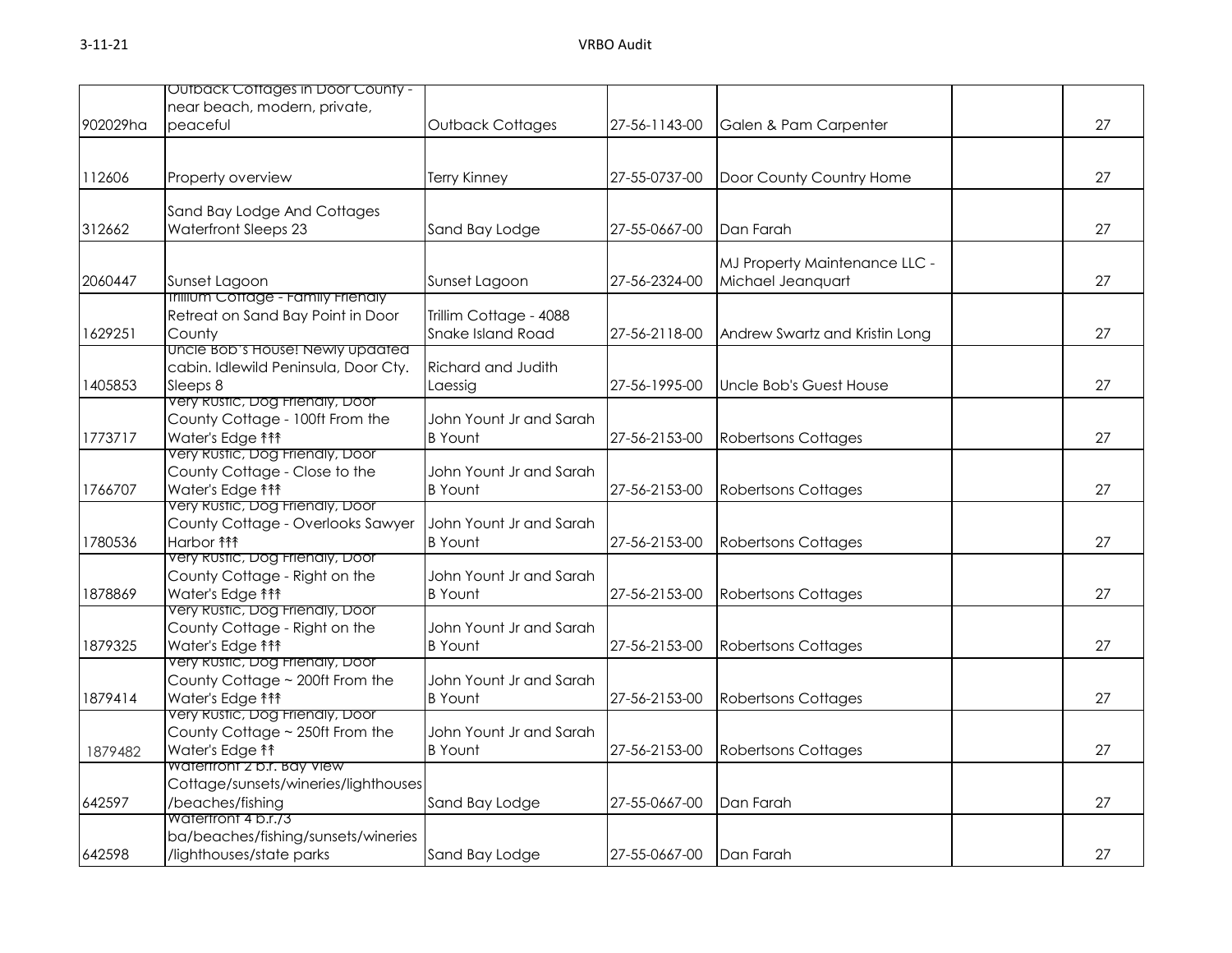## 3-11-21 VRBO Audit

| 802382  | Waterfront Cottage: 2 bedroom, 1.5<br>bathrooms                                             | McComb's=4143 Snake<br><b>Island Road</b> | 27-56-1598-00 | John McCombs                            |                 | 27 |
|---------|---------------------------------------------------------------------------------------------|-------------------------------------------|---------------|-----------------------------------------|-----------------|----|
| 135683  | Watertront Swedish-style Log Cabin<br>on Sand Bay, Door County -<br>Moonlight Magic         | Tammy M Leemon                            | 27-56-1014-00 | Moonlight Magic                         |                 | 27 |
| 154010  | Waterside Retreat -- Swedish Stuga<br>(Cottage)                                             | Barbro & Glen Wilson                      | 27-56-0948-00 | Wilson Sherwood Point                   |                 | 27 |
|         |                                                                                             |                                           |               |                                         |                 |    |
| 1936999 | Maple Grove House (B) Handicap /<br>Wheel Chair Accessible Rental!                          | John Nolte                                | 32-50-2223-00 | Maple Grove Motel LLC                   |                 | 32 |
| 1883604 | Winter / Summer House w/fireplace -<br><b>Experience Original Door County</b>               | John Nolte                                | 32-50-2223-00 | Maple Grove Motel LLC                   |                 | 32 |
| 84278   | Great Waterview Home in Door<br>County. Fabulous Home Sleeps 14!!                           | Hale - 1615 Big Pine Ln                   | 32-53-0717-00 | Lyn Hale                                |                 | 32 |
| 340966  | The Hideaway: New Construction<br>walk to Beach and Town                                    | Hideaway the Herman                       | 32-53-0955-06 | <b>Greg Herman</b>                      | dcpm            | 32 |
| 1603939 | 165 feet of Shore Front, Sunset<br>Views! Sleeps 20.                                        | Shadow Lawn                               | 32-56-0190-06 | John Peterson                           | dcpm            | 32 |
| 567511  | 2500 sq ft open floor plan short walk<br>to water!                                          | Arnies Sanctuary                          | 32-56-1352-06 | James Arneson                           | dcpm            | 32 |
| 1161665 | 4 Bearm, 3 Bath! Between Sister Bay<br>& Ellison Bay. New on VRBO, Spring,<br>2018.         | <b>Woodfield House</b>                    | 32-56-1710-00 | Susanne Beaumont                        |                 | 32 |
| 2002691 | 4 Bedroom home right on the shores<br>of Rowleys Bay!                                       | House 21 at Rowleys Bay                   | 32-56-2304-06 | Charles Kraemer Trust C/O Sarah<br>Mohr | dcpm            | 32 |
| 1739000 | 4 bedroom waterfront home on 100<br>feet of shorefront!                                     | Krause Cottage                            | 32-56-1466-06 | Douglas & Elln Krause                   | dcpm            | 32 |
| 1140156 | Beaufiful 3 Bedroom Door County,<br>Heavily Wooded, Pet Friendly, NOW<br><b>OFFERS WIFI</b> | Door Stop                                 | 32-56-1612-00 | <b>Terrence Rogers</b>                  | permitted for 2 | 32 |
|         | 4039459ha Beautiful Bayfront Sunset Views                                                   | On the Rocks - Gills Rock-<br>Steeno      | 32-56-1464-00 | David and Susan Steeno                  |                 | 32 |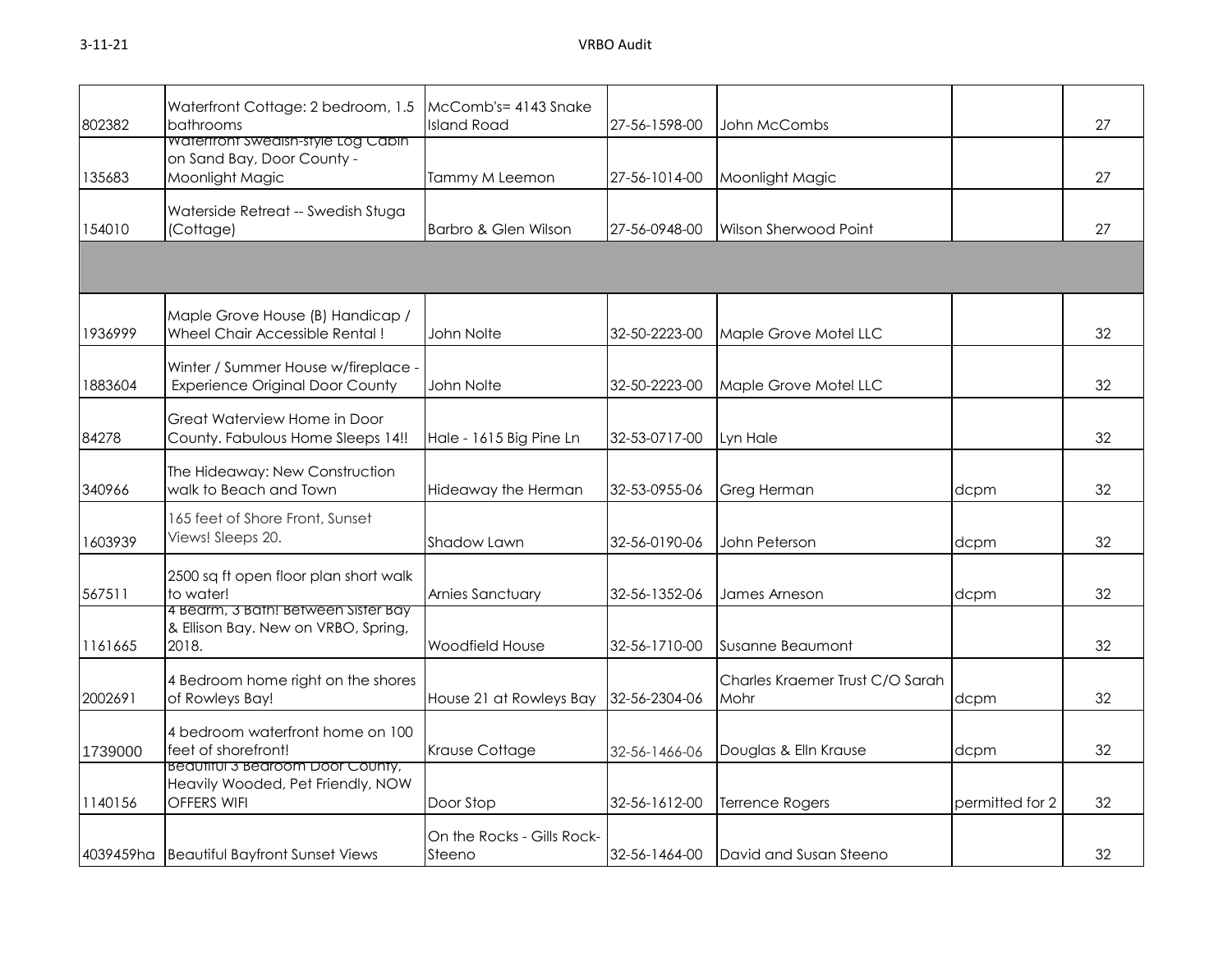| 133165    | Beautiful Cottage on the Green Bay<br>Waterfront                                      | Schwandt Cottage                          | 32-55-0177-00 | Georgina Schwandt                           |                 | 32 |
|-----------|---------------------------------------------------------------------------------------|-------------------------------------------|---------------|---------------------------------------------|-----------------|----|
| 880863    | Beautiful Home with specatcular<br>views of Garrett Bay and Gills Rock!               | Garret Bay Bluff                          | 32-56-1641-06 | <b>William Berry</b>                        | dcpm            | 32 |
| 996903    | Beautiful Home With Water Views in<br>Peaceful Gills Rock                             | <b>Hedgehog Harbor House</b><br>& Cottage | 32-56-1506-00 | David & Patricia Bernhard                   |                 | 32 |
| 659326    | Beautiful log home on 5 acres just<br>steps away from Lake Michigan                   | Hoffmans Up North                         | 32-56-1463-06 | Hoffman's Up North LLC -<br>Matthel Hoffman | dcpm            | 32 |
| 116351    | Beautiful Log Home on 5 quiet acres                                                   | The Refuge/Appleport<br>Enterprises       | 32-55-0623-00 | Marc & Lori Maillefer                       |                 | 32 |
| 2091596   | Beechwood Cottage - Secluded A-<br>Frame in Sister Bay                                | <b>Beechwood Cottage</b>                  | 32-56-2342-00 | Megan Welter                                |                 | 32 |
| 601468    | Cedar Dell Chalet is the<br>quintessential Door county cabin                          | Cedar Dell Chalet                         | 32-56-1203-06 | <b>Vicky Kalscheur</b>                      | dcpm            | 32 |
| 1217459   | Charming cedar log cabin nestled<br>in the woods, footsteps from<br>Rowley's Bay      | Wagon Trail Dombrowski -<br>Unit 1        | 32-56-1831-00 | Edward and Jill Dombrowski                  |                 | 32 |
| 482895    | Charming Cottage On The Shore Of<br>Lake Michigan!                                    | Appleport Sunrise                         | 32-56-1913-06 | Kathleen & Edward Callahan                  | dcpm            | 32 |
| 2147119   | Charming perennial garaen<br>cottage downtown Ellison Bay<br>walking distance to lake | Garden Gate Cottage                       | 32-56-2381-00 | <b>Willow Alexander</b>                     |                 | 32 |
| 343690    | <b>Charming Traditional Cottages</b><br>Affordable and Travel Green                   | <b>Terra Cottages</b>                     | 32-55-0124-00 | Deborah Taubert Gehan                       | permitted for 5 | 32 |
| 706539    | Charming, Warm, and Naturally Well- A Little House in the<br>Lit with Wooded Privacy  | Woods                                     | 32-56-2365-00 | Arica and Emmet Hirsch                      |                 | 32 |
| 7921159ha | Cottage in Roweleys Bay w/ Deck &<br>Grill!                                           | <b>Rowleys Bay Cabins</b>                 | 32-55-0014-00 | Mary Cole                                   | evolve          | 32 |
| 7064918ha | Country Haven on Mink River Road                                                      | Country Haven                             | 32-55-0329-00 | Myron & Andrea Beard                        | permitted for 2 | 32 |
| 9173517ha | Cro's Nest Watertront Home on the<br>Edge of Baylake Bluff. Amazing<br>water views!   | Cro's Nest                                | 32-56-2270-00 | Donald "Lee" Buckingham                     |                 | 32 |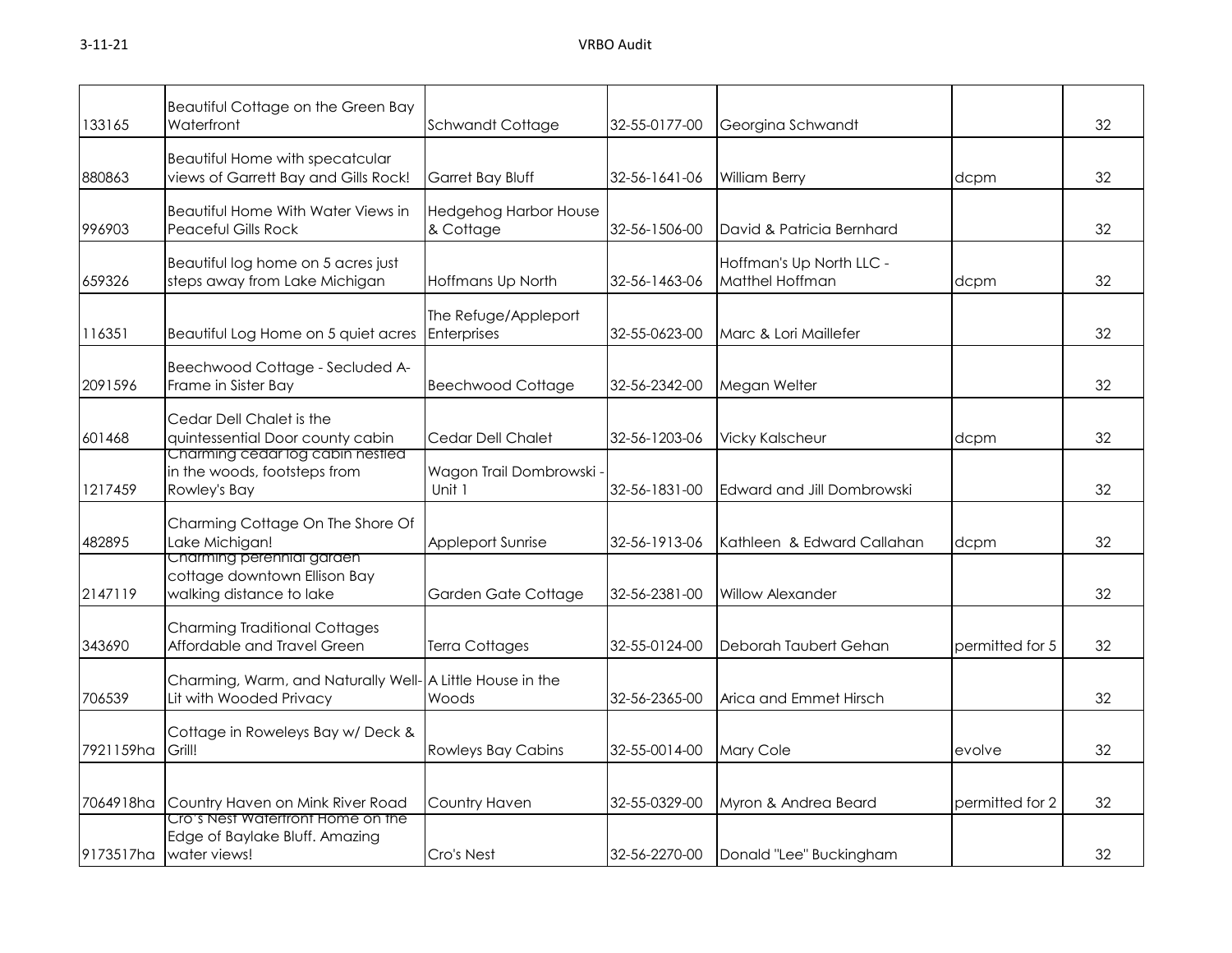| 1409799   | DOOR 42- minutes away from the<br>hustle and bustle of Sister Bay!                      | Door 42                                   | 32-56-1976-00 | Shawn and Kim Marshall                       |                 | 32 |
|-----------|-----------------------------------------------------------------------------------------|-------------------------------------------|---------------|----------------------------------------------|-----------------|----|
| 571451    | Ellison Bay bluff retreat with water<br>views                                           | The Refuge/Appleport<br>Enterprises       | 32-55-0623-00 | Marc & Lori Maillefer                        |                 | 32 |
| 4555418ha | Ellison Bay tranquility close to Europe<br>Lake and Newport State Park!                 | Country Comfot                            | 32-56-1753-00 | Daniel & Valerie Austgen                     |                 | 32 |
| 724130    | Enjoy Your Own Private View Of<br>Sister Bay Sunsets on the Waterfront                  | The Nest                                  | 32-56-1514-06 | Paul O'Keeffe & Tiffany Hubbard              | dcpm            | 32 |
| 1022944   | Family Retreat Lake Front Wifi Bikes<br>Grill Lakeshore Fire Pits                       | <b>Sunset Shore Cottages</b>              | 32-56-1720-00 | David & Deborah Cresto                       | permitted for 2 | 32 |
| 1036054   | Family Retreat Lake View Wifi Cable<br>Tv Grill Lakeshore Fire Pits Dog<br>Friendly     | <b>Sunset Shore Cottages</b>              | 32-56-1720-00 | David & Deborah Cresto                       | permitted for 2 | 32 |
| 998960    | Great water view in peaceful<br>Northern Door                                           | <b>Hedgehog Harbor House</b><br>& Cottage | 32-56-1506-00 | David & Patricia Bernhard                    | permitted for 2 | 32 |
| 254081    | Historic Log Cabin by the Bay (Lake<br>Views & Access)                                  | Docs Hideaway                             | 32-56-2311-00 | Greg Bott                                    |                 | 32 |
| 396817ha  | Little House on the Bay---Door<br>County Retro Style/ Comfortable--                     | Little House on the Bay                   | 32-56-1142-00 | Schaulis & Schaulis & Werdeard<br>& Schaulis |                 | 32 |
| 821538    | Located in Ellison Bay, less than 1/4<br>mile from a public boat launch on<br>beautiful | <b>Beechers Cabin</b>                     | 32-56-1571-06 | Susan Szabo & Mark Beecher                   | dcpm            | 32 |
| 1896787   | LUXUrioUS LAKETront Home!<br>Convenient Location, Unrivaled<br>Privacy                  | <b>Waterfront Bruckner</b>                | 32-56-1865-00 | Dan Bruckner                                 |                 | 32 |
| 181532    | Marina Breeze, Spectacular Ellison<br>Bay View & Dbl Master Suites                      | Marina Breeze                             | 32-56-0759-00 | Robert & Sherry Stein                        |                 | 32 |
| 2161752   | Mid-sized House with a Large<br>Central Living Room, Fairly Isolated<br>Location        | <b>Teskies Retreat</b>                    | 32-56-2411-00 | Lyle Teskie                                  |                 | 32 |
| 1185191   | Murphy's "KipDee" Cottage                                                               | Murphy's Kipdee Cottage 32-56-1827-00     |               | Jon Murphy                                   |                 | 32 |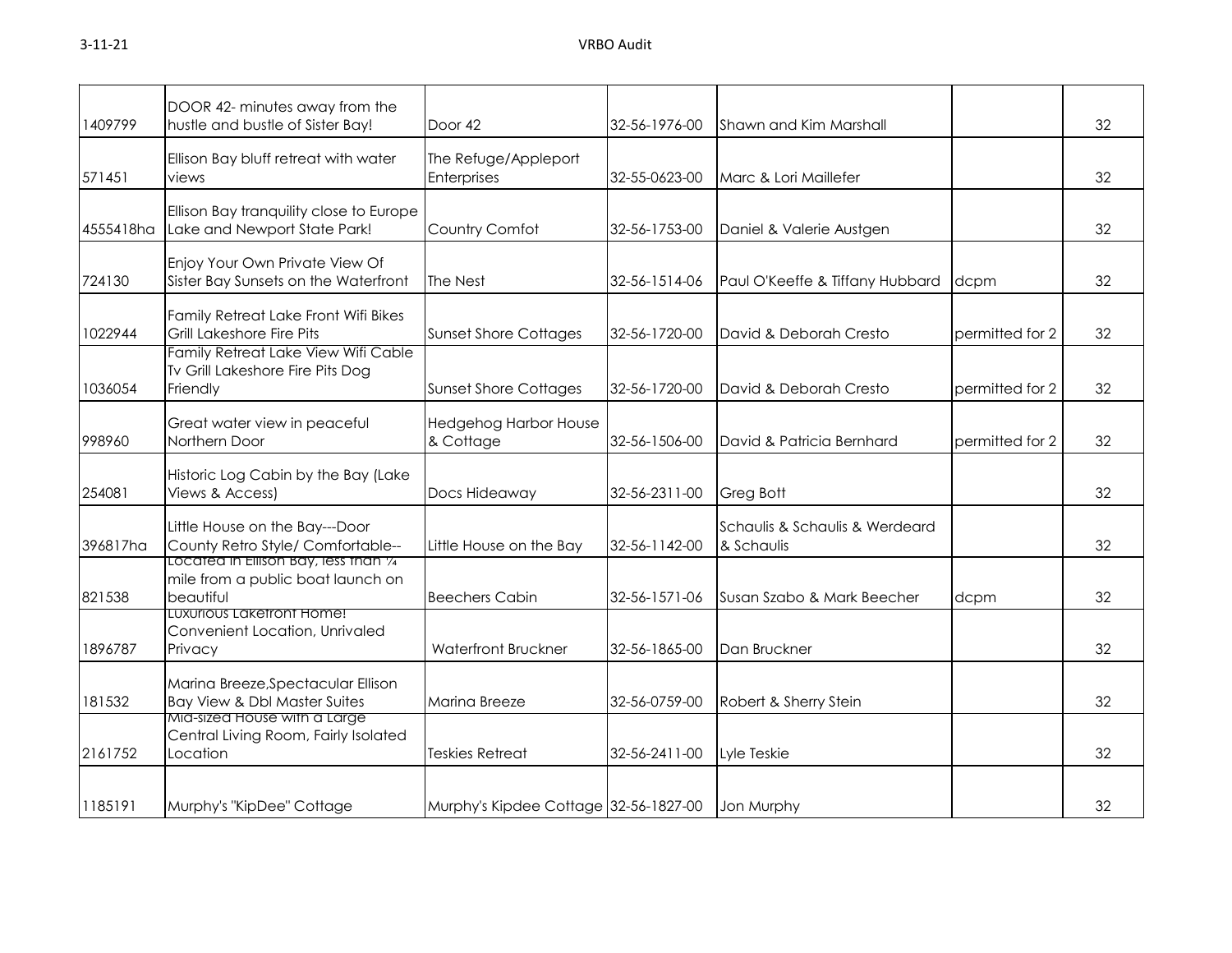| 9470717ha | NEW! Door County Retreat ~3 Mi to<br>Sister Bay Beach                                         | Lovely Apartment in<br>Sister Bay - Dimitrov     | 32-56-2006-00 | <b>Stoyan Dimitov</b>       | evolve          | 32 |
|-----------|-----------------------------------------------------------------------------------------------|--------------------------------------------------|---------------|-----------------------------|-----------------|----|
| 2217852   | NEW! Luxury Waterfront Cabin in<br>Northern Door County                                       | PoPorte Haven - 12786                            | 32-56-2364-0  | Jeremy and Caitlyn Jeffery  |                 | 32 |
| 1854116   | Newley remolded Northern Lights<br>Farmhouse                                                  | Northern Lights Farm<br>House                    | 32-56-1722-21 | <b>Randall Daubner</b>      | Lindsley        | 32 |
| 1153343   | Newly Renovated Lakefront Home<br>Minutes From Sister Bay                                     | Wagon Trail #20 - DiSalvo 32-56-1786-00          |               | Michah & August DiSalvo     |                 | 32 |
| 340765    | On the shore of the most beautiful<br>bay in Northern Door County                             | Cappy Cottage                                    | 32-56-1132-06 | <b>Hakes Family Trust</b>   | dcpm            | 32 |
| 2086685   | Picturesque, Wooded Privacy,<br>Retreat                                                       | Wagon Trail #24 - The<br>Cedar House             | 32-56-0447-00 | Wess Vogt                   |                 | 32 |
| 886997    | Porcupine Shores Has An Elevated<br>View And Access To The Water                              | Porcupine Shores                                 | 32-56-1603-06 | Brian Bartell & Kim Winburn | dcpm            | 32 |
| 1177141   | Premier Vacation Rental Just a Short<br>Walk to The Heart of Sister Bay!!                     | Sister Bay Respite                               | 32-56-1838-00 | Todd and Michelle Cox       |                 | 32 |
| 835033    | Premier Vacation Rental, Pet<br>Friendly, Walk to Water, Restaurant,<br>Shopping, WiFi        | Door Stop                                        | 32-56-1612-00 | Terrence Rogers             | permitted for 2 | 32 |
| 1711483   | <b>ROMANTIC GETAWAY TOT 2 WITH AIL THE</b><br>charm & comfort for an<br>unforgettable getaway | Forget me not cottage                            | 32-56-2177-00 | Darla Yanny                 |                 | 32 |
| 403817    | Romantic Waterfront Suite with<br>amazing water views (Cherry)                                | Dan's Fish, Inc. d/b/a<br>Hedgehog Harbor Rental | 32-56-1195-00 | Daniel and Sherrie Schwarz  |                 | 32 |
| 7921221ha | Rowleys Bay Cottage w/Grill Near<br>Fall Foliage                                              | <b>Rowleys Bay Cabins</b>                        | 32-55-0014-00 | Mary Cole                   | evolve          | 32 |
| 9472591ha | Secluded Door County home within<br>minutes to everything!                                    | The Cottage Retreat at<br><b>Birch Cove</b>      | 32-56-2320-00 | Brandon & Tonya Buchner     |                 | 32 |
| 1362190   | serendipity Meadow: Family-friendly,<br>7-acre oasis                                          | Serendipity Meadow                               | 32-56-1963-00 | Cecilia & Dennis Lindell    |                 | 32 |
| 59435     | Sister Bay Door County Private<br>Vacation Paradise                                           | Dovetail Acres                                   | 32-55-0422-00 | <b>Terry Wurster</b>        |                 | 32 |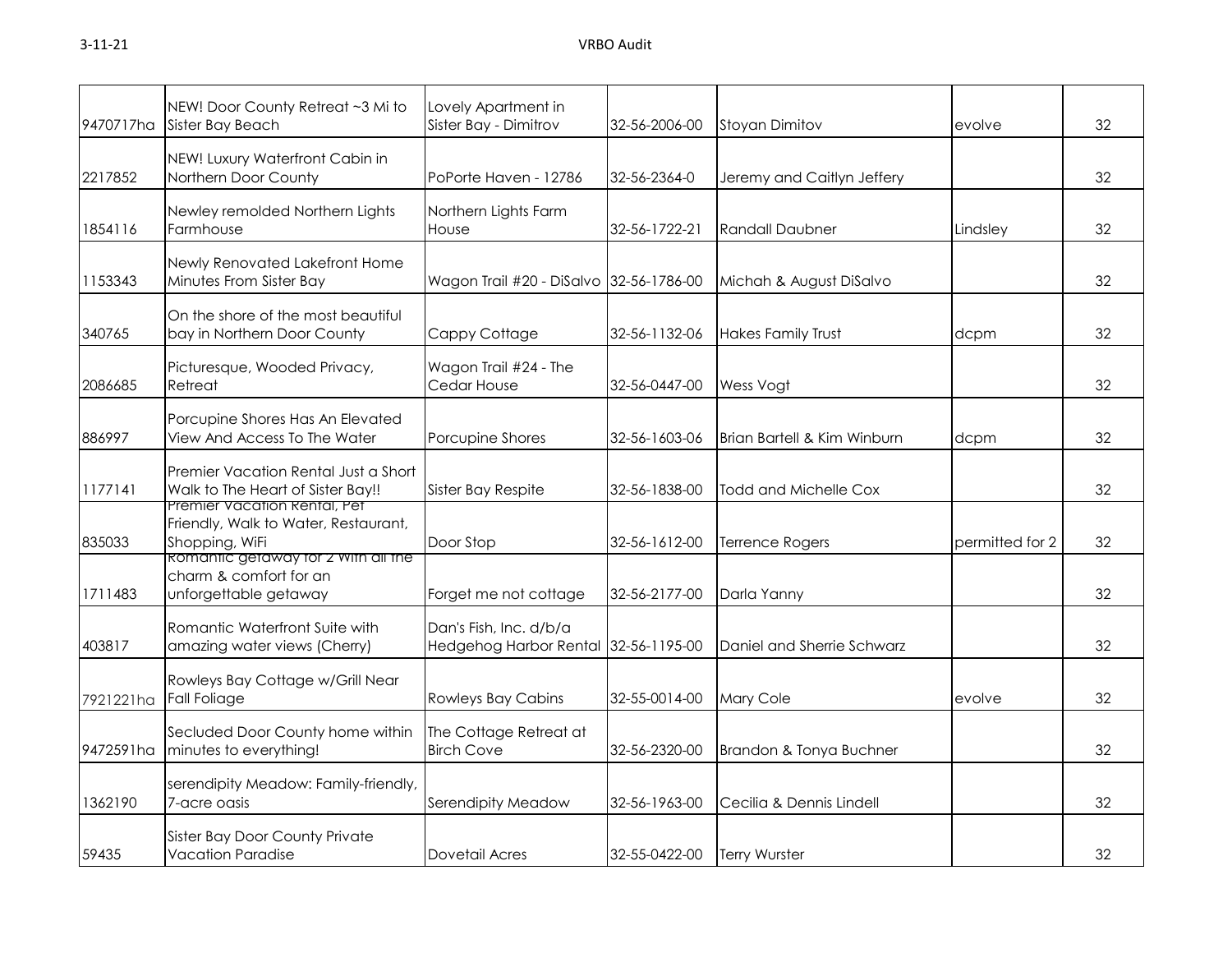| 1601979   | Spacious Family-Friendly Cottage in<br>peaceful woods                                         | Wagon Trail #33 - Wald<br>Haus                                 | 32-56-0451-00 | Merven Smucker & Ann Hostetler      |                 | 32 |
|-----------|-----------------------------------------------------------------------------------------------|----------------------------------------------------------------|---------------|-------------------------------------|-----------------|----|
| 738760    | Sunny Cottage in Ellison Bay                                                                  | <b>Terra Cottages</b>                                          | 32-55-0124-00 | Deborah Taubert Gehan               | permitted for 5 | 32 |
| 2042461   | Swerdish Orchard Farm                                                                         | Swedish Orchard Farm                                           | 32-56-2083-00 | Peder Nelson                        |                 | 32 |
| 4465521ha | <b>Inree Sisters Meadow Sweet Retreat-</b><br>a quiet, spacious relaxation haven<br>to unwind | Three Sisters Farm                                             | 32-56-1523-00 | Tim and Kathleen Kay                |                 | 32 |
| 611204    | Totally Remodeled 2012 Brenner<br>Tower!                                                      | <b>Brenner Tower</b>                                           | 32-56-1227-06 | <b>Brenner Tower, LLC</b>           | dcpm            | 32 |
| 431068    | Two person efficiency cottage on<br>green bay                                                 | Door County Vacation<br>Cottage                                | 32-56-0932-00 | John Finn & Carol Molepske          | permitted for 2 | 32 |
| 9127709ha | Updated Home w/Deck, 2 Mi to<br>Sister Bay Beach                                              | <b>Beach Road Cottage -</b><br>Schwalbach                      | 32-56-2200-00 | Brian and Alissa Schwalbach         | evolve          | 32 |
| 839291    | Water Front Log Cabin!<br>watertront I bearoom and lott                                       | East Haven                                                     | 32-56-1592-06 | <b>Barbara Moline</b>               | dcpm            | 32 |
| 900879    | cottage with small private pier on<br>Garrett Bay                                             | Jen Hanrahan                                                   | 32-56-2293-00 | Hanrahan - 1230 Garrett Bay<br>Road | Permitted for 2 | 32 |
| 2021994   | waterfront 3 bedroom cottage with<br>dock and amazing views                                   | Mary Ann Rademacher                                            | 32-56-0455-00 | Fleetwing                           |                 | 32 |
| 241353    | Waterfront Cottage Nestled in<br>Picturesque Setting, Gills Rock                              | <b>Teskies Cottage</b>                                         | 32-56-0962-00 | Lyle Teskie                         |                 | 32 |
| 350098    | Waterfront Cottage with Views of<br>Deaths Door, New Kitchen                                  | Bells Cottage - 12748 N<br>Port Des Mortes                     | 32-56-1131-06 | Matt & Ryan Bell                    | dcpm            | 32 |
| 403462    | Waterfront Dream Cottage with a<br>Million Dollar View (Apple)                                | Dan's Fish, Inc. d/b/a<br>Hedgehog Harbor Rental 32-56-1195-00 |               | Daniel and Sherrie Schwarz          |                 | 32 |
| 2145041   | Waterfront Home with private pier,<br>harbor and beach on Garrett Bay                         | Jen Hanrahan                                                   | 32-56-2293-00 | Hanrahan - 1230 Garrett Bay<br>Road | permitted for 2 | 32 |
| 2155977   | Waterfront vacation home on<br>Garrett Bay with private dock                                  | The Chalet                                                     | 32-56-1606-00 | Mary Ann Rademacher                 |                 | 32 |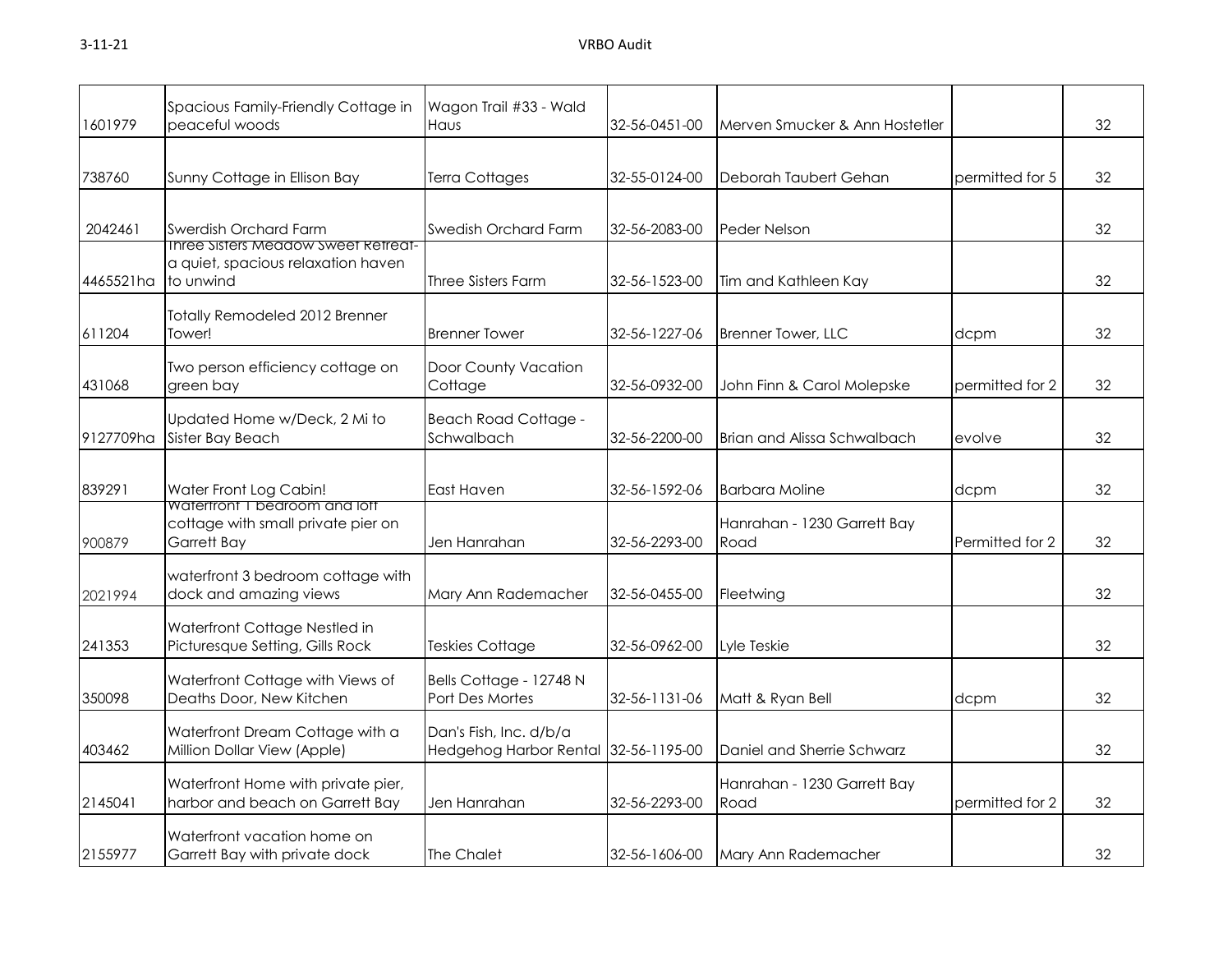3-11-21 VRBO Audit

| 1351557   | Your own sandy shore on the most<br>pleasant bay in Door County!                           | Vandelay Shore                                   | 32-56-1870-06 | Matthew P Shumway                                  | dcpm            | 32 |
|-----------|--------------------------------------------------------------------------------------------|--------------------------------------------------|---------------|----------------------------------------------------|-----------------|----|
|           |                                                                                            |                                                  |               |                                                    |                 |    |
| 2159441   | The Liffle Harbor-Large Group<br>Waterfront Rental in Door County-<br>Kayak/Bike/Swim      | Little Harbor Retreat LLC                        | 33-50-2367-00 | Little Harbor Retreat                              |                 | 33 |
| 130307ha  | 8 miles of Sand Beach and 1/2 price<br>rates Monday - Thurs                                | Mary Spangler                                    | 33-56-0400-00 | Mary's Beach House                                 |                 | 33 |
| 137311    | A Waterfront Home for All-Seasons in<br>Door County!                                       | Killkare                                         | 33-55-0483-00 | Tom Nebel                                          | 369083ha        | 33 |
| 1331712   | Amazing views of Lake Michigan                                                             | Sand Beach Cottage -<br>Anderson                 | 33-56-1942-00 | Greg, Mary, Nick and Jennelle<br>Anderson          |                 | 33 |
| 371719    | At-the-Lake Lake Michigan Cape<br>Cod Home with Sand Beach Access<br>to Lake Mich.         | At the Lake                                      | 33-56-0350-00 | Sally Jilot                                        |                 | 33 |
| 1469978   | Be it with family or friends, this home<br>is truly the best for making memories           | Polly and Doug Kerkman<br>- Shirley Becker Trust | 33-56-1492-17 | Lodge on Laurie Lane                               | restassure      | 33 |
| 114234    | <b>Beachfront Cottage with Rustic</b><br>Charm and Beautiful Sunsets                       | <b>BayShore Sunset Cottage</b>                   | 33-55-0240-00 | Paul Peot                                          |                 | 33 |
| 676548    | Beautiful Norwegian Timberframe<br>Home in Whitefish Bay                                   | Laura Siebert                                    | 33-56-0283-00 | <b>Prancing Pony</b>                               |                 | 33 |
| 327497ha  | <b>BEST LOCATION - Bordering T000</b><br>acre Whitefish Bay Dunes Park - ALL<br>Sand Beach | William Thornton                                 | 33-55-0726-00 | Door County Beach Retreat                          |                 | 33 |
| 3554564ha | Big Sully's Bay Shore House! July is<br>Booked. August Has Limited<br>Availability.        | Tim Sullivan                                     | 33-55-0829-00 | <b>Hidden Gem Cottages</b>                         |                 | 33 |
| 1024399   | <b>Camelot Cliffs- Making Magical</b><br>Memories                                          | <b>Brian Dougal</b>                              | 33-56-1740-00 | <b>Camelot Cliffs</b>                              |                 | 33 |
| 1154220   | Clean Cozy Cottage On Waterfront<br>Property Privacy Yet Close To Town                     | Andrew J & Annette J<br>Andropolis               | 33-55-0030-00 | Andropolis Waterfront Cottages -<br>4309 Bay Shore | permitted for 4 | 33 |
| 1154198   | Clean Cozy Door County Cottage<br>On A Quiet Resort Property                               | Andropolis Waterfront<br>Cottages                | 33-55-0030-00 | Andrew J & Annette J Andropolis permitted for 4    |                 | 33 |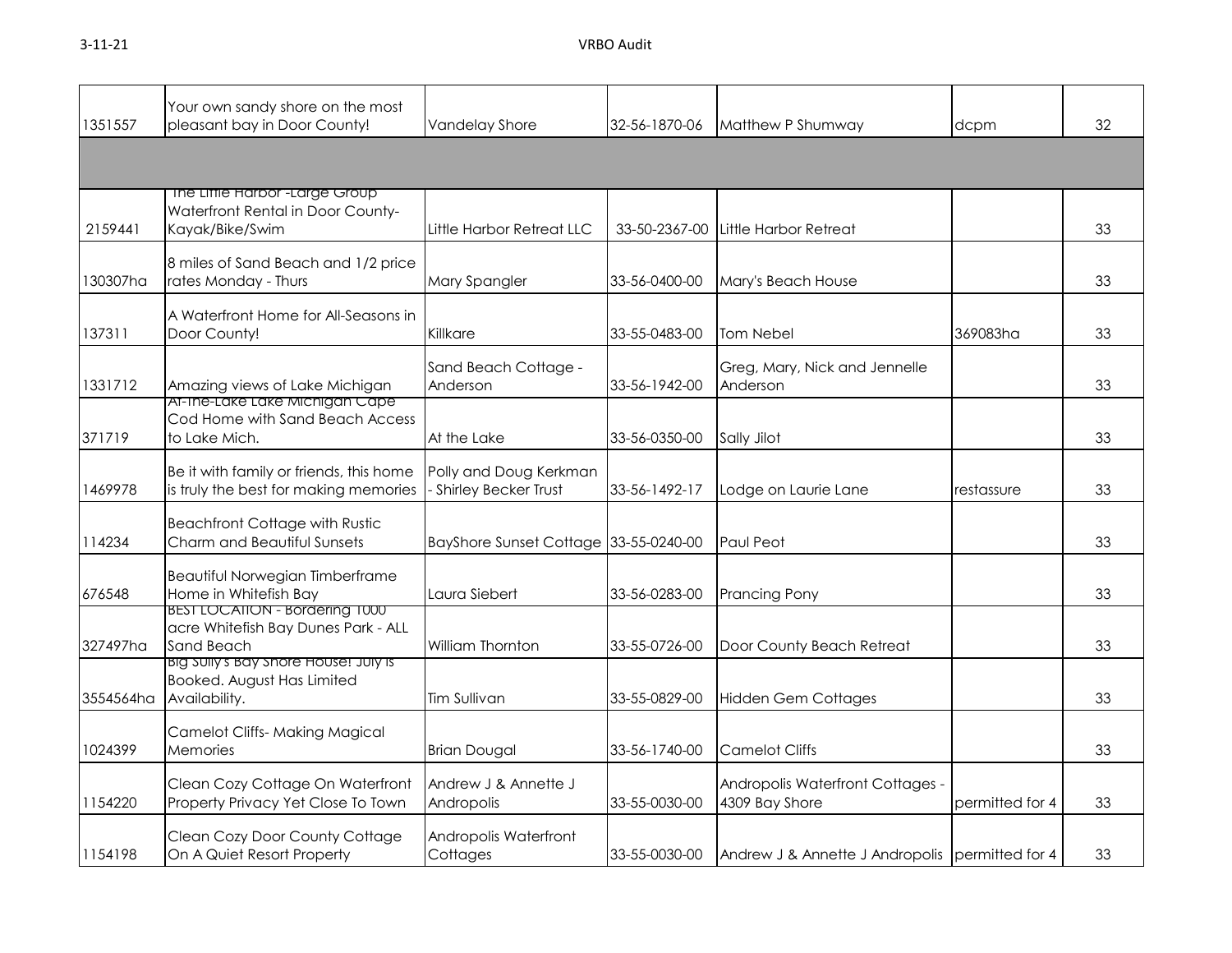|          | Clean Cozy Door County Cottage.                                                           |                                           |               |                                 |                 |    |
|----------|-------------------------------------------------------------------------------------------|-------------------------------------------|---------------|---------------------------------|-----------------|----|
| 1123981  | Waterfront Property, Free row boat<br>use + WiFi.                                         | Andropolis Waterfront<br>Cottages         | 33-55-0030-00 | Andrew J & Annette J Andropolis | Permitted for 4 | 33 |
| 1108105  | Coastal Cottage Resort. Comty<br>Cozy Cottage. Sleeps upto 5, Free<br>WiFi, secluded      | Andropolis Waterfront<br>Cottages         | 33-55-0030-00 | Andrew J & Annette J Andropolis | permitted for 4 | 33 |
| 569474   | Country Charm-North Of Sturgeon<br>Bay On Hwy 42                                          | Country Charm                             | 33-56-1436-00 | Nancy Raye                      |                 | 33 |
| 1370751  | Door County Bayside Waterfront<br>Home                                                    | Scott & Tammy Duncan                      | 33-56-2018-00 | Duncan - 5092 Bay Shore Dr      |                 | 33 |
| 813345   | Enjoy beautiful sunset on the bay in<br>this large lakefront family retreat               | Ian & Lindsey Kazian                      | 33-56-1584-00 | Camp Sunset                     |                 | 33 |
| 433696   | Enjoy the best of Door County with<br>waterfront Lake Michigan Views                      | Lakeside Haven                            | 33-56-1240-06 | Kathy Richmond                  | dcpm            | 33 |
| 567961   | Family Friendly Glidden Drive Beach<br>Retreat on Lake Michigan                           | Glidden Drive Beach<br>Retreat            | 33-56-1405-00 | Jill Parak & Ryan Cantzler      |                 | 33 |
| 194419   | Fantastic Family Cottage on Sand<br>Beach                                                 | Nicola Kaftan                             | 33-55-0777-00 | Kaftan                          |                 | 33 |
| 113217   | Featured in Door County Magazine<br>Luxuy                                                 | Travis & Jolyn Boland                     | 33-56-0620-00 | <b>Boland</b>                   |                 | 33 |
| 705536   | Just a short walk or bike ride to<br>downtown Sturgeon Bay.                               | The Green House                           | 33-56-1493-06 | A&J Properties, LLC             | dcpm            | 33 |
| 241956ha | Log Cabin on the Water-Best Beach<br>in Door County - Wifi                                | <b>Fred Suchy</b>                         | 33-56-1447-00 | Log Cabin on the Water          |                 | 33 |
| 1610629  | NEW LISTING - Thenell Cottage -<br>Rustic Charm just steps from the Bay! Thenells Cottage |                                           | 33-55-0063-07 | John Thenell                    | simplelife      | 33 |
| 2012122  | <u>NEW -STUNNING BIUTT VIEWS OT BAY!</u><br>Game room w/ Golf Simulator and<br><b>Bar</b> | Hendrickson Trust - Terese<br>Hendrickson | 33-56-2236-07 | <b>Baydream Believer</b>        | simplelife      | 33 |
| 330470   | ON THE BEACH. borders Whitefish<br>Dunes State Park                                       | William Thornton                          | 33-56-2075-00 | Door County Beach Home          |                 | 33 |
| 476585   | On the Water. In the Woods. Close<br>to Everything. Perfect for Two.                      | <b>Gmamas Place</b>                       | 33-56-1246-00 | Diane Knutson                   |                 | 33 |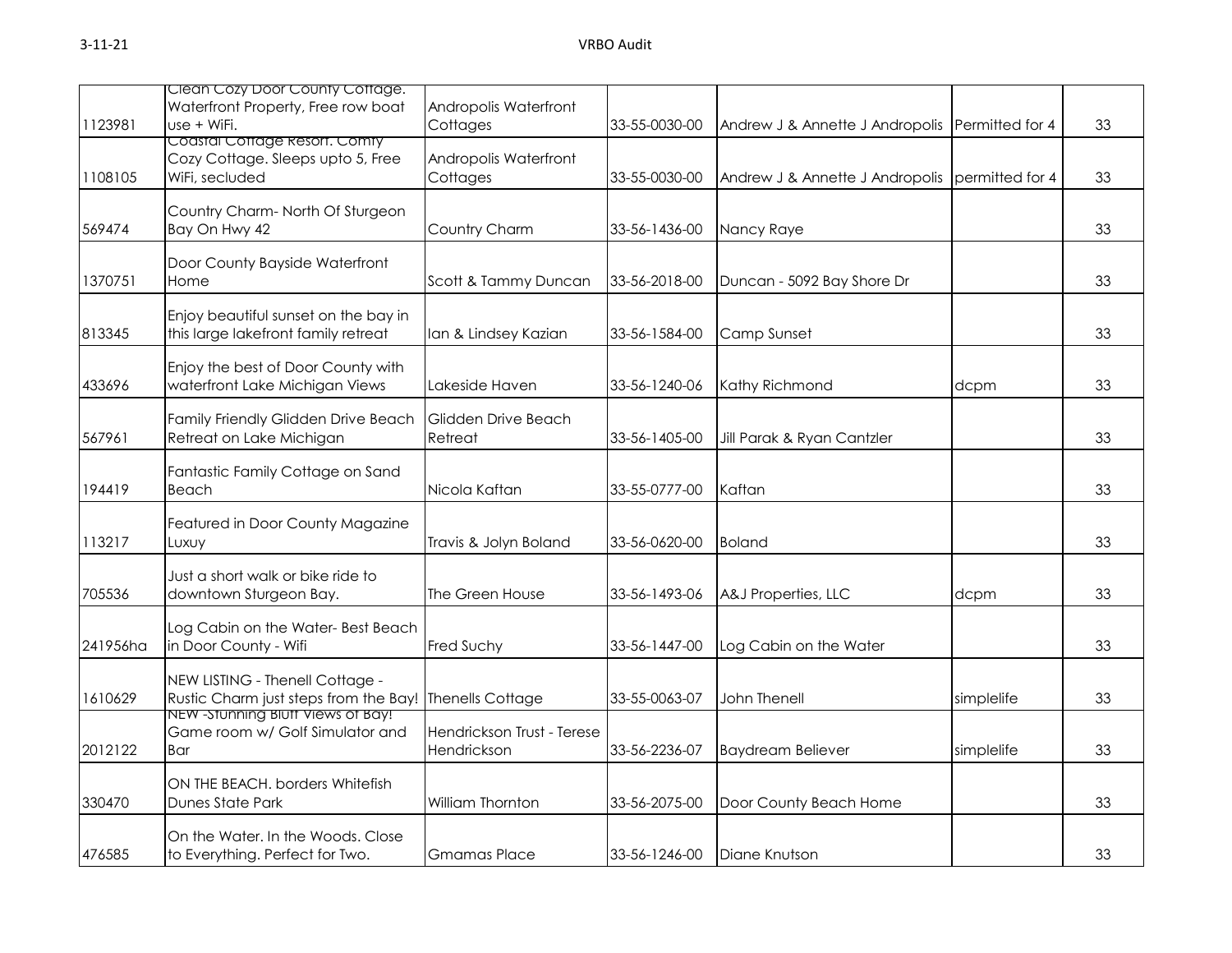| 1695687   | Private Interactive Animal<br>Experience * Equestrian Estate *<br><u>Beautiful * Romantic<br/>SAFE, Seciuded on Whitetish Dunes </u> | Estes Equestrian - 4606<br><b>Bechtel Rd</b> | 33-56-2172-00 | <b>Tammy Estes</b>                  |                | 33 |
|-----------|--------------------------------------------------------------------------------------------------------------------------------------|----------------------------------------------|---------------|-------------------------------------|----------------|----|
| 235306ha  | State Park - Open Labor Day<br>Weekend!                                                                                              | Fred Suchy                                   | 33-56-0695-00 | Door County Dream Home              |                | 33 |
| 847672    | seciuded Home right on Lake<br>Michigan! The quiet side is a<br>wonderful place to be!                                               | Linzmeier's on Glidden                       | 33-56-1604-00 | Mark & Margaret Linzmeier           |                | 33 |
| 1352380   | Sensational Sand Beach - Spacious<br>and Comfortable!                                                                                | Sunrise Cove - Ries                          | 33-56-2429-04 | Daniel and Cheryl Reis              | zeile          | 33 |
| 580389    | Snug Harbor Inn - Midship Cottage                                                                                                    | Jon Hanson / Snug<br>Harbor                  | 33-56-0906-00 | Little Harbor Cottages              |                | 33 |
| 579668    | Snug Harbor Inn - Port Cottage                                                                                                       | Jon Hanson / Snug<br><b>Harbor</b>           | 33-56-0906-00 | Little Harbor Cottages              |                | 33 |
| 580438    | Snug Harbor Inn - Starboard Cottage Harbor                                                                                           | Jon Hanson / Snug                            | 33-56-0906-00 | Little Harbor Cottages              | pemitted for 3 | 33 |
| 1326854   | Spectacular Lake Michigan<br>Waterfront on Glidden Drive - Sleeps<br>12                                                              | Garth Kolterjahn & Greg<br>Powlowski         | 33-56-1380-04 | Lake House                          | zeile          | 33 |
| 236281ha  | The Cottage on Lake<br>Michigan-sand beach, wooded lot,<br>family friendly                                                           | <b>Stehling Cottage</b>                      | 33-56-0970-00 | Susan M Stehling                    |                | 33 |
| 1835135   | The Forrest - Newly Available!                                                                                                       | The Forrest                                  | 33-56-2238-00 | Kevin Forrest- Bernard Forest Trust |                | 33 |
|           |                                                                                                                                      |                                              |               |                                     |                |    |
| 2173155   | Brand New Boutique Hotel in<br>Downtown Sister Bay                                                                                   | Dorr Hotel Holdings                          | 34-50-2216-00 | The Dorr Hotel                      |                | 34 |
| 4884541ha | scanainavian Loage - Near<br>Waterfront Park - Studio Suite, 1 King<br><b>Bed</b>                                                    | Scandinavian Lodge<br>COA, Inc               | 34-51-0036-00 | Scandinavian Lodge                  |                | 34 |
| 7931748ha | 101: Downtown Sister Bay, Door<br>County, Wisconsin                                                                                  | Mary Erickson                                | 34-53-2150-00 | Marina View Condominium #101        |                | 34 |
| 347875    | Amazing winter deals!!! Thanksgiving<br>4 nights for the price of 3 nights!!                                                         | Richard & Ellen Weber                        | 34-53-0392-00 | <b>Skogland Weber</b>               |                | 34 |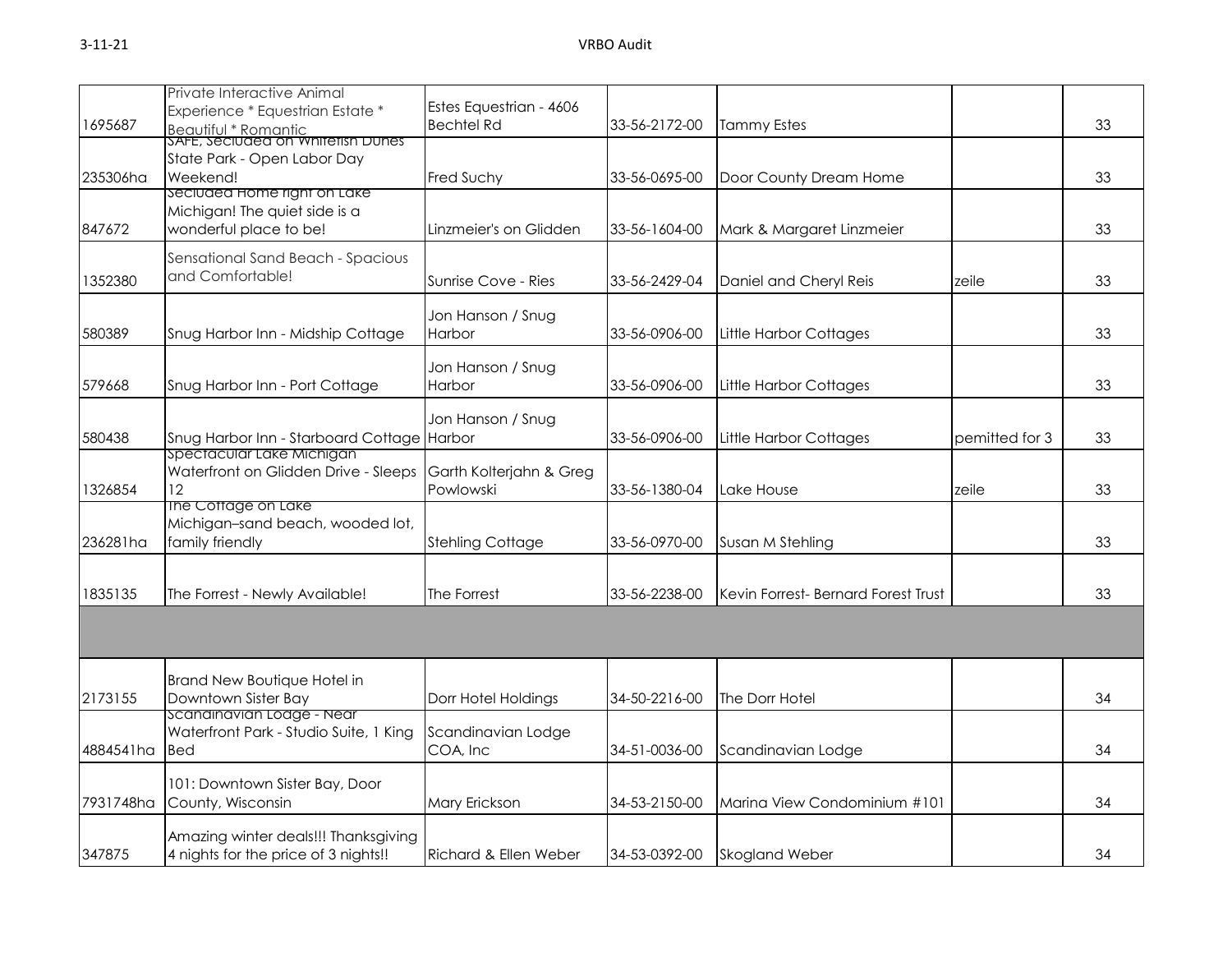| 297305  | Beautiful and Cozy Condo in Sister<br>Bay!                                                                  | Sarah George                         | 34-53-1039-00 | George's Getaway                        |      | 34 |
|---------|-------------------------------------------------------------------------------------------------------------|--------------------------------------|---------------|-----------------------------------------|------|----|
| 1166404 | Downtown Sister Bay!                                                                                        | Susan Schlieble                      | 34-53-1795-00 | Harborview Condo - Schieble             |      | 34 |
| 1434839 | Downtown, luxury unit! Water View,<br>Walking Distance to all of Sister Bay!                                | Marina Development LLC 34-53-2021-18 |               | Marina View Condominium #102 Northpoint |      | 34 |
| 1432397 | Downtown, luxury unit! Water View,<br>Walking Distance to all of Sister Bay!<br>Marina View 203! Water View | Marina Development LLC 34-53-2213-18 |               | Marina View Condominium #302 Northpoint |      | 34 |
| 1477900 | Downtown New Construction Now<br>Renting Summer 2019!<br>Marina View 204! Water View                        | Marina Development LLC 34-53-2025-18 |               | Marina View Condominium #203 Northpoint |      | 34 |
| 1468836 | Downtown New Construction Now<br>Renting Summer 2019!                                                       | Marina Development LLC 34-53-2026-18 |               | Marina View Condominium #204 Northpoint |      | 34 |
| 1647469 | Newly built Excecutive Condo<br>located in heart of Sister Bay!                                             | Patrick Quinn                        | 34-53-2072-06 | Mill Road Place 1                       | dcpm | 34 |
| 1669304 | Newly constructed Condo in town<br>only a block from Sister Bay Beach!                                      | Kevin and Vicki Quinn                | 34-53-2120-06 | Mill Road Place 2                       | dcpm | 34 |
| 1680444 | Newly constructed Condominium in<br>the heart of Sister Bay!                                                | Ken Larsen - Mill Road<br>Place LLC  | 34-53-2112-06 | Mill Road Place 3                       | dcpm | 34 |
| 1658821 | Newly constructed Mill Road Place<br>is in heart of downtown Sister Bay!                                    | Ken Larsen - Mill Road<br>Place LLC  | 34-53-2113-06 | Mill Road Place 4                       | dcpm | 34 |
| 1647494 | Water View Condo across from<br>marina and walk to everything in<br>town!                                   | Max McCormick                        | 34-53-2023-06 | Marina View Condo #104                  | dcpm | 34 |
| 1098719 | 3 bed 2 bath. Book your 2021 stay<br>now!                                                                   | David and Karen Bushre               | 34-56-1771-00 | Sunset Drive - Bushre                   |      | 34 |
| 1913142 | 3 bearoom nome waiking aistance<br>to beach, park, marina, restaurants<br>and shopping                      | <b>Charles Raymond</b>               | 34-56-2260-06 | Pheasant Court Near the Bay             | dcpm | 34 |
| 482635  | 3800 Sq Ft Home On Wood Lot,<br>Walking Distance To Town!                                                   | Jack and Teresa Wall                 | 34-56-1335-06 | Wall to Wall Retreat                    | dcpm | 34 |
| 1747178 | 4 bedroom, remodeled kitchen,<br>new flooring throughout, and<br>updated bathrooms!!                        | Kevin Schuhart                       | 34-56-1291-06 | Abode on Spring                         | dcpm | 34 |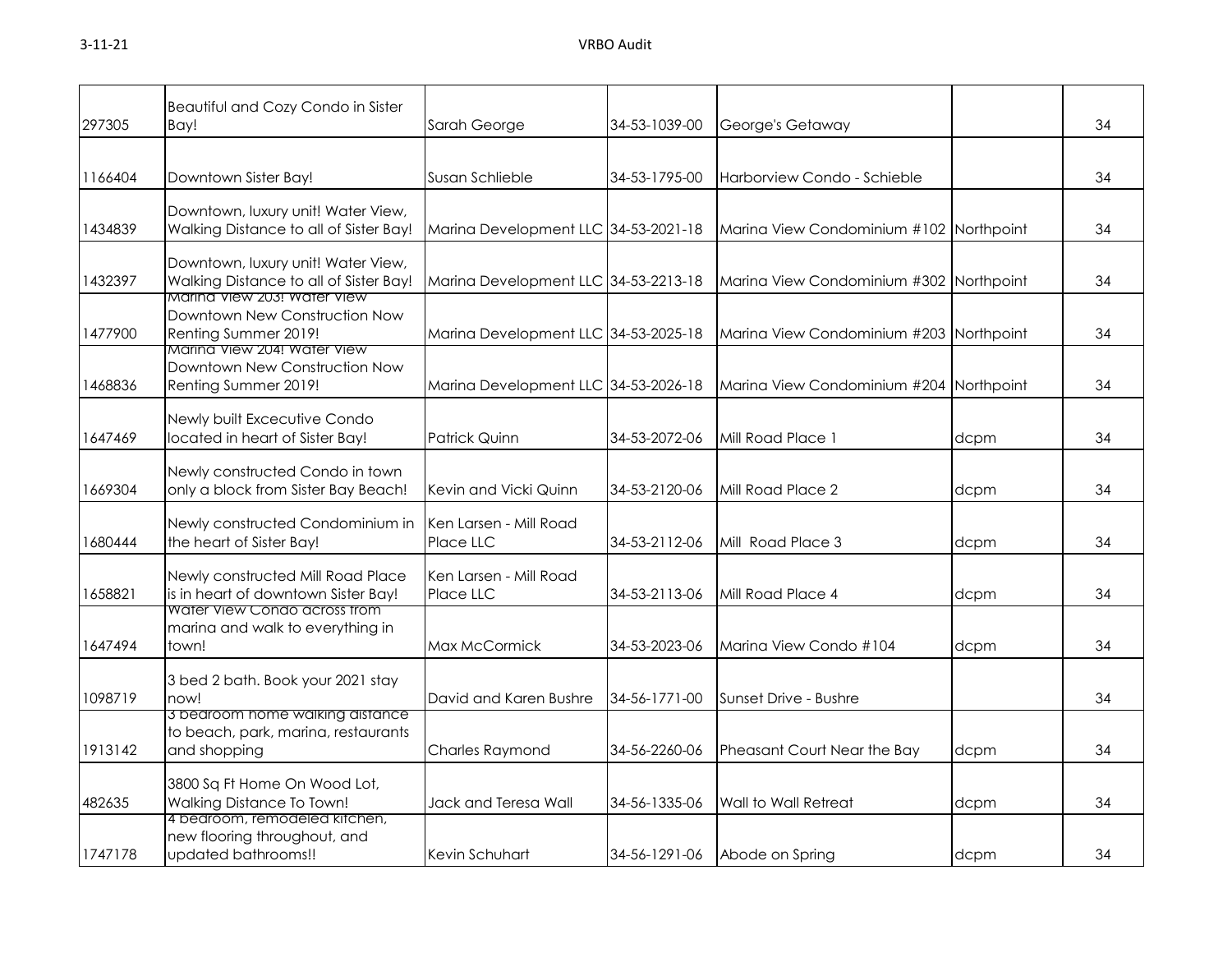| 1949082   | Bay Shore Bungalow-----In The Heart<br>of Downtown Sister Bay!                            | Door County Squires LLC                                                   | 34-56-2287-00 | <b>Bay Shore Bungalow</b>              |                 | 34 |
|-----------|-------------------------------------------------------------------------------------------|---------------------------------------------------------------------------|---------------|----------------------------------------|-----------------|----|
| 854329    | <b>Beach Views, Waterfront Park</b><br>Access, Downtown Convenience!                      | Dawn and Walter Nawrot 34-56-1620-00                                      |               | The Sister Bay Getaway                 |                 | 34 |
| 2204960   | Cardinal Crest of Sister Bay                                                              | Allan Kroll Allor, Inc.                                                   | 34-56-2296-00 | Allor-Sister Bay One-Cardinal<br>Crest |                 | 34 |
| 188785    | Copper Moon Cottage                                                                       | Donald & Linda Denny                                                      | 34-55-0761-06 | Copper Moon Cottage                    | dcpm            | 34 |
| 299942    | Door County Church Restored to a<br><b>Beautiful Home</b>                                 | <b>Gary Polipnick</b>                                                     | 34-56-2050-00 | Maple Manor                            |                 | 34 |
| 1282834   | Door County Farm House Sister Bay                                                         | Dorin Colcer                                                              | 34-56-1945-00 | My Door County Home - Colcer           |                 | 34 |
| 4941549ha | Downtown sister Bay Cottage (waik<br>to everything), Sleeps 15, Open Year<br>Round.       | <b>Brandon Cotter</b>                                                     | 34-56-1885-00 | Cotter Cottage                         |                 | 34 |
| 788504    | Downtown-Walking Distance to<br>Everything                                                | Alma Vaicekauskas                                                         | 34-56-1597-00 | <b>Parkview Rental</b>                 |                 | 34 |
| 1359639   | Enjoy this restored, old log home<br>with recently completed renovations David R Peterson |                                                                           | 34-56-1805-06 | Another Thyme                          | dcpm            | 34 |
| 4444671ha | Family Friendly Retreat in the Heart<br>of Sister Bay                                     | Pam Schmitz                                                               | 34-56-1695-00 | Sister Bay Chalet                      |                 | 34 |
| 1996553   | Fresh & Charming Vintage DC Log<br>Cabin - June 2020 Remodel                              | Scott and Michelle<br>Thompson - Matthew<br>Thompson                      | 34-56-2341-00 | A Door Away                            |                 | 34 |
| 1201340   | IN THE HEART OF SISTER BAY!!!                                                             | Dan and Chris Murphy                                                      | 34-56-1289-00 | <b>Waterview Place</b>                 | permitted for 3 | 34 |
| 810432    | in Town Sister Bay, Completely<br>Renovated In 2015 With Excellent<br>Upgrades            | <b>Jett &amp; Alicia Wisweir-</b><br><b>Wiswell Property Group</b><br>LLC | 34-56-1888-06 | <b>High Garden Wiswell</b>             | dcpm            | 34 |
| 1635434   | Luxury house 3/4 mile to<br>downtown Sister Bay                                           | Daniel & Laurel Simons                                                    | 34-56-2173-00 | Treetops in Sister Bay                 |                 | 34 |
| 7625994ha | Minutes away from downtown Sis                                                            | Enza Piech                                                                | 34-56-2064-00 | Piech -10873 N Spring                  |                 | 34 |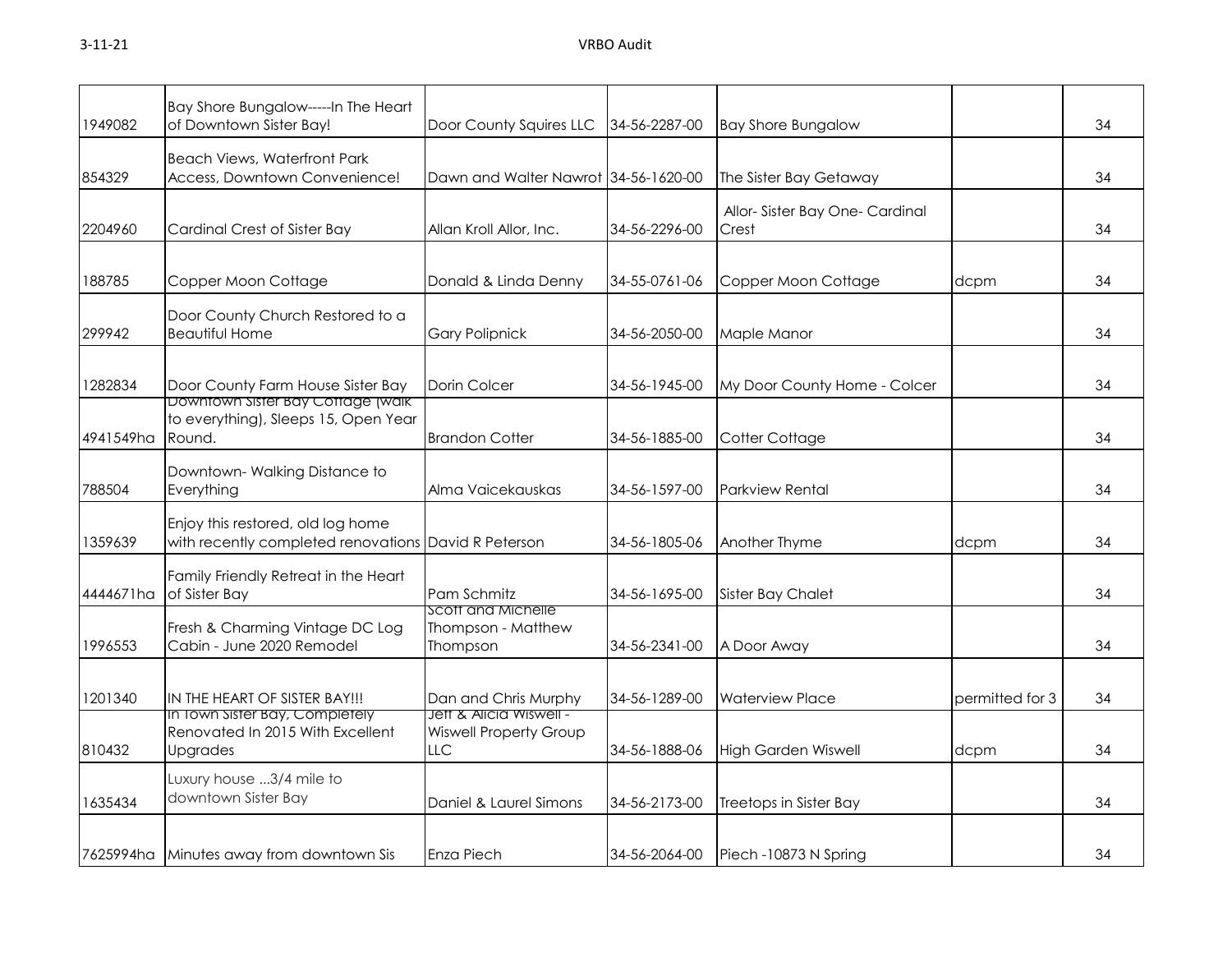| 1551169   | Modern Dörr   Brand NEW Downtowr                                                                                 | Sarah<br>VandenLangenberg             | 34-56-2196-00 | <b>Modern Dorr</b>            |                 | 34 |
|-----------|------------------------------------------------------------------------------------------------------------------|---------------------------------------|---------------|-------------------------------|-----------------|----|
| 1239848   | New 2018 Condo - Water View -<br>Walk To Everything                                                              | Dan & Chris Murphy                    | 34-56-1289-00 | <b>Waterview Place</b>        | permitted for 3 | 34 |
| 1215728   | New Condo in the heart of Sister Bay<br>Waterview!!!                                                             | Chris and Dan Murphy                  | 34-56-1289-00 | <b>Water View Place</b>       | permitted for 3 | 34 |
| 849698    | New for 2016, Luxuriously<br>Renovated, Walk to the Beach &<br>Downtown Sister Bay                               | <b>Wiswell Property Group</b><br>LLC. | 34-56-1602-06 | Kings Landing                 | dcpm            | 34 |
| 2003945   | Newly remodeled coffage walking<br>distance to shopping, beach,<br>marina and food<br>Open Concept Home with Gas | Jack and Teresa Wall                  | 34-56-2306-06 | Wall to Wall Cottage          | <b>DCPM</b>     | 34 |
| 2082885   | Fireplace a Short Walk to Sister Bay<br>Fun!                                                                     | <b>EKJ Ventures -Beth</b><br>Anderson | 34-56-2294-00 | <b>Sunset Drive Getaway</b>   |                 | 34 |
| 286713    | Port New, One Block from<br>Downtown and Public Beach                                                            | Andrew Boockmeier                     | 34-56-0075-06 | Port New                      | dcpm            | 34 |
| 7465774ha | Quiet, Wooded Neighborhood,<br>Walk to Town                                                                      | Pam Schmitz                           | 34-56-2051-00 | Hillside Hideaway             |                 | 34 |
| 1359612   | Remodeled Cottage only steps<br>away from Sister Bay!                                                            | Jim Sailinsky                         | 34-56-1757-06 | Salinsky's Domicile - Cottage | dcpm            | 34 |
| 1335838   | Sister Bay Condo, Walk to the Beach<br>and Village                                                               | Jean Rosio                            | 34-56-1941-00 | Rosio Condo                   |                 | 34 |
| 1158494   | Sister Bay Cozy Cottage                                                                                          | Karen Berndt                          | 34-56-1788-00 | Sister Bay Cottage - Berndt   |                 | 34 |
| 1631282   | Sister Bay Modern Farmhouse on<br>Northwoods                                                                     | Louis J Wuollett                      | 34-56-2080-00 | Farmhouse on Northwoods       |                 | 34 |
| 1208896   | Sister Bay Parkview Beach Cottage<br>#1                                                                          | Kim Erzinger                          | 34-56-1385-00 | Parkview Beach Cottage        | permitted for 2 | 34 |
| 1218114   | Sister Bay Parkview Beach Cottage<br>#2                                                                          | Kim Erzinger                          | 34-56-1385-00 | Parkview Beach Cottage        | permitted for 2 | 34 |
| 1585184   | Social distancework<br>remoteamazing views HOT TUB!                                                              | Lynn and Jason Gilroy                 | 34-56-2102-00 | Sunny Bluff - Gilroy          |                 | 34 |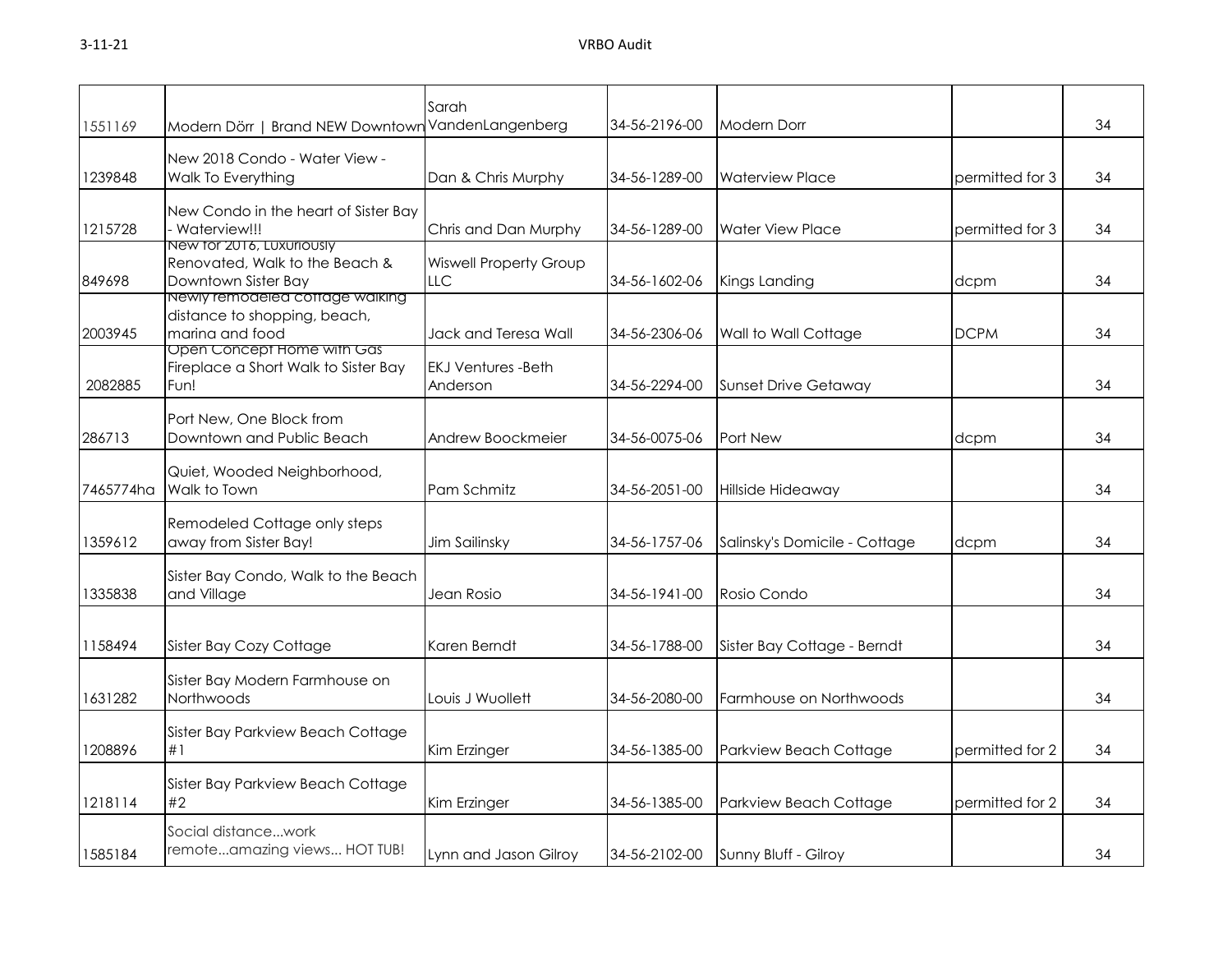|         |                                                                                            |                                                         |                                            | Secluded Home Near                             |                 |    |
|---------|--------------------------------------------------------------------------------------------|---------------------------------------------------------|--------------------------------------------|------------------------------------------------|-----------------|----|
| 2114557 | Spacious & Secluded - .3 miles to DT<br>Sister Bay                                         | Dean Lagenfeld/Tom<br>Ackley                            | 34-56-2314-00                              | Downtown Sister Bay -Lagenfeld<br>2210 Scandia |                 | 34 |
| 2136950 | Spacious, family-friendly, walking<br>distance <5 minutes to downtown<br><b>Sister Bay</b> | Carley and Mark<br>Swanson                              | 34-56-2383-00                              | Luna's Retreat                                 |                 | 34 |
| 1360790 | Trillium Retreat is conveniently<br>located in the Village of Sister Bay                   | Dennis & Maribeth Dorn                                  | 34-56-0495-06                              | <b>Trillium Retreat</b>                        | dcpm            | 34 |
| 1022700 | Walk to town! Newly furnished 4<br>bedrooom home in Sister Bay                             | Julie & Nathan Slovin                                   | 34-56-1702-06                              | Hidden Gem on Trillium                         | dcpm            | 34 |
| 1357055 | Walking Distance to beach, shops<br>and Sister Bay!                                        | Tom Ahlbeck - Daisy<br><b>Ahlbeck Trust</b>             | 34-56-1892-06<br>Door in the Woods<br>dcpm |                                                |                 | 34 |
| 2066304 | Waterfront Home Downtown Sister<br>Bay                                                     | White Family Cottages<br>LLC - Adam and Brigid<br>White | 34-56-2343-00                              | White Family Cottage-Captains<br>Cottage       |                 | 34 |
| 1607444 | Welcome to your home away from<br>home in the heart of Sister Bay!                         | Dennis King                                             | 34-56-2101-00                              | Sister Bay House - DJK Properties              |                 | 34 |
| 1984096 | Welcome to your own private<br>getaway!                                                    | Nissa Norton                                            | 34-56-2290-00                              | Norton - 10640 Little Sister Road              |                 | 34 |
|         |                                                                                            |                                                         |                                            |                                                |                 |    |
| 1913722 | Snug Harbor Inn - 2 Bedroom<br>Cottage                                                     | Snug Harbor Real Estate<br><b>Holdings LLC</b>          | 35-50-0907-00                              | Snug Harbor Inn                                |                 | 35 |
| 1913717 | Snug Harbor Inn - Cottage 1A                                                               | Snug Harbor Real Estate<br><b>Holdings LLC</b>          | 35-50-0907-00                              | Snug Harbor Inn                                |                 | 35 |
| 1913716 | Snug Harbor Inn - Luxury Cottage 1                                                         | Snug Harbor Real Estate<br><b>Holdings LLC</b>          | 35-50-0907-00                              | Snug Harbor Inn                                |                 | 35 |
| 1913723 | Snug Harbor Inn - Luxury Cottage 4                                                         | Snug Harbor Real Estate<br><b>Holdings LLC</b>          | 35-50-0907-00                              | Snug Harbor Inn                                |                 | 35 |
| 746476  | Arbor Suite - Modern Comfort in the<br>Heart of Downtown Sturgeon Bay                      | The Arbor & Postcard -<br><b>RME Holdings</b>           | 35-53-1452-00                              | Robert Esposito RME Holdings                   | permitted for 2 | 35 |
| 1103228 | Historic, Renovated Coach House in<br>the Heart of Sturgeon Bay                            | Villa, Coach and Corner<br>Suite                        | 35-53-1628-00                              | <b>ADIP LLC</b>                                |                 | 35 |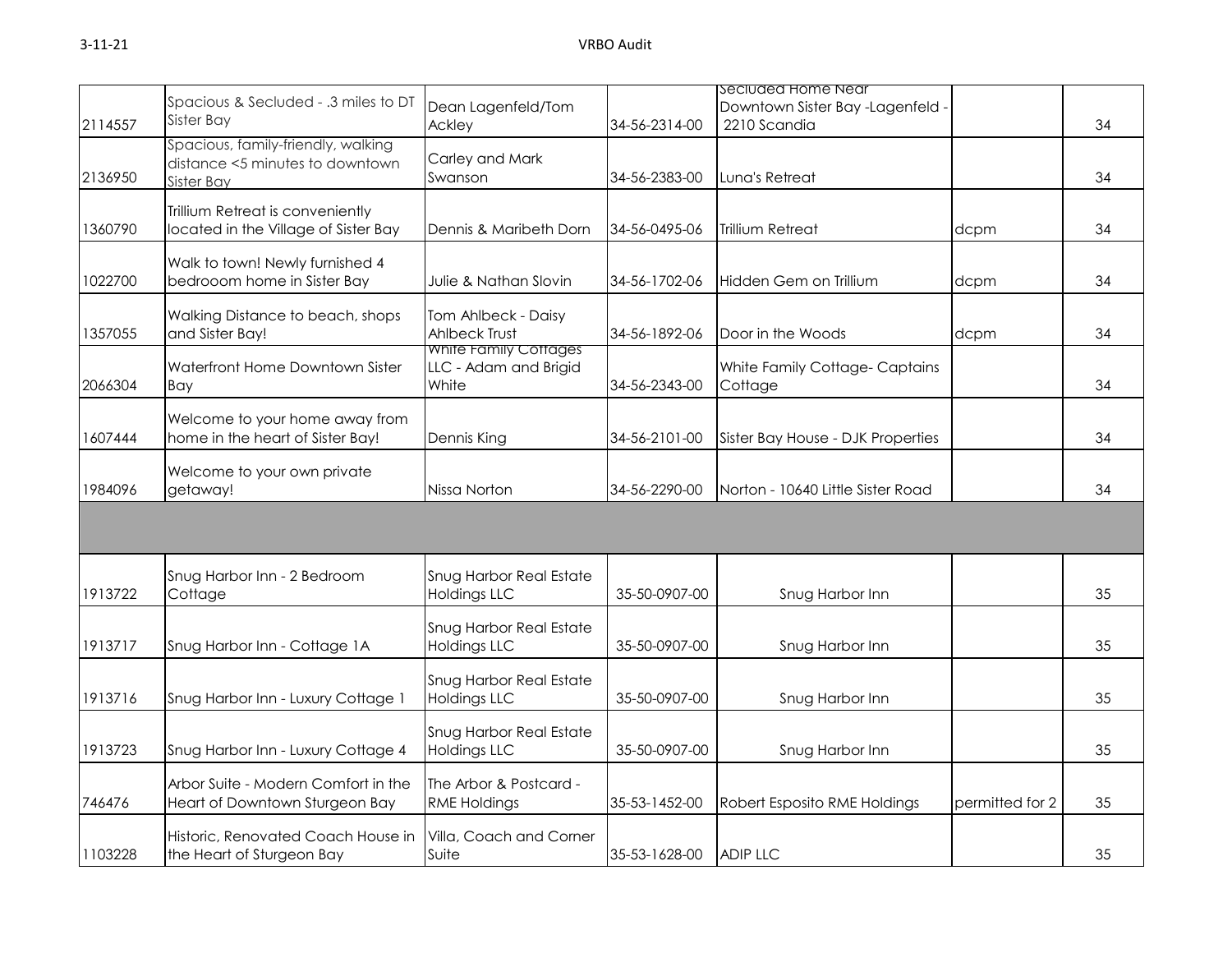| 483699    | Modern Comfort in the Heart of<br>Downtown Sturgeon Bay                              | RME Holdings - Robert<br>Esposito                          | 35-53-1452-00 | Arbor & Postcard - RME Holdings          | permitted for 2          | 35 |
|-----------|--------------------------------------------------------------------------------------|------------------------------------------------------------|---------------|------------------------------------------|--------------------------|----|
| 862731    | Rustic Italian Charm in the Heart of<br>Downtown Sturgeon Bay                        | Villa and Corner Suite                                     | 35-53-1628-00 | <b>ADIP LLC</b><br>permitted for 3       |                          | 35 |
| 360120    | The Magnolia Suite-Romantic<br>Victorian Elegance                                    | Diane Allen & Mike Perski 35-53-1096-00                    |               | The Magnolia Suite                       |                          | 35 |
| 794064    | Historic Luxurious Suite, Modern<br>Amenitites, Downtown, One block to<br>waterfront | Tami Dal Santo                                             | 35-54-1544-00 | Diplomat B&B                             | permitted for<br>6 units | 35 |
| 814648    | Historic Luxurious Suite, Modern<br>Amenitites, Downtown, One block to<br>waterfront | Tami Dal Santo                                             | 35-54-1544-00 | permitted for<br>Diplomat B&B<br>6 units |                          | 35 |
| 7154645ha | 'Collectic Farmhouse Suite!' in<br>Sturgeon Bay!                                     | Hilpipre- 228 N / th Ave -<br>Collectic Farmhouse<br>Suite | 35-56-1939-00 | Aaron Hilpipre<br>permitted for 3        |                          | 35 |
| 2092944   | *NEW LISTING!* *Pet Friendly* Walk to<br>downtown Sturgeon Bay!                      | Weber- 630 Kentucky                                        | 35-56-2339-07 | Cindy Weber<br>Simple Life               |                          | 35 |
| 2035331   | Authentic 1882 Hand Huen Log<br>Home                                                 | <b>Russ Cihlar</b>                                         | 35-56-2310-00 | Cihlar Homestead                         |                          | 35 |
| 1359613   | <b>Beautiful Waterfront Retreat On</b><br>Sturgeon Bay with 114' private doc         | Tacoma Beach Getaway 35-56-0880-00                         |               | Anne Thenell                             |                          | 35 |
| 1986532   | Canal House - Centrally Located On<br>The Sturgeon Bay Waterfront                    | Shaun & David Tauber                                       | 35-56-2163-00 | Tauber Memorial Drive - Canal<br>House   |                          | 35 |
| 2044745   | Charming Door County Home                                                            | Maria Gotsch                                               | 35-56-2174-00 | Gotsch - Hudson Ave Hudson<br>House      |                          | 35 |
| 2208424   | Close to Downtown   Dog Friendly<br>Super Clean!                                     | Driftwood Rental<br>Properties IIc - Warren<br>Kohls II    | 35-56-2396-00 | The Green House                          |                          | 35 |
| 1391961   | Door County Home Away From<br>Home                                                   | Door County Home<br>Away from Home -<br>Weckler            | 35-56-2001-00 | <b>Phil and Alison Weckler</b>           |                          | 35 |
| 1017982   | Door County Waterfront Cottage                                                       | Door County Waterfront<br>Cottage - Minten                 | 35-56-1767-00 | Eric Minten                              |                          | 35 |
| 7713779ha | Door County Waterfront Cottage<br>with Indoor/Outdoor Pools                          | Marina<br>Cottages/Centerpointe<br>Marina                  | 35-56-0911-00 | <b>Shipyard Partners</b>                 | permitted for 3          | 35 |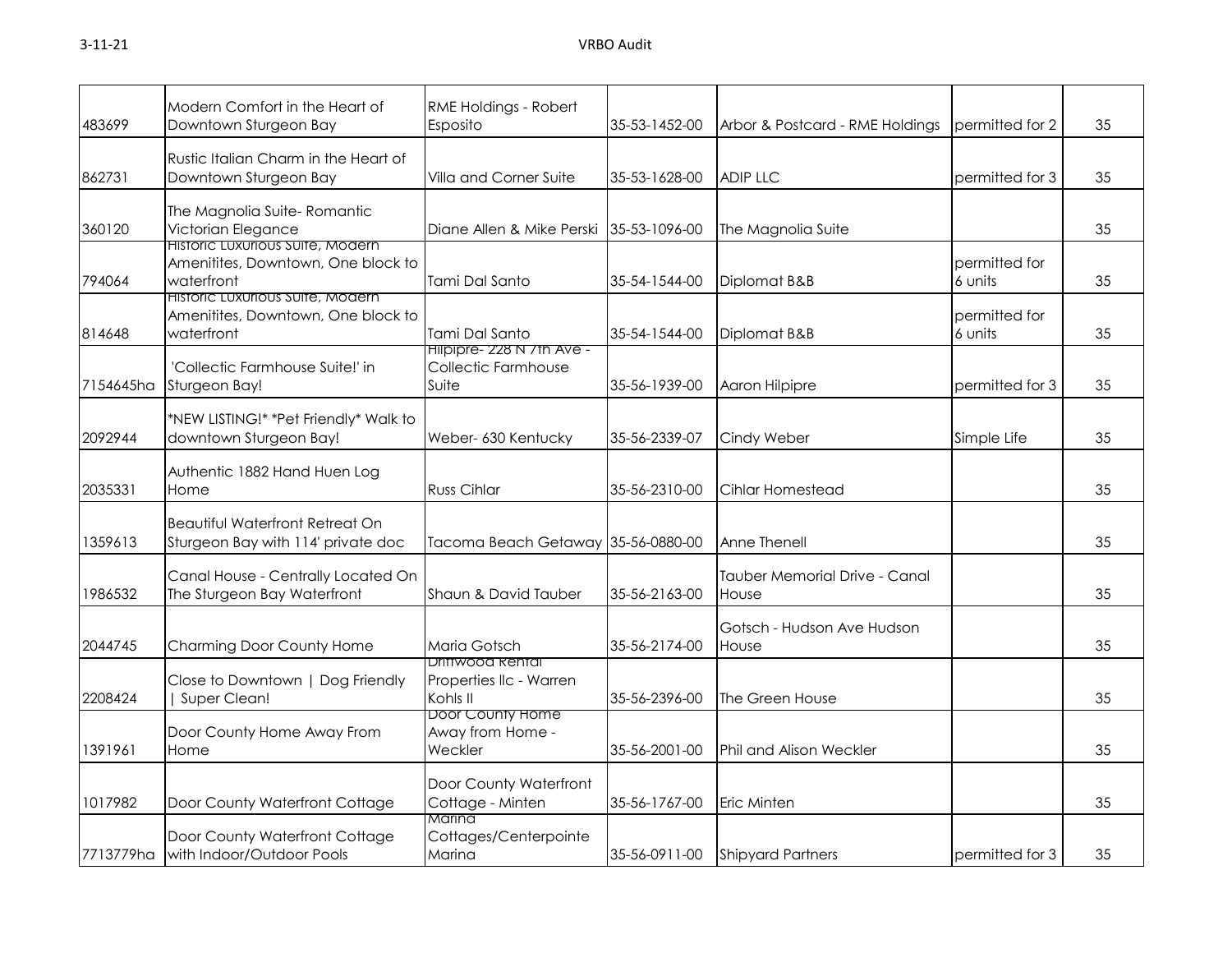|                    |                                                                            | Marina                                                     |               |                                                    |                 |    |
|--------------------|----------------------------------------------------------------------------|------------------------------------------------------------|---------------|----------------------------------------------------|-----------------|----|
| 243639ha           | Door County Waterfront Cottage<br>with Indoor/Outdoor Pools                | Cottages/Centerpointe<br>Marina                            | 35-56-0911-00 | <b>Shipyard Partners</b>                           | permitted for 3 | 35 |
| 892303             | Door County's Chalet on the Shore                                          | Chalet on the Shore                                        | 35-56-1663-00 | Jennifer Jorns & Brian Frisque                     |                 | 35 |
| 2027887 Home       | Downtown Sturgeon Bay Waterfront                                           | Valhalla Guest House                                       | 35-56-2345-00 | Sanja Roberts and David<br>Corbisier               |                 | 35 |
| 1618234            | Eagle's Nest, Waterfront Apartment                                         | Lily Pad Cottage &<br><b>Eagles Nest</b>                   | 35-56-1808-00 | Alisa Landman                                      | permitted for 2 | 35 |
| 2030702            | Holy Hideaway                                                              | Sunset House/Door Bell -<br>Keleny - ODK PROPERTIES        | 35-56-2017-00 | Ben Keleny - ODK Properties LLC<br>permitted for 4 |                 | 35 |
| 2111062            | <b>HYGGE HAUS-COZY, Charming,</b><br>Special New 2 Bedroom/2 Bath<br>house | <b>Hygge Haus</b>                                          | 35-56-2369-00 | <b>Susan Hartzell</b>                              |                 | 35 |
| 1318797            | Lagoon Bungalow Refreat in<br>Sturgeon Bay, with direct water<br>access!   | Lagoon Bungalow                                            | 35-56-1898-00 | Anne Thenell                                       |                 | 35 |
| 1618607            | Lily Pad, a Door County Waterfront<br>Cottage in Sturgeon Bay              | Lily Pad Cottage &<br><b>Eagles Nest</b>                   | 35-56-1808-00 | Alisa Landman                                      | permitted for 2 | 35 |
| 1948262            | Modern clean style + comfort                                               | <b>Compass Cove</b>                                        | 35-56-2048-17 | Matthew and Desiree Wood                           | restassure      | 35 |
| 862730             | Modern Comfort in the Heart of<br>Downtown Sturgeon Bay                    | Robert and Teresa<br>Esposito                              | 35-56-1628-00 | Villa and Corner Suite                             | permitted for 3 | 35 |
| 7124043ha          | Modern Sturgeon Bay Home by<br>Potawatomi State Park!                      | Port View Cottage                                          | 35-56-1927-00 | <b>Christine Dehnert</b>                           |                 | 35 |
| 9434291ha          | NEW! Chic Sturgeon Bay Home:<br>Walk to Beach & Park!                      | Hammarstrom Hill                                           | 35-56-2274-00 | Heather Weasler / Nancy Popp                       | Evolve          | 35 |
| 9367663ha          | NEW! Modern Home w/Yard, 1 Mi to<br>Dtwn Sturgeon Bay                      | Doors Seventh Ave -<br>Struzynski                          | 35-56-2157-00 | Christine Struzynski                               | Evolve          | 35 |
| 9436747ha          | One-of-a-Kind Rustic Retreat in Dtwn<br>Sturgeon Bay!                      | Hilpipre- 228 N / th Ave -<br>Collectic Farmhouse<br>Suite | 35-56-1939-00 | Aaron Hilpipre                                     | permitted for 3 | 35 |
| 9341498ha In Town! | Restored 1930's Bungalow w/ Fire Pit,                                      | Barlas Holdings - 610<br>Jefferson St                      | 35-56-2076-00 | <b>Barlas Holdings</b>                             | evolve          | 35 |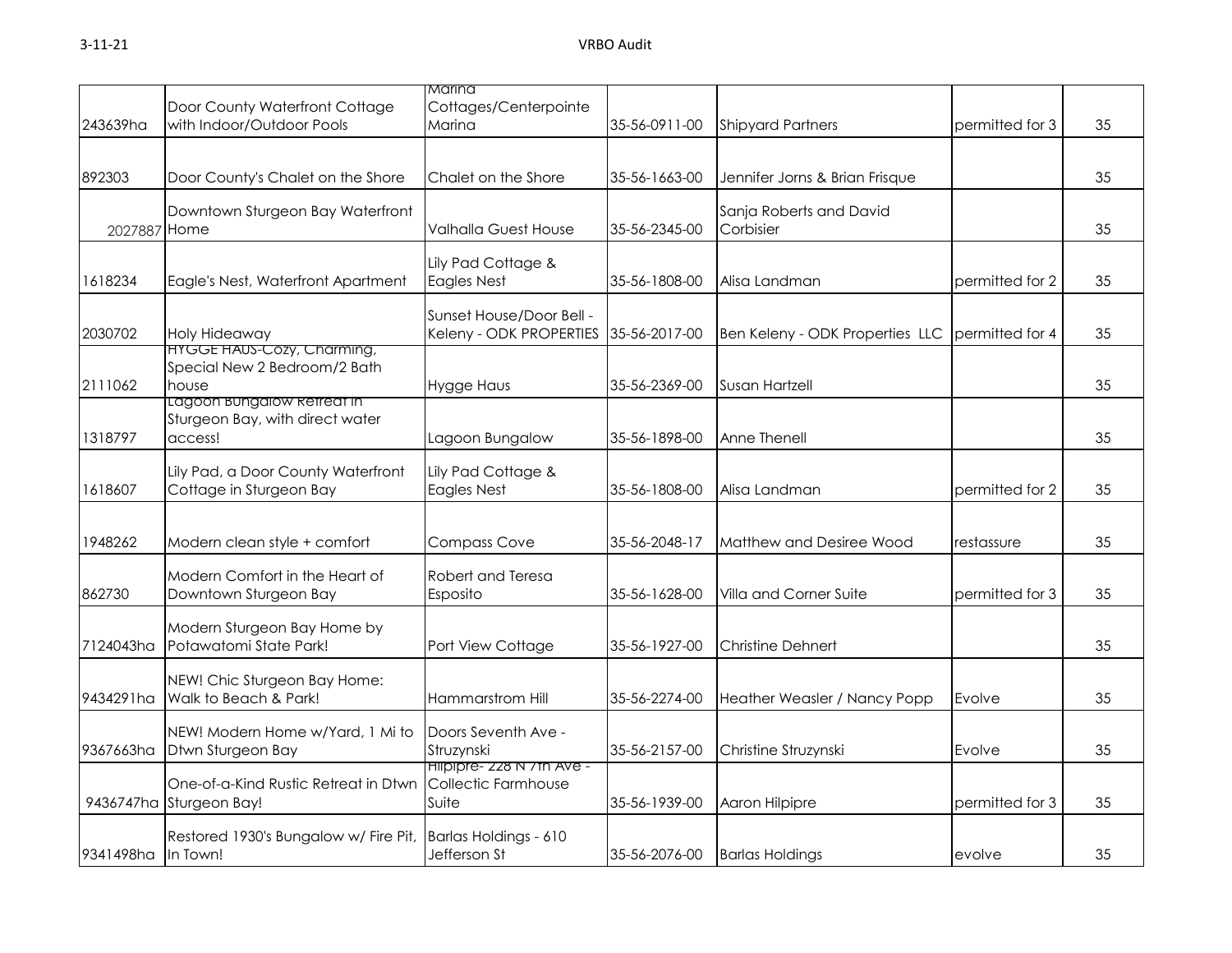| 1870341 | Shabby chic updated downtown<br>living                                                | Sunset House/Door Bell -<br>Keleny - ODK PROPERTIES | 35-56-2017-00 | <b>ODK Properties</b>                                                                   |                 | 35 |
|---------|---------------------------------------------------------------------------------------|-----------------------------------------------------|---------------|-----------------------------------------------------------------------------------------|-----------------|----|
| 1576606 | Sturgeon Bay Hidden Gem                                                               | Sturgeon Bay Hidden<br>Gem                          | 35-56-2074-00 | <b>Paul Peot</b>                                                                        |                 | 35 |
| 1349260 | Sturgeon Bay Waterfront Estate                                                        | R & H Bayshore Estate                               | 35-56-1957-00 | Helen & Robin Urban                                                                     |                 | 35 |
| 1988844 | The Fun Flat<br>This house is a 3 bedroom(s), I                                       | The Fun Flat                                        | 35-56-2420-00 | <b>Desmond DePas</b>                                                                    |                 | 35 |
| 2211212 | bathrooms, located in Sturgeon Bay,<br>WI.                                            | Petite Maison Blue                                  | 35-56-1755-17 | <b>Terry Cummings</b>                                                                   | restassure      | 35 |
| 2143713 | Three bedroom   2 Bath Ranch<br>Home Steps Away from the Water                        | Home Sweet Home                                     | 35-56-2087-17 | Mary Olsen                                                                              | restassure      | 35 |
| 1643221 | Waterfront cottage 3bdrm                                                              | Bleck-316 N Joliet                                  | 35-56-1911-00 | Mike Bleck                                                                              |                 | 35 |
| 1305060 | Newly constructed, Bay Breeze, the<br>Floating Cottage. Reserve your stay<br>today!   | Door County Houseboat<br><b>Rentals LLC</b>         | 35-59-1676-00 | The Yacht Harbor LLC &<br>Sturgeon Bay Marinas.com -<br><b>Daniel Schott</b>            | permitted for 4 | 35 |
| 1305715 | Newly Constructed, Pier Relaxn', the<br>Floating Cottage! Reserve your stay<br>today! | Door County Houseboat<br><b>Rentals LLC</b>         | 35-59-1676-00 | <b>The Yacht Harbor LLC &amp;</b><br>Sturgeon Bay Marinas.com -<br><b>Daniel Schott</b> | permitted for 4 | 35 |
| 2104350 | <u>IHIS HIGH END CONDO HAS</u><br>EVERYTHINGALL IT NEEDS IS YOUR<br>BOAT!!!           | <b>Mary Edwards</b>                                 |               | Minimum 90 day rental No Permit Required                                                |                 | 35 |
|         |                                                                                       |                                                     |               |                                                                                         |                 |    |
| 418990  | A Scenic Laketront cottage. Door<br>County spring is comsing soon<br>flowers wildlife | David & Kay Jenkins                                 | 36-56-1243-00 | Jenkins 2359-2361 S Lake<br>Michigan Dr                                                 | permitted for 3 | 36 |
| 437119  | All Season Home- 200 FT. OT<br>Beachfront, Spectacular Views of<br>Lily Bay           | Mike Moreno                                         | 36-56-1323-00 | Moreno All Season Home                                                                  |                 | 36 |
| 838167  | Arrowhead Waterfront Log Cottage<br>On Sand Beach With Fireplace.                     | Arrowhead Cottage                                   | 36-56-0844-00 | Tom Groenfeldt                                                                          |                 | 36 |
| 893687  | Authentic Waterfront Log Cottage<br>On Sand Beach                                     | Pioneer Cottage                                     | 36-56-0866-00 | David Groenfeldt                                                                        |                 | 36 |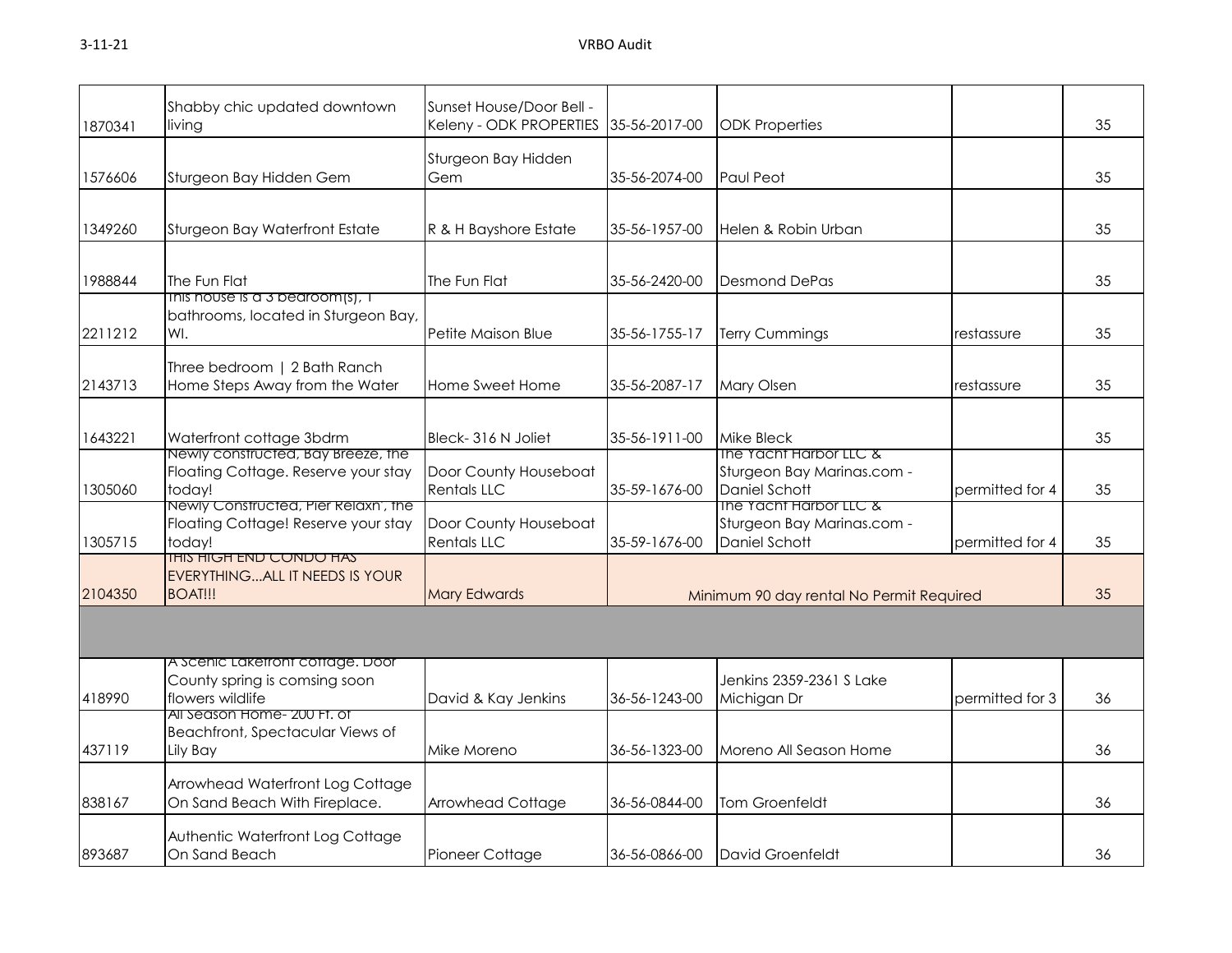| 429277    | Beautiful cozy cottage on Lake<br>Michigan. Steps to sandy beach.<br>Shake off winter! | David & Kay Jenkins                   | 36-56-1243-00 | Jenkins 2359-2361 S Lake<br>Michigan Dr<br>permitted for 3 |                 | 36 |
|-----------|----------------------------------------------------------------------------------------|---------------------------------------|---------------|------------------------------------------------------------|-----------------|----|
| 659505    | Beautiful waterfront home with<br>swimming pond - North Unit                           | Joe Fittshur                          | 36-56-1329-00 | Porthaven Executive Homes<br>permitted for 2               |                 | 36 |
| 659503    | <b>Beautiful Waterfront Home with</b><br>swimming pond - south unit                    | Joe Fittshur                          | 36-56-1329-00 | Porthaven Executive Homes                                  | permitted for 2 | 36 |
| 1013091   | Door County Sand Beach Lake<br>House * Linens Incl. * Prime Beach<br>Location * Kayaks | <b>Harbour Lake House</b>             | 36-56-1701-00 | <b>Tammy Estes</b>                                         |                 | 36 |
| 451482    | Fall Getaway in Door County!<br>Perfect Gathering Place for Families<br>& Friends.     | Abode on the Beach                    | 36-56-0811-00 | Great Wulf Partners LLC/Capn<br>Wulf                       |                 | 36 |
| 1154854   | Get away from it all at this serene,<br>modern Door County estate.                     | The Clerestory on Lake<br>Michigan    | 36-56-1789-00 | Christopher Mohar and Kerry<br>Kretchmar                   |                 | 36 |
| 433883    | Great Lake Michigan Beach in Door<br>County. Don't miss summer fun!                    | David & Kay Jenkins                   | 36-56-1243-00 | Jenkins 2359-2361 S Lake<br>Michigan Dr<br>permitted for 3 |                 | 36 |
| 1375405   | Lake Michigan Beach Home with<br>Over 100' of Private Sand Beach!<br>Pets Welcome!     | <b>Just Beechy</b>                    | 36-56-1924-00 | Kristin & Theodore Blackwood                               |                 | 36 |
| 870129    | Lake Michigan Waterfront Rustic<br>Cabin                                               | <b>Tolans Cottage</b>                 | 36-56-0816-13 | Sally Tolan (Sandy Tolan)                                  |                 | 36 |
| 701320    | Merry Breeze 4 Cottage~Romantic<br>Getaway With 212 Ft Of Sandy Lake<br>Michigan Beach | Merry Breeze Unit 4                   | 36-55-1438-00 | Peggy & Don Donaldson                                      |                 | 36 |
| 1863503   | Newly remodeled water front home<br>on Lilly Bay!                                      | Philip & Rebecca Roever 36-56-2232-06 |               | Cedars on Lily Bay<br><b>DCPM</b>                          |                 | 36 |
| 7189649ha | Peace of Beach Cottage, private<br>cottage on beautiful shores of Door<br>County       | Chris Jeanquart                       | 36-56-1969-00 | Jeanquart -3140 Lake Forest Park                           |                 | 36 |
| 505916    | SANDY LAKE MI BEACH (190TT) QUIET<br>house on 3.5 acres, wifi, Great<br>REVIEWS!       | <b>Boyer Beach House</b>              | 36-56-1358-00 | Mike Boyer                                                 |                 | 36 |
| 1928341   | This house is a 4 bedroom(s), $2$<br>bathrooms, located in Sturgeon Bay,<br>WI.        | Writt-3446 N Lake<br>Michigan Drive   | 36-56-2139-17 | Amber and Brian Writt                                      | restassure      | 36 |
|           |                                                                                        |                                       |               |                                                            |                 |    |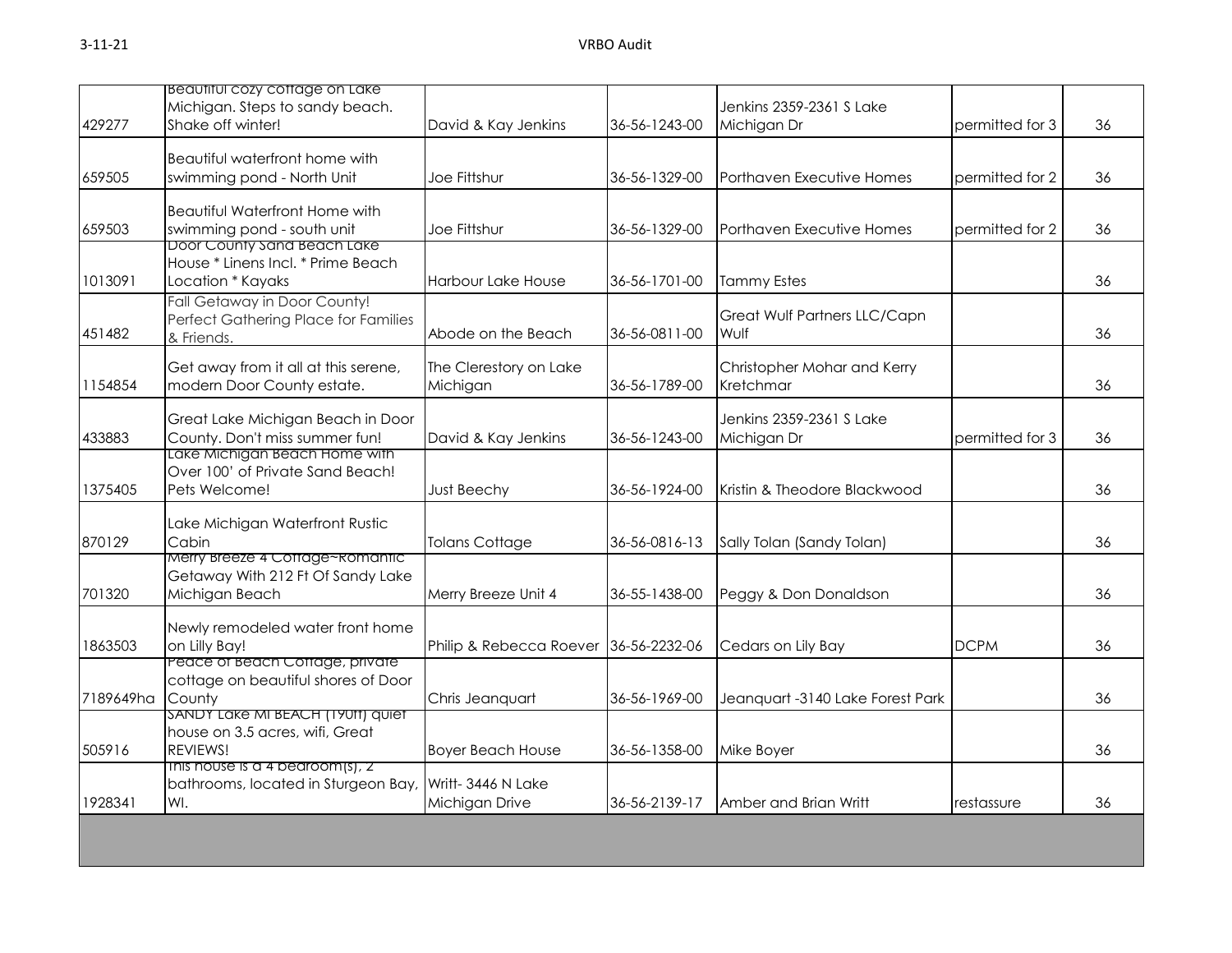| 2181839   | *NEW LISTING* *Waterfront** home<br>on Little Sturgeon Bay!                               | Shore to Please                                        | 39-56-1365-07 | Amy Hobbins                                        |                 | 39 |
|-----------|-------------------------------------------------------------------------------------------|--------------------------------------------------------|---------------|----------------------------------------------------|-----------------|----|
| 570935    | <b>BOOKING NOW-WAIERFRONI-</b><br>ISLAND- FIRE PIT-SUNRISE SUNSET-9<br>MI.TO STURGEON BAY | Gordon's Isle View<br>Cottages                         | 39-56-1648-00 | Jane & Brett Barr/ Jerry &<br>Jacquelyn Gordon     | permitted for 2 | 39 |
| 1492937   | Cozy newly built home 35 feet off<br>the Bay with stunning sunsets                        | Fox Lane Beach House                                   | 39-56-2039-00 | Duane and Linda Nolte                              |                 | 39 |
| 962273    | Family Friendly Cabin On The Bay!                                                         | Cabin on the Bay -<br>Goffard                          | 39-56-1709-00 | <b>Gregory Goffard</b>                             |                 | 39 |
| 1765908   | <b>Picturesque Door County Watertront</b><br>Cottage! Swim, Play, RelaxHave It<br>All!    | Bayhouse, The - 2769 Bay<br>Road                       | 39-56-2219-00 | Michael Morrison                                   |                 | 39 |
| 586665    | Snug Harbor Inn - Sunset Cottage                                                          | Jon Hanson / Snug<br>Harbor                            | 39-56-0860-00 | <b>Sunset Cliff Cottage</b>                        |                 | 39 |
| 810620    | WATERFRONT- ISLAND-LG.SCREEN<br>PORCH-SUNRISE-SUNSET-CAMPFIRES                            | Gordon's Isle View<br>Cottages                         | 39-56-1648-00 | Jane & Brett Barr/ Jerry &<br>Jacquelyn Gordon     |                 | 39 |
|           |                                                                                           |                                                        |               |                                                    |                 |    |
| 2164585   | <b>Beautiful Modern Waterfront Lake</b><br>House With Views                               | Jiffy's Corner                                         | 42-56-2357-00 | Dan Hobbs                                          |                 | 42 |
| 1269309   | Door county rental on Sand Beach or Madl                                                  | Sand Beach Cottage -                                   | 42-56-1862-00 | George Madle                                       |                 | 42 |
| 9455216ha | Door County Serene Waterfront Bay<br>House - Phenomenal Sunsets                           | <b>Bay House</b>                                       | 42-56-2292-00 | <b>Mary Dref</b>                                   |                 | 42 |
| 4264111ha | Door County, Green Bay watertront<br>Cottage. 20 minutes to Green Bay<br>and Stur. Bay    | Waterfront Cottage - Bur                               | 42-56-1666-00 | Waterfront Cottage - Bur                           |                 | 42 |
| 1688188   | NEW!!! STUNNING BAY-FRONT NEW<br>CONSTRUCTION IN SOUTHERN DOOR! 315 Breezy Acres          |                                                        | 42-56-2115-07 | KAMI LLC-315 Breezy Acres LLC -<br>Michael Martell | simplelife      | 42 |
| 1150626   | Private getaway for large groups<br>with firepit and view                                 | Writers Haven - Desotell<br><b>Waterfront Property</b> | 42-56-1781-13 | Helen M Desotell & Tim Desotell                    | dreamland       | 42 |
| 2194854   | Waterfront Cottage in Southern<br>Door County                                             | Cindy Bruecker                                         | 42-56-2419-00 | Waterfront Cottage in Southern<br>Door County      |                 | 42 |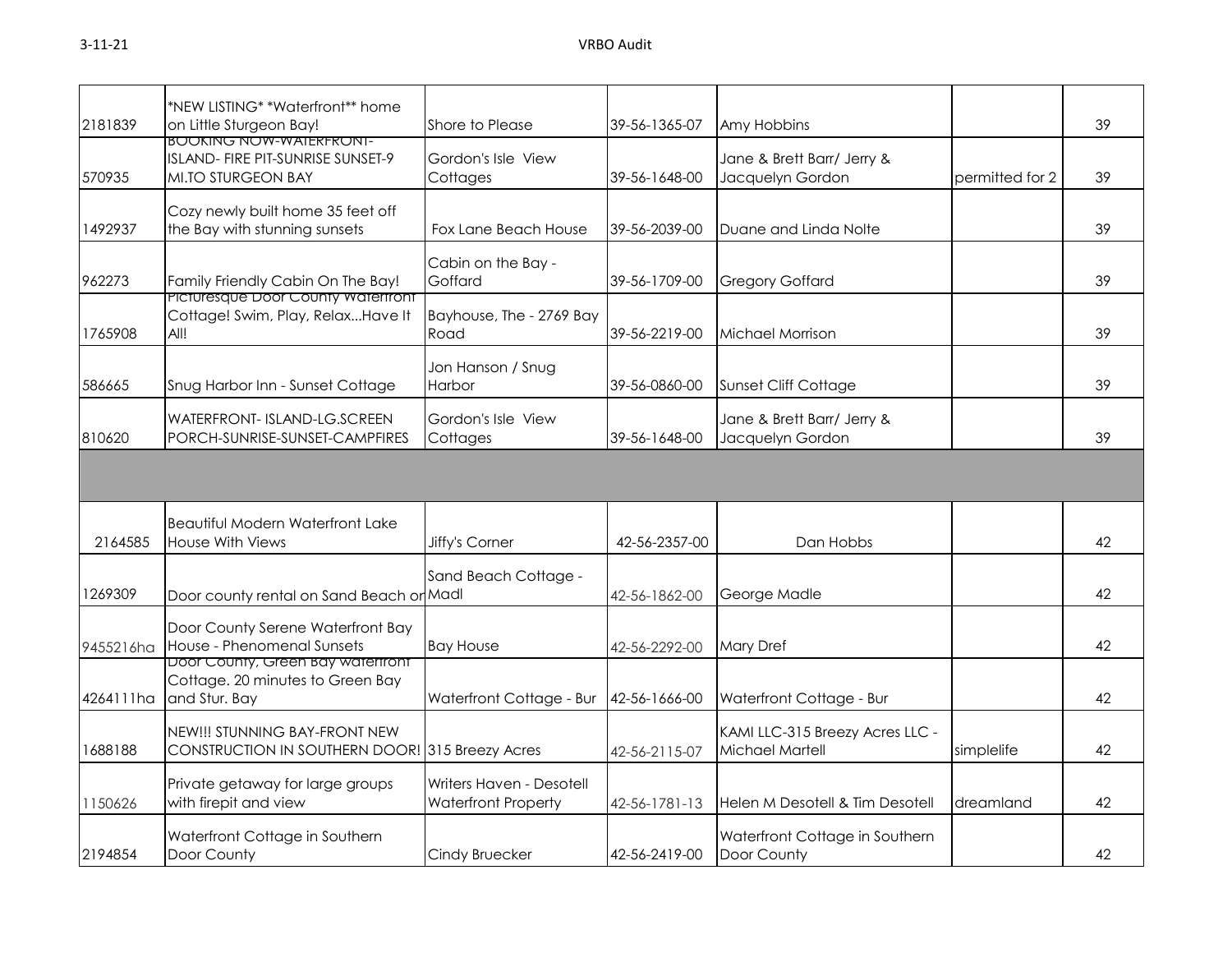| 285175  | Amazing Sunsets*80ft shore* 25<br>acres*great cottage                                                 | Amy Jorgenson                              | 46-56-0581-00 | <b>Funks Cottage</b>                         | 46 |
|---------|-------------------------------------------------------------------------------------------------------|--------------------------------------------|---------------|----------------------------------------------|----|
| 292728  | Beautiful lake front 4 bedrom home<br>with incredible sunsets                                         | <b>RC Rudolph</b>                          | 46-55-0566-00 | Cascio Cottages                              | 46 |
| 1889052 | Beautiful waterfront log home,<br>stunning private swimming area                                      | Washington Island LP -<br>Jennifer Imig    | 46-56-2262-00 | Sunrise Cove - 406 Hemlock                   | 46 |
| 1391479 | <b>Breezy Beach Cottage</b>                                                                           | <b>Richard Tobey</b>                       | 46-56-1940-00 | <b>Breezy Beach</b>                          | 46 |
| 806333  | Century farmhouse with 4 bedrooms<br>and large outside deck.<br>Great sunrises 200 tt of Lake         | Debra Sheridan (Thielke)<br>and Dawn Chier | 46-56-1867-00 | Old Orchard Century Farmhouse                | 46 |
| 780911  | Michigan Shorefront 1.5 acres, 2<br>bedroom 1 bath                                                    | Greg & Kristine Koetter                    | 46-56-1588-00 | Koetter                                      | 46 |
| 594977  | Home Owner Custom Built Log<br>Cabin                                                                  | Dan & Lory Porter                          | 46-56-1668-00 | Log Cabin House - Porter                     | 46 |
| 1243560 | Initiative's Retreat - Ultimate<br><b>Lakefront Destination!</b><br>Popular Figenscaus Bay House With | Initiatives Retreat LLC                    | 46-56-1846-00 | Initiatives Retreat                          | 46 |
| 1999039 | Private Dock, Paddleboat, Kayak<br>and Canoe                                                          | Richard K. Moeller                         | 46-56-1151-11 | Shorefront - #103 Moeller                    | 46 |
| 362233  | Sectacular Sunsets from Becutiful<br>Lake Shore Home                                                  | Trudy Schelitzche                          | 46-55-0564-00 | Deer Run Shorefront Home                     | 46 |
| 1308276 | Spacious Washington Island Home<br>4bed 2bath                                                         | Carol Lemon                                | 46-56-1917-00 | Washington Island Historical<br>Home - Lemon | 46 |
| 806850  | Washington Island Westside<br><b>Shorefront Home</b>                                                  | William & Mary Filer                       | 46-56-1428-00 | Above and Beyond Cottage                     | 46 |
| 1392021 | Watertront cottage on Detroit<br>Harbor. Beautiful beach and<br>dockage.                              | Leon A Shellswick                          | 46-55-0587-00 | <b>Spring Beach Cottage</b>                  | 46 |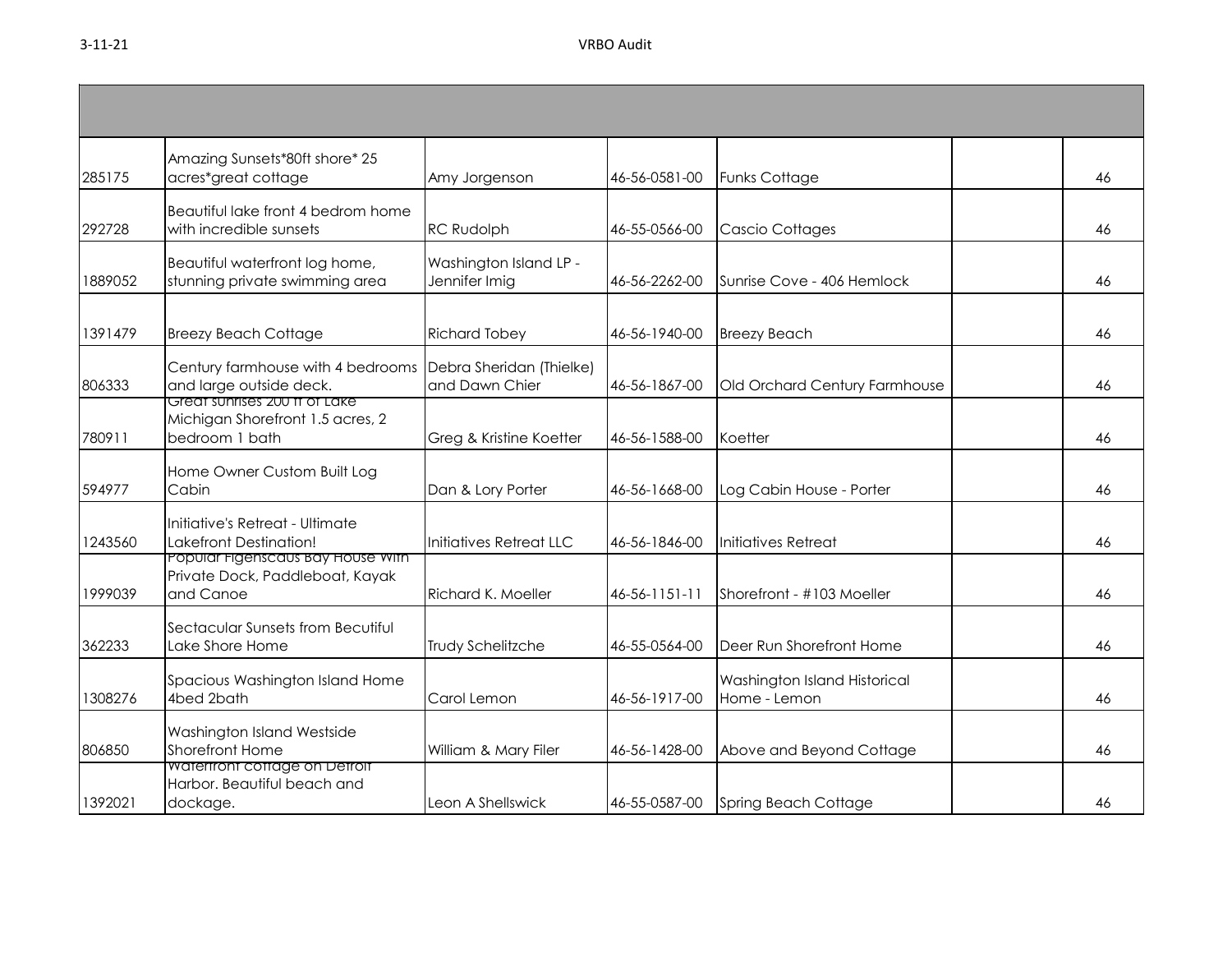|           | Amore De Bay Romantic Suite for 2      |                    |                         |
|-----------|----------------------------------------|--------------------|-------------------------|
|           | includes Free Continental Breakfast    |                    |                         |
| 728187    | & WiFi.                                | Not in Door County |                         |
|           | <b>Homey Laketront Condo In Serene</b> |                    |                         |
|           | Algoma, WI, A Stone's Throw From       |                    |                         |
| 480722    | <b>Door County</b>                     | Not in Door County | $\mathsf{X}% _{0}$      |
|           |                                        |                    |                         |
|           | Your Home Base for Discovering         |                    |                         |
| 1375338   | Green Bay & Door County!               | Not in Door County | $\times$                |
|           |                                        |                    |                         |
|           | Modern Condo just steps from Lake      |                    |                         |
| 1364728   | Michigan.                              | Not in Door County | $\overline{\mathsf{x}}$ |
|           |                                        |                    |                         |
|           | One of the best lakefront condos       |                    |                         |
| 723000    | Algoma has to offer!                   | Not in Door County | $\times$                |
|           |                                        |                    |                         |
|           | Beautiful Apartments in a turn-of-the- |                    |                         |
| 428159    | century historic building              | Not in Door County | X                       |
|           | <b>RIVERS Eage Condominiums,</b>       |                    |                         |
|           | Waterfront condos located in           |                    |                         |
| 843879    | Algoma WI. Lake Michigan               | Not in Door County | X                       |
|           |                                        |                    |                         |
|           | Beautiful Gem of a Home in Algoma      |                    |                         |
| 4590279ha | Wisconsin                              | Not in Door County | $\times$                |
|           | Home Base for Discovering Green        |                    |                         |
| 25466     | <b>Bay &amp; Door County!</b>          | Not in Door County | $\times$                |
|           |                                        |                    |                         |
|           | Waterfront, Beautiful Sunrises, WIFI,  |                    |                         |
| 344207    | Direct TV, Sleeps a Family of Six.     | Not in Door County | $\times$                |
|           | <b>CEDAR CABIN ON THE BAY (LAKE</b>    |                    |                         |
|           | Michigan--Green Bay): Just listed!     |                    |                         |
| 7855081ha | Sleeps 6, Dog friendly,                | Not in Door County | $\times$                |
|           |                                        |                    |                         |
|           | Lakeview Chalet - perfect for your     |                    |                         |
| 1689283   | retreat                                | Not in Door County | $\times$                |
|           | Charming Cottage on the Bay - 20       |                    |                         |
|           | minutes to Sturgeon Bay or Green       |                    |                         |
| 1726086   | Bay!                                   | Not in Door County | $\times$                |
|           | Beautiful Condo on the shore of        |                    |                         |
|           | Green Bay! Short drive to Green Bay    |                    |                         |
| 1759002   | & Door Co.                             | Not in Door County | $\times$                |
|           |                                        |                    |                         |
|           | Water View Cottage on Lake             |                    |                         |
| 1707156   | Michigan (Bay-side)                    | Not in Door County |                         |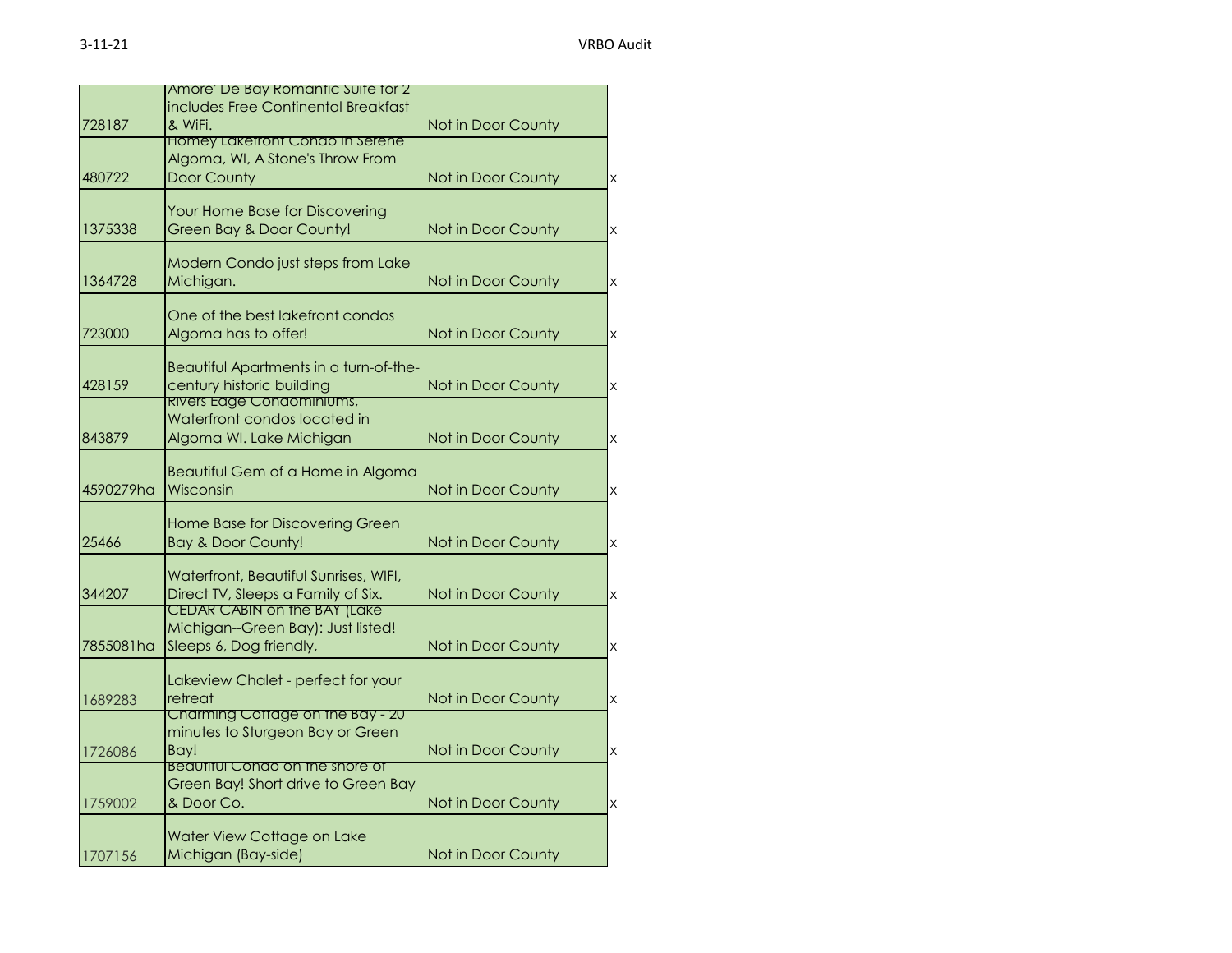| 2096207            | Water view rental unit! Beach,<br>Winery and Taproom next door!                          | Not in Door County | X         |           |
|--------------------|------------------------------------------------------------------------------------------|--------------------|-----------|-----------|
| 2057799            | Lake House                                                                               | Not in Door County | X         |           |
| 2121477            | We provide condo units for daily,<br>weekly, or monthly rental plans.                    | Not in Door County | X         |           |
| 1414157            | Cozy Condo with Gorgeous Views<br>on Lake Michigan                                       | Not in Door County | X         |           |
| 2135137            | Best Catch in Algoma & Door<br>County                                                    | Not in Door County | X         |           |
| 2182519            | 5th Steele Place, LLC - Downtown<br>Algoma Condos: Overnight or<br><b>Extended Stays</b> | Not in Door County | X         |           |
| 2226951            | <b>Reel Paradise</b>                                                                     | Not in Door County |           |           |
| <b>MUNI</b>        |                                                                                          | 1/26/2021          | 2/11/2021 | 3/11/2021 |
| 2                  | <b>Baileys Harbor</b>                                                                    | 67                 | 67        | 65        |
| 6                  | Clay Banks                                                                               | 2                  | 2         | 2         |
| 8                  | <b>Town of Egg Harbor</b>                                                                | 63                 | 64        | 64        |
| ሃ                  | Village of Egg Harbor                                                                    | 40                 | 40        | 39        |
| П                  | Ephraim                                                                                  | 47                 | 4/        | 49        |
| -12                | Gibraltar                                                                                | 84                 | 83        | 84        |
| 73                 | <b>Village of Forestville</b>                                                            | σ                  | U         | σ         |
| 14                 | <b>Town of Forestville</b>                                                               | U                  | U         | U         |
| 75                 | Jacksonport                                                                              | 32                 | 34        | 34        |
| '27                | Nasewaupee                                                                               | 33                 | 34        | 33        |
| 32                 | <b>Liberty Grove</b>                                                                     | 68                 | 70        | 71        |
| 33                 | Sevastopol                                                                               | 39<br>54           | 39<br>57  | 38<br>57  |
| 34<br>35           | Sister Bay<br>City of Sturgeon Bay                                                       | 44                 | 42        | 46        |
| 36                 | <b>Town of Sturgeon Bay</b>                                                              | 19                 | 19        | 18        |
| 39                 | Gardner                                                                                  |                    |           |           |
| 42                 | Union                                                                                    | 6                  |           |           |
| 46                 | Washington Island                                                                        | Τ2                 | Τ3        | 13        |
|                    | <b>Total Actually in Door County</b>                                                     | 617                | 625       | 627       |
| Not in Door County |                                                                                          | 21                 | 21        | 79        |
|                    |                                                                                          |                    |           |           |
| Total              |                                                                                          | 638                | 646       | 646       |